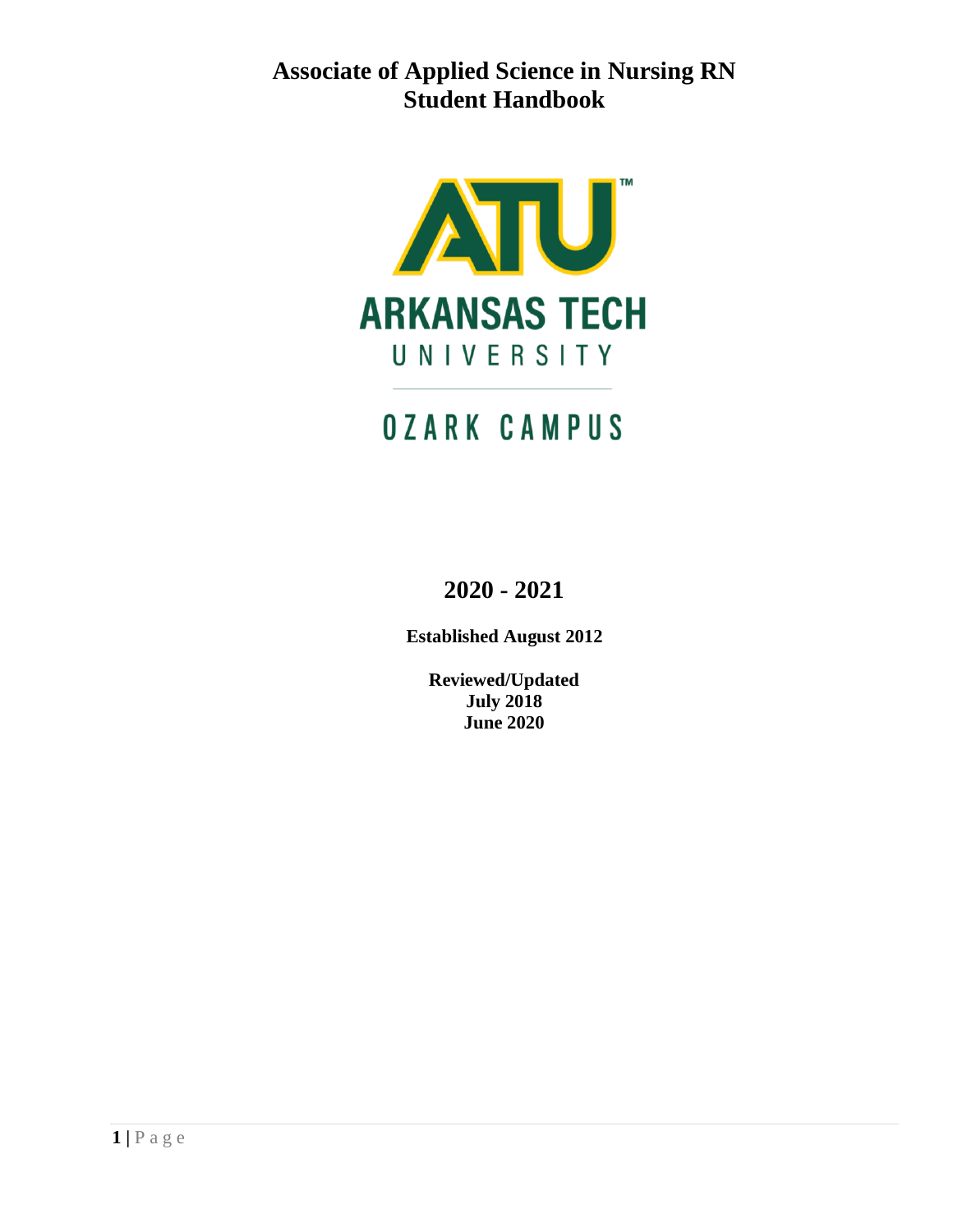# TABLE OF CONTENTS

| Page |
|------|
|      |
|      |
|      |
|      |
|      |
|      |
|      |
|      |
|      |
|      |
|      |
|      |
|      |
|      |
|      |
|      |
|      |
|      |
|      |
|      |
|      |
|      |
|      |
|      |
|      |
|      |
|      |
|      |
|      |
|      |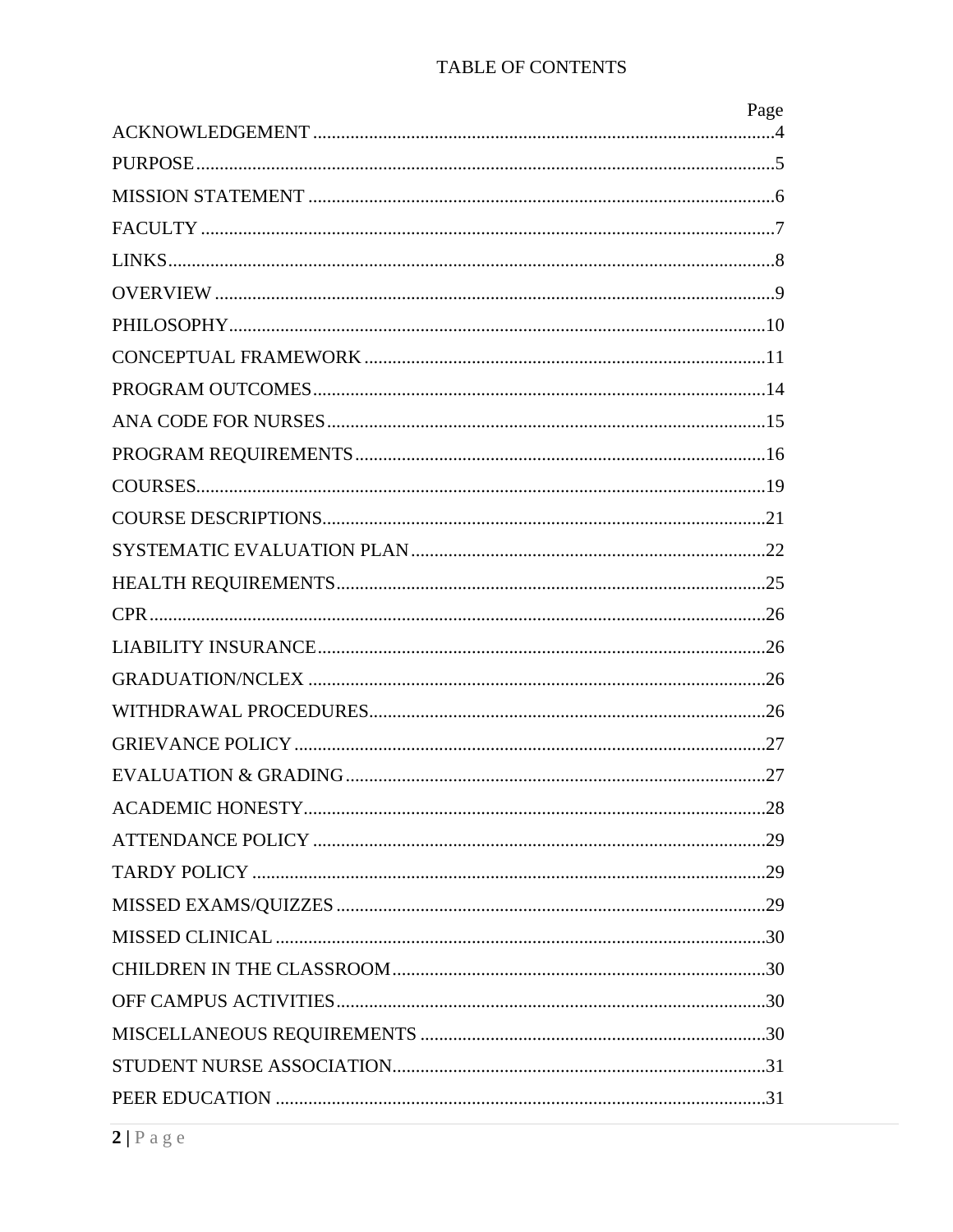| SCHOLASTIC NON-COGNITIVE PERFORMANCE STANDARDS39        |     |
|---------------------------------------------------------|-----|
|                                                         |     |
|                                                         |     |
|                                                         |     |
| ACCIDENTAL SHARPS INJURIES & HIV/HBV EXPOSURE POLICY45  |     |
|                                                         |     |
|                                                         |     |
|                                                         |     |
|                                                         |     |
|                                                         |     |
| APPENDIX C: COUNSELING RECORD                           | .51 |
|                                                         |     |
|                                                         |     |
| APPENDIX F: CRITERIA FOR EVAL. UNPROFESSIONAL CONDUCT56 |     |
|                                                         |     |
|                                                         |     |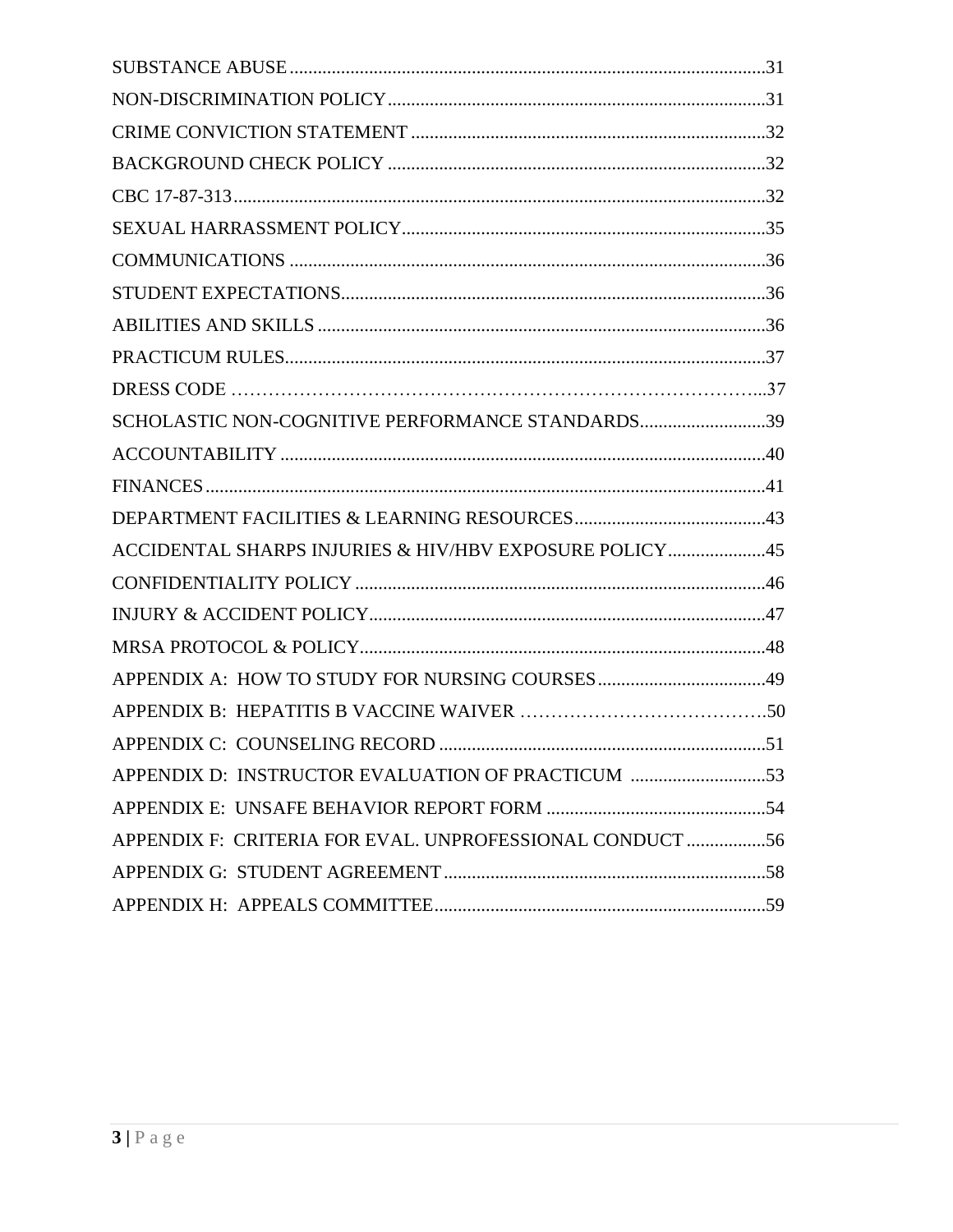# **ACKNOWLEDGMENT**

I have received a copy of the Associate of Applied Science in Nursing RN Student Handbook (2020 - 2021 revision) and will familiarize myself with the information therein. I understand that the Student Handbook constitutes the general policies and procedures for students in the nursing program and having signed this document accept these policies.

(Signature)

\_\_\_\_\_\_\_\_\_\_\_\_\_\_\_\_\_\_\_\_\_\_\_\_\_\_\_\_\_\_\_\_\_\_\_\_\_\_\_\_\_

\_\_\_\_\_\_\_\_\_\_\_\_\_\_\_\_\_\_\_\_\_\_\_\_\_\_\_\_\_\_\_\_\_\_\_\_\_\_\_\_\_

\_\_\_\_\_\_\_\_\_\_\_\_\_\_\_\_\_\_\_\_\_\_\_\_\_\_\_\_\_\_\_\_\_\_\_\_\_\_\_\_\_

(Printed Name)

(Date)

Please sign and email a this form in PDF format to your instructor. This signed form will be retained as part of your permanent record.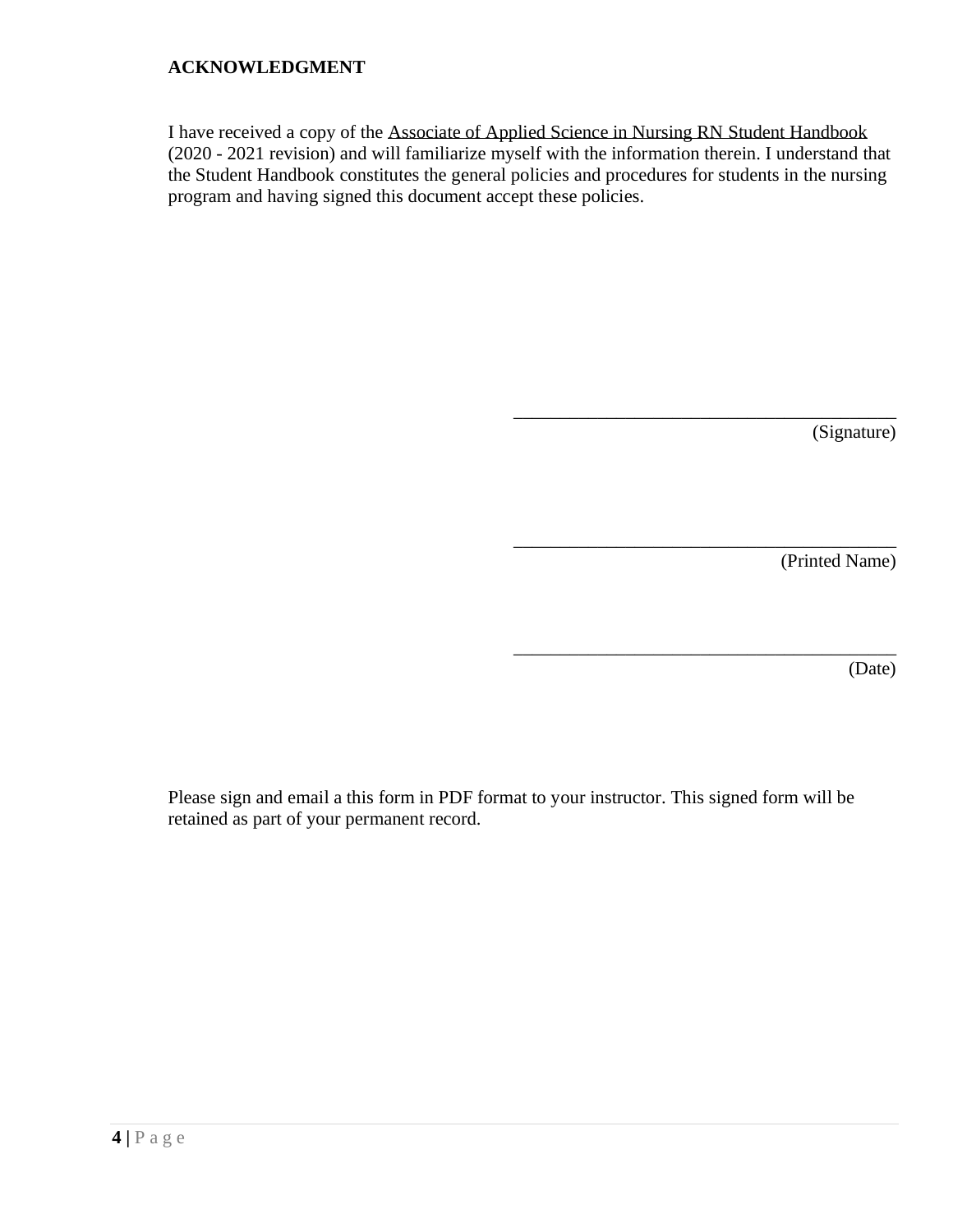Welcome to the Arkansas Tech University-Ozark Campus Associate of Applied Nursing program. This handbook has been prepared by the faculty and students to provide you with information that you will need to function effectively as a student in the AAS in Nursing Program. This handbook contains the policies, procedures, and guidelines for the Nursing Department. You should read the handbook thoroughly and remain familiar with its contents throughout your enrollment in the nursing program. Any new or revised policies, procedures, or guidelines will be posted, discussed with the class representatives, and presented to the classes.

The handbook of the ATU-Ozark Campus AAS in Nursing program has been developed to supplement the information contained in the ATU-Ozark Student Handbook, and to provide information relevant to the nursing department.

If after reading the handbook, you have questions, please contact your faculty advisor or one of the other faculty members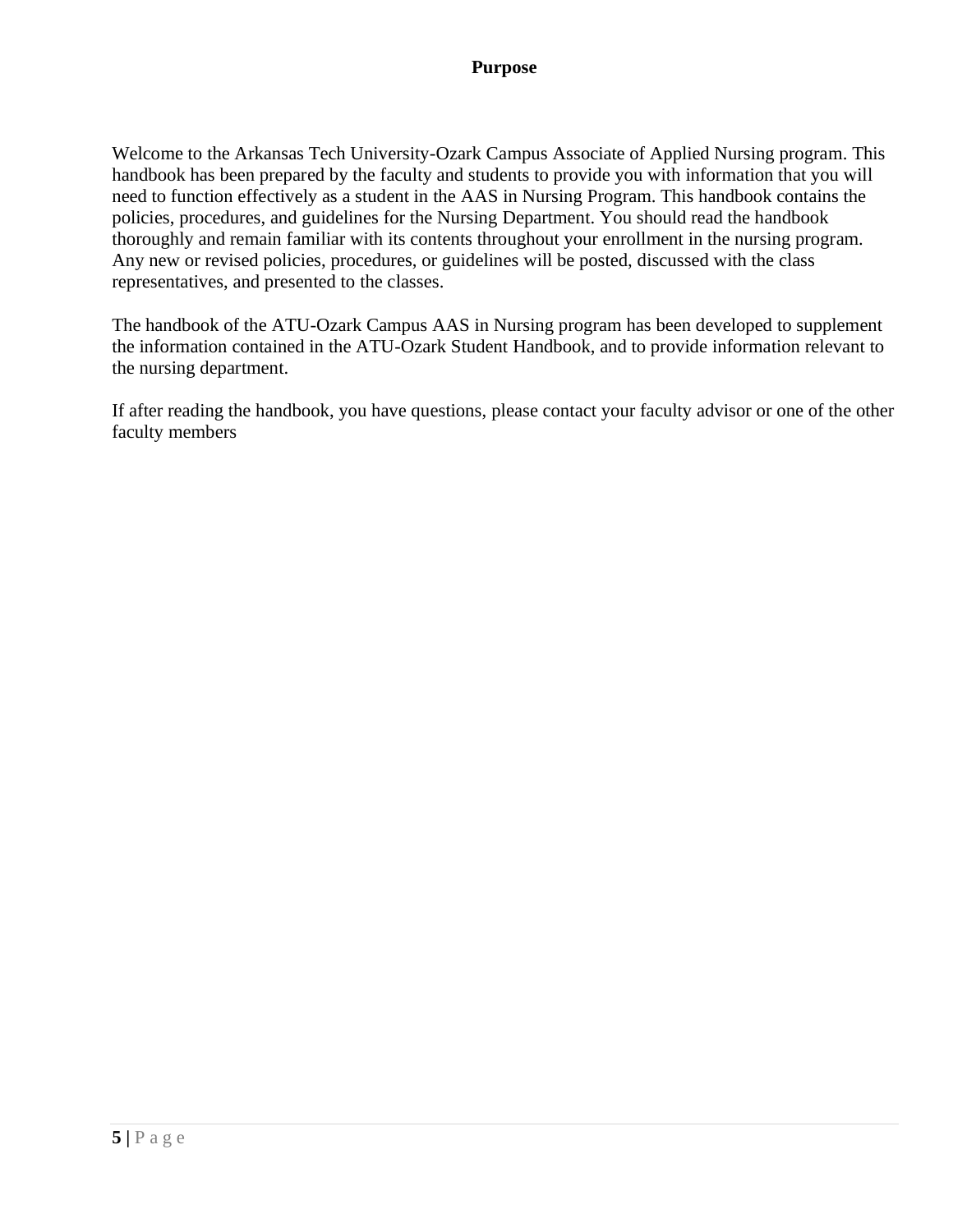# **Campus Mission Statement**

Arkansas Tech University, a state-supported institution of higher education is dedicated to nurturing scholastic development, integrity and professionalism. The university offers a wide range of traditional and innovative programs which provide solid educational foundation for life-long learning to a diverse community of learners.

# **Registered Nursing Mission Statement**

To provide an intellectual climate that fosters the development of critical thinking to prepare a graduate who is professional, caring, competent, and self-directed in providing therapeutic nursing intervention and demonstrates an interest in life-long learning, as well as to assist the student to achieve personal and professional goals regardless of cultural, racial, or ethnic background.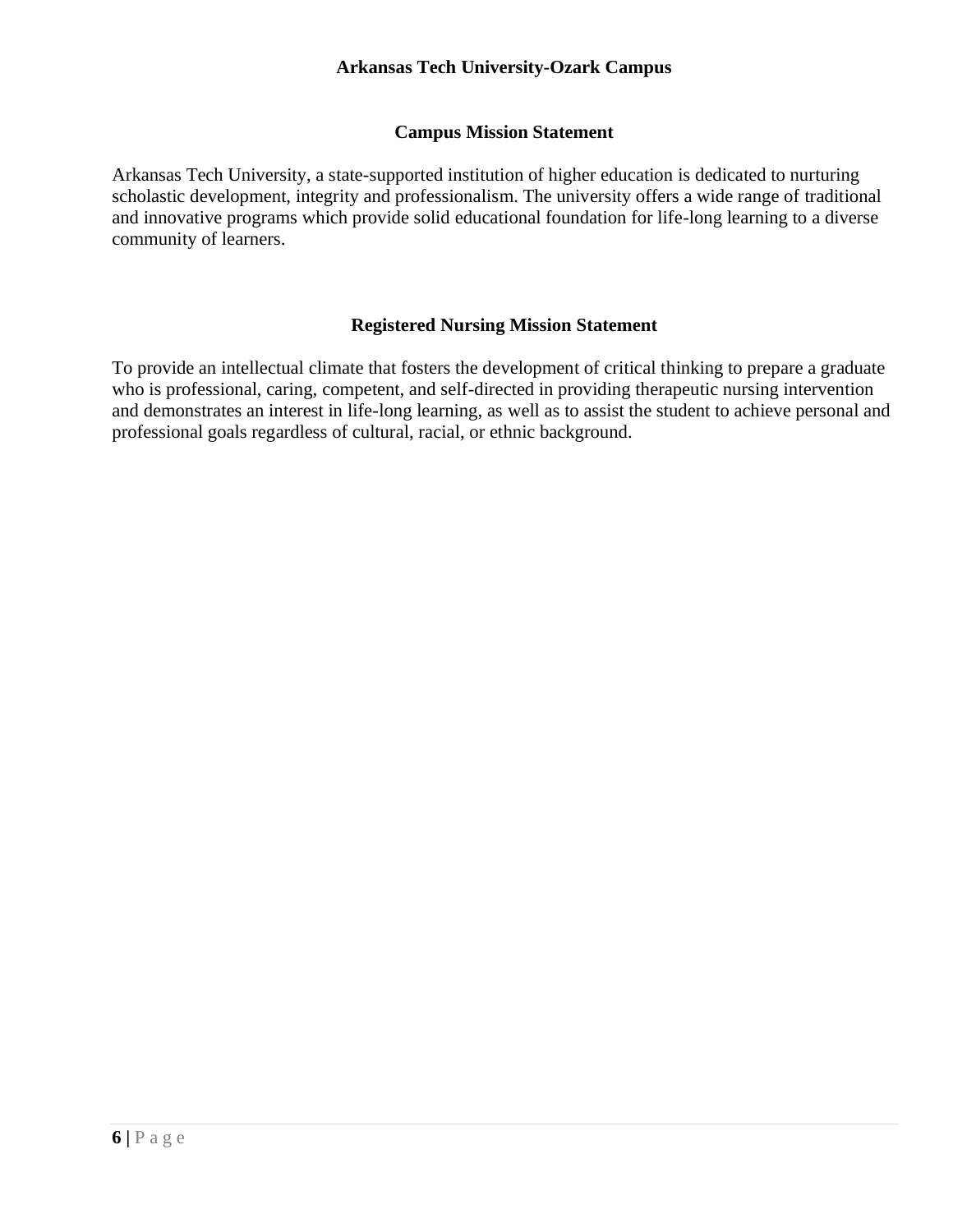# **Faculty**

The following Ozark faculty currently teach in the A.A.S. degree program: (Date of hire follows name).

# **Lesley Krohn, D.N.P., R.N., C.P.N. August 2012** Registered Nursing Program Chair D.N.P. University of Missouri M.S.N. University of Missouri B.S.N. Arkansas Tech University

# **R. Blaine Snyder, B.S.N., R.N. August 2018**

Registered Nursing Instructor B.S.N. Arkansas Tech University A.D.N. University of Arkansas Fort Smith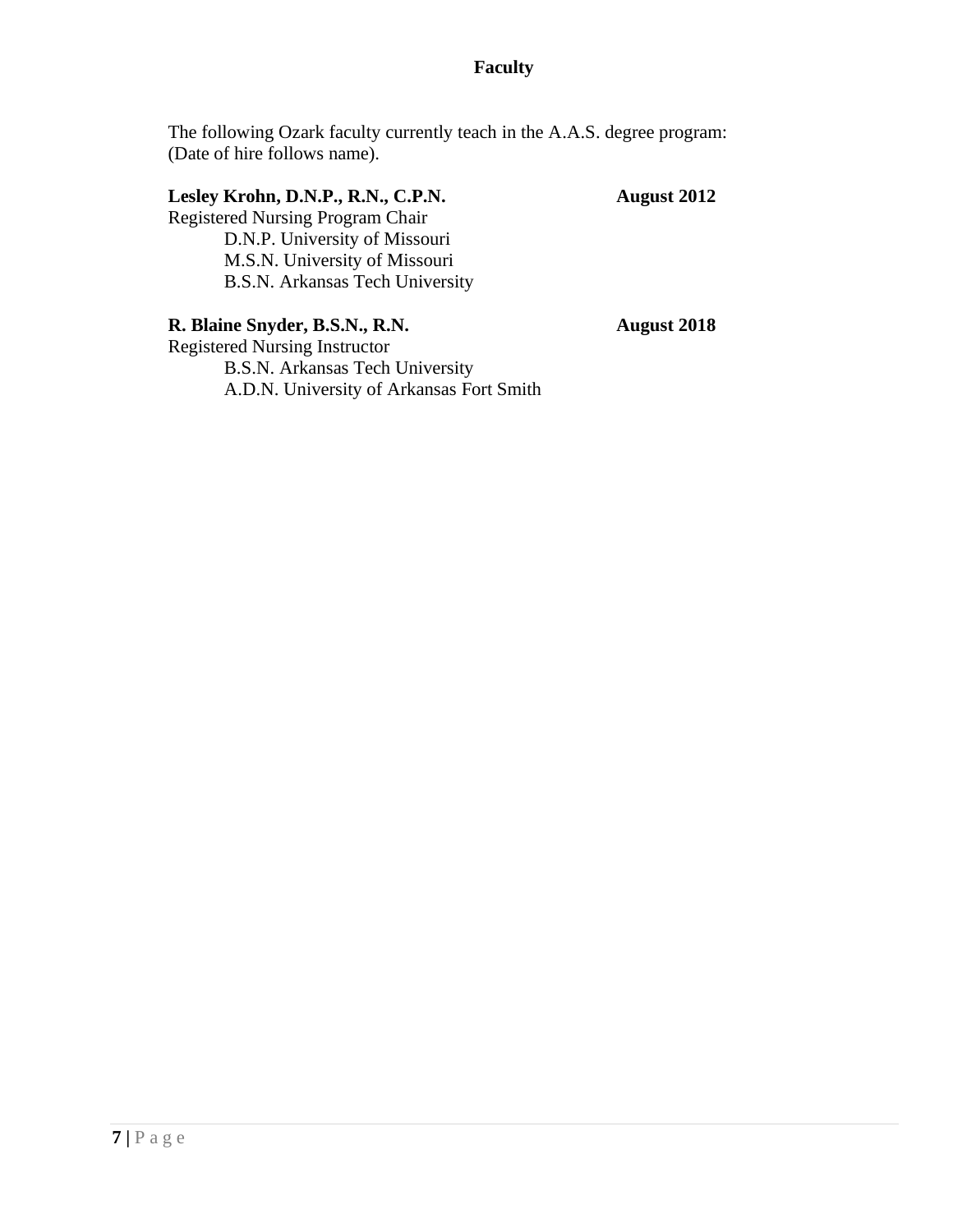# **Arkansas Tech University Program Links**

Arkansas Tech University Ozark Nursing Website:

<http://www.atu.edu/ozark/academics/p-regnurse.php>

NCLEX Information:

<http://www.ncsbn.org/nclex.htm>

Arkansas Tech University Russellville RN to BSN Website:

<http://www.atu.edu/nursing/rn-bsn.php>

# **Guides for APA Formatting**

A variety of tools are available online to assist the students in utilizing APA format. Students are required to use current APA format to cite resources/references in all nursing courses.

Arkansas Tech University

<https://libguides.atu.edu/apa>

Purdue University

[https://owl.purdue.edu/owl/research\\_and\\_citation/apa\\_style/apa\\_style\\_introduction.html](https://owl.purdue.edu/owl/research_and_citation/apa_style/apa_style_introduction.html)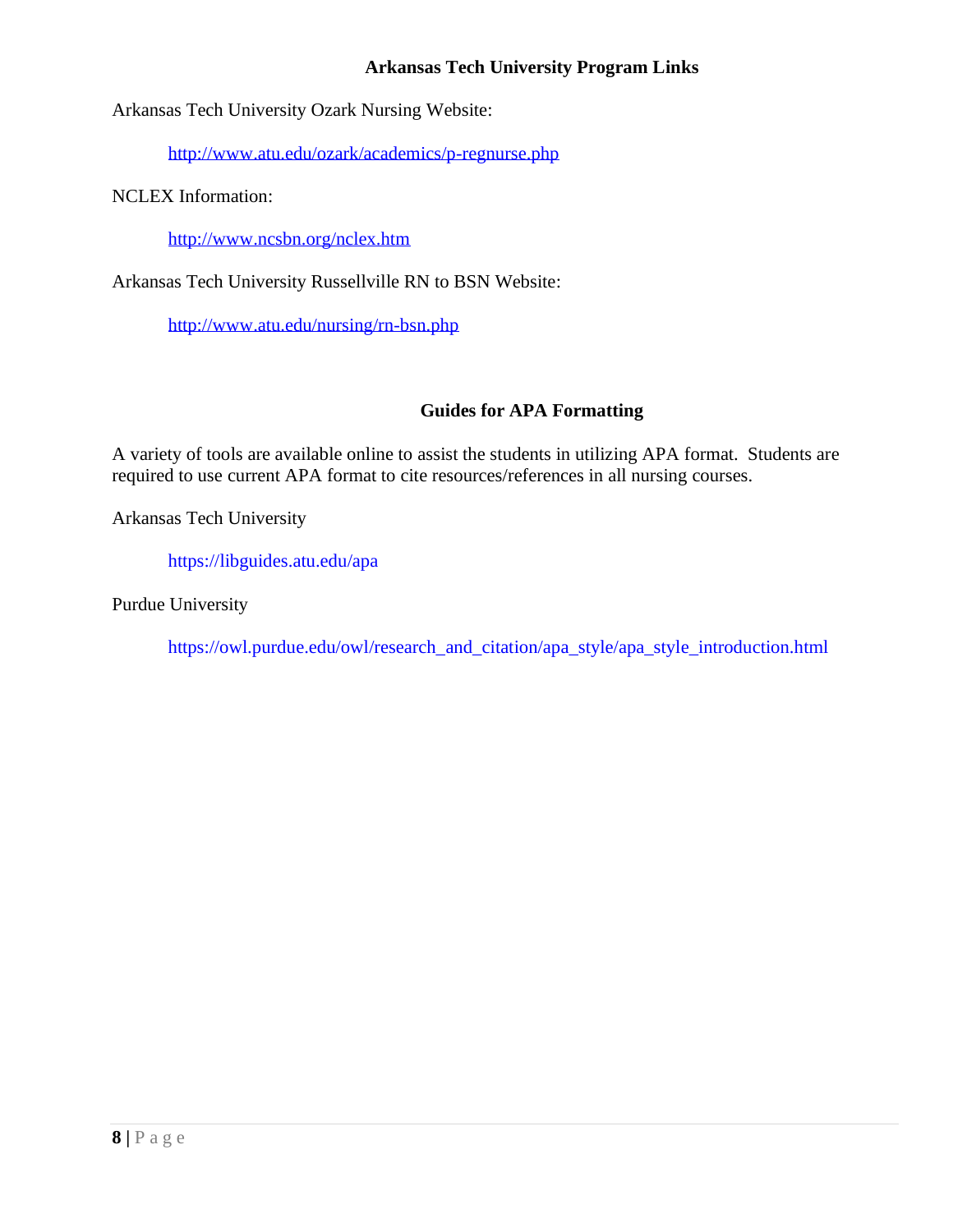# **Overview of the Department of Nursing**

The Department of Nursing on the Arkansas Tech University – Ozark campus offers associate degree study in nursing to qualified graduates of practical nursing programs. This program leads to a degree of Associate of Applied Science in Nursing and has received Initial Approval from the Arkansas State Board of Nursing and the Arkansas Department of Higher Education.

Effective March 13, 2019, this nursing program is a Candidate for initial accreditation by the Accreditation Commission for Education in Nursing (ACEN). This Candidacy status expires on March 13, 2021.

Generally, nursing students begin study at the University with foundation courses consisting of Nursing Department platform courses or paramedic courses and the RN 2006 Paramedic to RN course, general education requirements, and having completed successfully a practical nursing program. The classes provide the basis of knowledge on which nursing theory and skills are built.

Once the practical nursing program and platform courses are completed, the student applies for admission into the technical phase of the Nursing program (see Admissions section for more in-depth information.)

The technical phase of the Nursing program is comprised of two semesters of full-time study which are designed to prepare students for beginning professional responsibilities in a variety of health-care settings and to provide the necessary foundation for transition into the online RN-BSN program offered by the Arkansas Tech University – Russellville campus.

Upon completion of the degree requirements, the graduate may be eligible to write the National Council Licensure Examination – Registered Nurse (NCLEX-RN) for licensure as a Registered Nurse.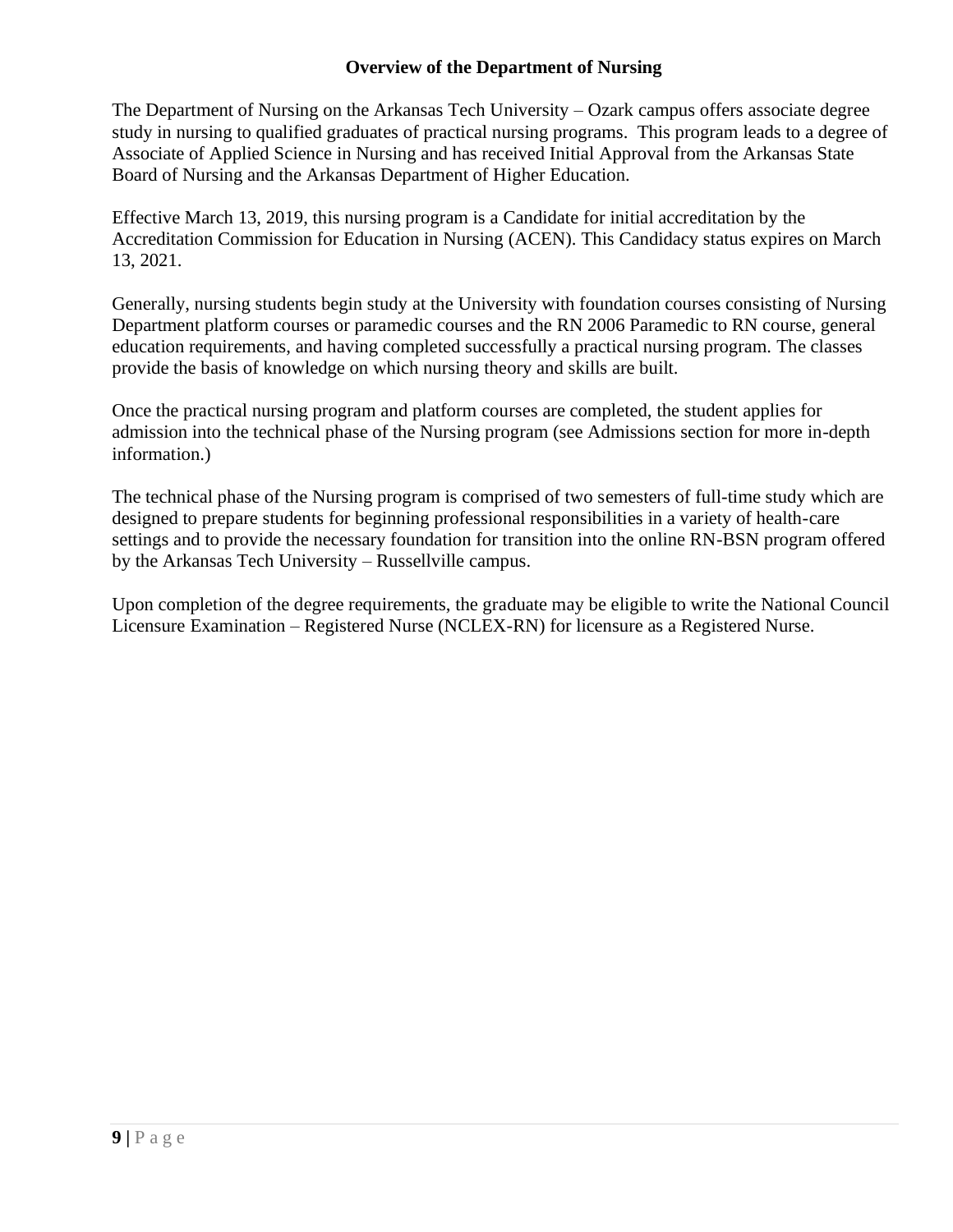# **Philosophy of the Registered Nursing Program**

The mission of the Associate of Applied Science in Nursing program is provide an intellectual climate that fosters the development of critical thinking to prepare a graduate who is professional, caring, competent, and self-directed in providing therapeutic nursing intervention and demonstrates an interest in life-long learning, as well as to assist the student to achieve personal and professional goals regardless of cultural, racial, or ethnic background.

# *Nursing Philosophy*

The faculty of the Department of Nursing at Arkansas Tech University – Ozark Campus seeks through its associate degree nursing program to implement the mission of the Ozark campus of the University, a mission committed to prepare students to learn the skills and acquire the knowledge to contribute to the workforce and to society.

Individuals are complex beings with bio-psychosocial, emotional, spiritual, cultural, and environmental elements. The Associate of Applied Science in Nursing program is committed to providing opportunities for students to enhance their critical thinking and communication skills in therapeutic interventions. The graduate will utilize the nursing process to assist individuals, families, and groups to meet their bio-psycho-social, emotional, spiritual, cultural, and environmental needs.

Nursing is a caring relationship that facilitates health and healing. Encompassing the acquisition and critical application of knowledge from nursing and the social, psychological, biological, and physical sciences, nursing meets the health needs of individuals, families, and groups. As a profession with responsibilities and privileges, nursing is concerned with promotive, restorative, and supportive practices aimed to optimize health in the recipients of care. Nursing is publicly accountable to the society it serves, obligated to improve nursing practice through acquisition, utilization, augmentation, and promotion of knowledge and skills, as well as the systematic study of the effects of these practices on human health.

Learning is essentially manifested in a change or reorganization of behavior and is best accomplished through active inquiry and participation in the learning process. Learning is a lifelong, self-initiated process by which knowledge, skills, attitudes, and values are acquired. Learning occurs independently through perception, assimilation, formulation, and synthesis. The teacher functions as a facilitator by establishing a learning climate of mutual respect regarding beliefs, feelings, and opinions, and by providing learning opportunities and guidance with regard to individual differences. Learning experiences are designed to facilitate personal and professional growth within the student's cognitive, affective, and psychomotor domains. The ultimate responsibility for learning rests with the learner.

Nursing education, an integral part of higher education, fosters the generation and application of scientific knowledge through the nursing process. These learning experiences are organized for an orderly progression through an increasing complexity of nursing situations. During the educational process, the student acquires knowledge of the independent and collaborative functions of the nurse.

Associate degree nursing education prepares a graduate to function as an entry level registered nurse, providing direct care to persons as individuals and as members of a family or group. The curriculum is designed to prepare the person for registered nursing practice, to be competent, self-directed, and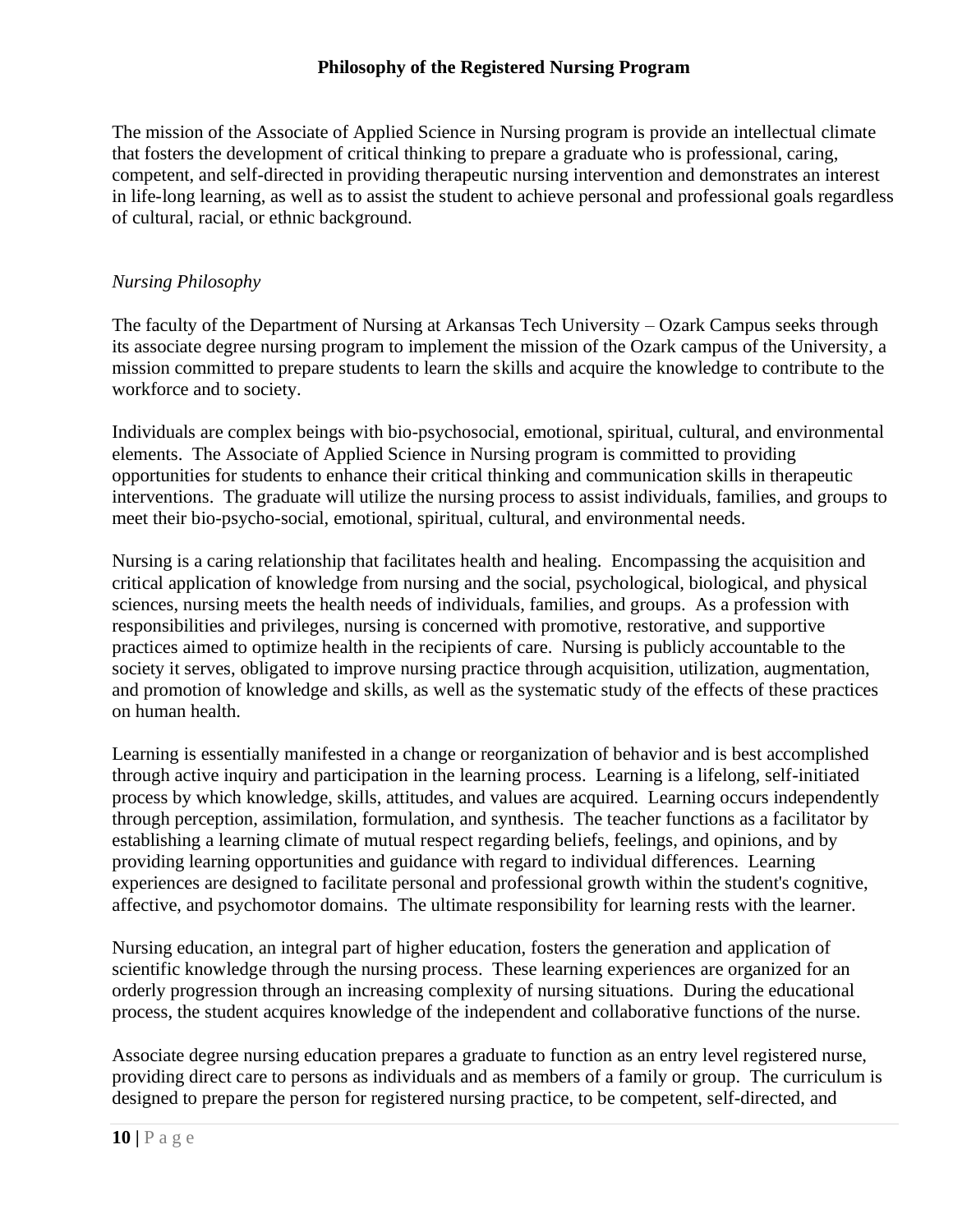capable of demonstrating leadership in the application of the nursing process in a variety of healthcare settings.

The graduate should demonstrate initiative for responsible change, the ability to think critically, and a lifelong quest for knowledge and growth, and will be encouraged at every step along the educational path to follow up this program by entering a baccalaureate program in nursing to demonstrate this quest for knowledge and growth.

This philosophy is very similar to and in fact mirrors, when possible, the philosophy of the Nursing program of the Arkansas Tech University – Russellville campus in an attempt to emphasize the cohesive nature that the two registered nursing programs offered by the University share.

# **Conceptual Framework**

The design of the conceptual framework at Arkansas Tech University's Department of Nursing is a construct composed of four major components: PERSON, HEALTH, NURSING, and ENVIRONMENT. Thus, the design of the program is an intersecting circular formation of the four major components. This conceptual framework is the same as the Arkansas Tech University – Russellville campus in an attempt to emphasize the cohesive nature that the two registered nursing programs offered by the University share.

# **Description of the Framework Components**

**Person**, a bio-psycho-social, emotional, spiritual, cultural, and environmental being, functions as a unique, integrated "whole". Person is an open system, changing and being changed by the environment. Person's relationships are influenced by stages of development at any given point in time and experience in the life cycle. Through interactions, persons attempt adaptation to maintain a high level of health. Health and illness are human experiences. Persons must adapt in order to survive. Adaptive processes occur on a continuum, from the moment of conception throughout life. Physiological, psychological, social, emotional, spiritual, cultural, and environmental forces shape the process of adaptation. Person's state of health is determined by the ability to adapt. According to the ANA Nursing's Social Policy Statement

(2003) "The presence of illness does not preclude health, nor does optimal health preclude illness" (p. 3). The life cycle is an orderly sequence of events beginning at conception and ending with death. Within this sequence, certain common cognitive, psychological, and motor developmental tasks can be identified. The mastery of these tasks is essential to the achievement of self-actualization and optimal health.

Communication is a process by which persons gather information and share ideas, opinions, values, and feelings with others. Person's ability to communicate produces vital forces which can be utilized for positive benefits to self and society. The person has freedom of choice in making decisions related to personal health. This freedom to choose influences the nurse's ability to assist the client to optimal health. Nurses must respect the person's right to make decisions that might conflict with the nurse's own value system. The nurse acknowledges there are times when a person may not make logical choices that would improve health, however, the right to make such choices must be protected.

**Health** is a condition of physical, mental, and social well-being that reflects adaptation to environmental, physical, and psychological factors. Health is not a static condition; it is dynamic in nature and may change over time in response to new situations, new challenges, and aging. Health is culturally defined and reflects a person's ability to perform daily activities in culturally expressed ways.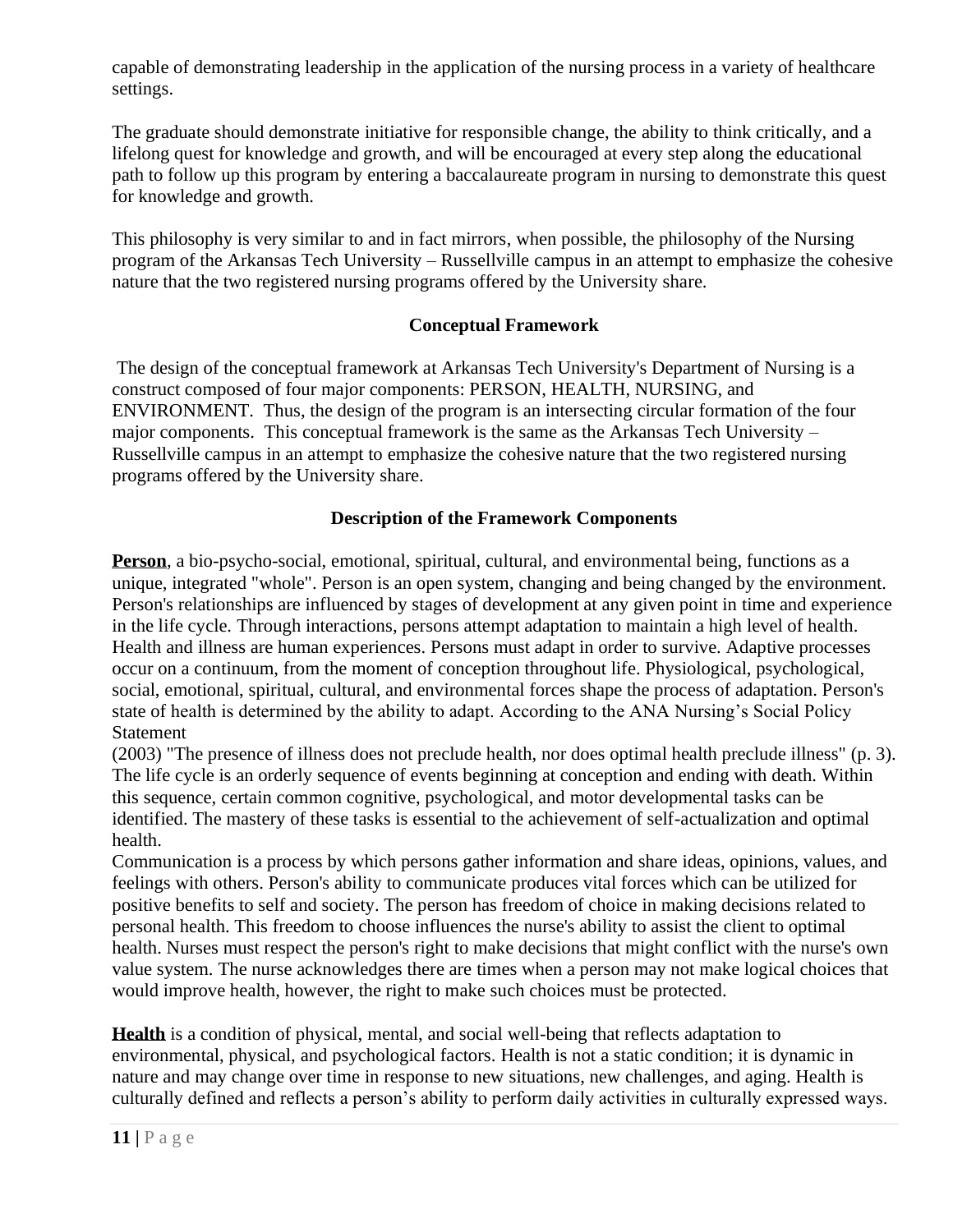**Nursing** Six essential features of professional nursing practice are identified in ANA Nursing's Social Policy Statement (2003): provision of a caring relationship that facilitates health and healing; attention to the range of human experiences and responses to health and illness within the physical and social environments; integration of objective data with knowledge gained from an appreciation of the patient or group's subjective experience; application of scientific knowledge to the processes of diagnosis and treatment through the use of judgment and critical thinking; advancement of professional nursing knowledge through scholarly inquiry; and influence on social and public policy to promote social justice (p.5). The bio-component of the person directs nursing's attention to the physical needs. The emotional and psycho-component requires that the nurse regard the interrelatedness of mind and body. Cultural and social

aspects must also be taken into account in the delivery of nursing care. Since the spiritual component gives quality and aesthetic features to life, it too must be considered. The concept of spirit refers to that which gives meaning, purpose, and direction to life--it may be understood in a religious, philosophic, or humanistic sense. The beliefs of the nurse in regard to various aspects of life's spirituality will be motivators in the kinds of care delivered to clients. Therapeutic touch, sensitivity to client's needs, religious affiliations, compassion for suffering persons, and comfort measures are all contained in the realm of spiritual aspects. "Nursing behaviors reflect nursing roles and practices utilized to promote health, prevent illness, or assist with activities that contribute to recovery from illness or to achieving a peaceful death" (ANA 2003, p. 76). "Restorative practices modify the impact of illness or disease. Supportive practices are oriented toward modification of relationships or the environment to support health. Promotive

practices mobilize healthy patterns of living, foster personal and family development, and support selfdefined goals of persons, families, and communities" (ANA 2003, p. 74). Nursing behaviors are acquired and synthesized by the nurse in the delivery of appropriate nursing care. The major roles within the scope of nursing behaviors include manager, communicator, teacher, health care provider, researcher, advocate, and collaborator. Research methodology and utilization of well-designed nursing studies are necessary to provide a scientifically based order and reason to the practice. The activities of nursing encompass the traditional roles and the augmented interdependent roles in collaboration with other members of the health

care team. The scope of these activities is flexible and responsive to the changing needs of society. The expanded role of the nurse includes independent functions which assure continuity of care of the client, family, group, or community, in a variety of health care settings. Nurses provide care in both basic and advanced nursing practice. Within either basic or advanced practice, the nurse may choose a specialty area. Examples of settings for the practice of basic nursing include homes, schools, hospitals, institutions, community based health centers, and businesses. The professional nurse provides quality nursing care utilizing critical thinking. It is based on scientific principles and focuses on optimal health. The nurse functions as a leader in the provision of nursing care that is planned, goal directed, and specific to the needs of the particular patient, family, group, or community. The nursing process provides the methodology for nursing care. The nursing process consists of five steps: assessment, diagnosis, planning, implementation, and evaluation. During assessment, data collection, and organization leads to the formulation of the nursing diagnosis. Having diagnosed the client's needs and problems, the nurse develops a plan. Within this step of the nursing process, priorities are set. Patient outcomes are determined collaboratively with the patient whenever possible. The outcomes provide the nurse with the necessary direction to plan and implement interventions. The nursing process is unique; the care of the client becomes personalized and meets the client's perceived needs. Finally, evaluation of the client outcomes leads to re-assessment and then application of the process in a cyclic manner. The nursing process provides for input, evaluation, and utilization by the client and by all members of the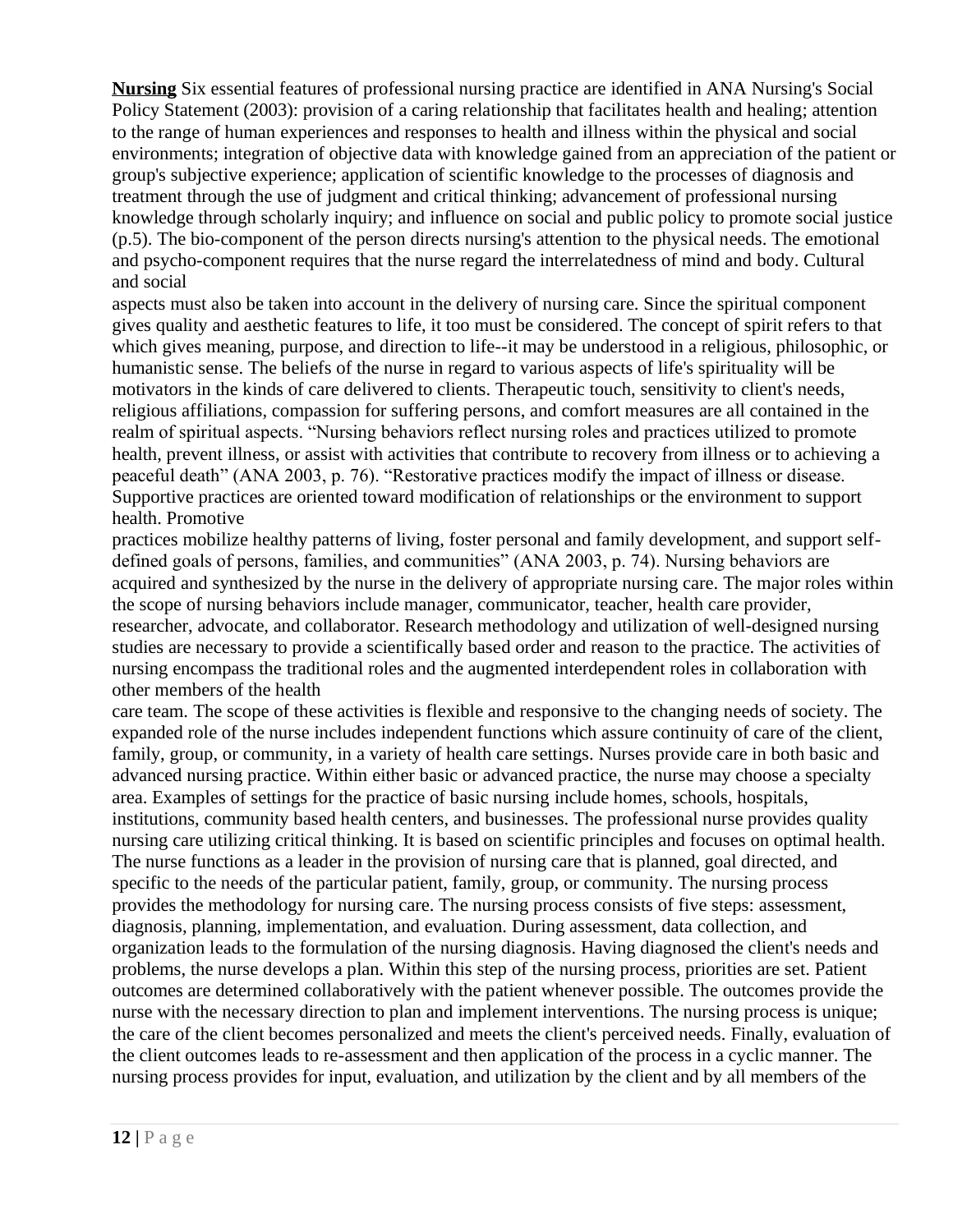health care team. This process can be utilized in any setting where nursing care is provided to persons, families, groups, or communities (ANA 2003).

**Environment** takes into account the external world of persons. The world encompasses the society in which the Person lives. This includes the culture, set within a particular geographical location. The environment consists of a group of persons who share certain commonalities, such as goals, values, political ideologies, and socio-economic status. The community is an interactional unit of this world consisting of health care consumers, health care providers, and health care settings. The structural unit of the community is the family in various traditional and nontraditional family forms. Because a person's life depends upon the environment, one cannot view the person apart from it. Throughout the life cycle, the person changes and adapts to the environment. The person's response to the environment impacts on the possibilities for health which then guide the nurse in making appropriate nursing intervention.

\*\*Adopted from the Arkansas Tech University BSN program July 2012 in an effort to keep the ATU – Ozark AAS program and the ATU – Russellville BSN program as similar as possible.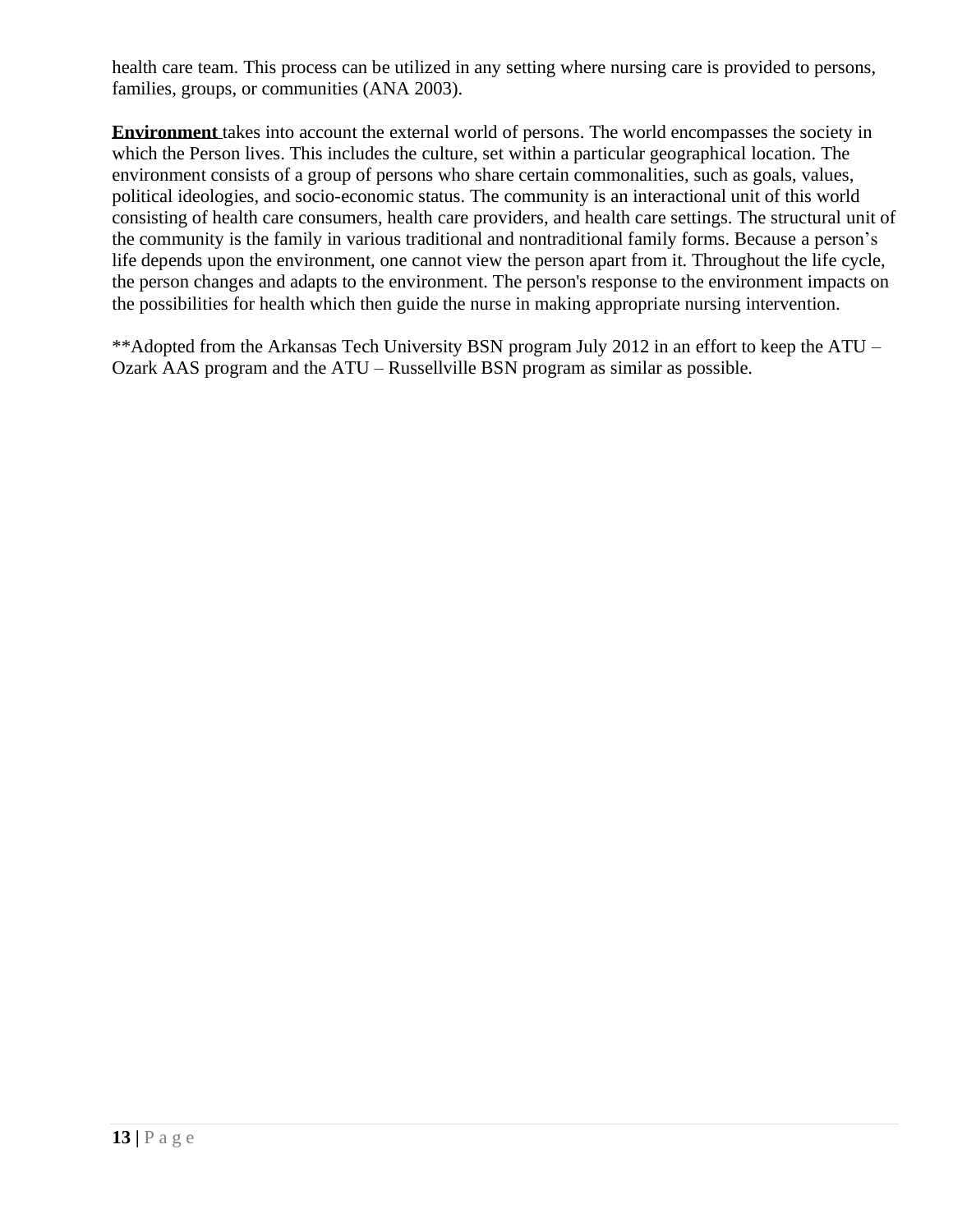## **Arkansas Tech University-Ozark Campus Associate of Applied Science in Nursing Program Outcomes**

Learners in the Nursing program will:

- Demonstrate the ability to deliver competent nursing care in a manner that minimizes risk to patient, self, and others independently.
- Demonstrate effective communication, both oral and written.
- Demonstrate the ability to provide theory based, individualized, culturally sensitive therapeutic nursing care to patient and families.
- Demonstrate ability to think critically and manage diverse patient populations in a variety of health care settings.
- Effectively utilize all stages of the nursing process (assessment, diagnosis, planning, implementation and evaluation) when caring for a wide variety of patients.
- Adhere to legal and ethical standards.
- Participate in activities addressing quality of care, leadership in nursing, and demonstrates professionalism.
- Utilize research strategies and informatics to continuously monitor and improve the quality and safety of clinical practice.
- Value lifelong learning and the pursuit of higher education.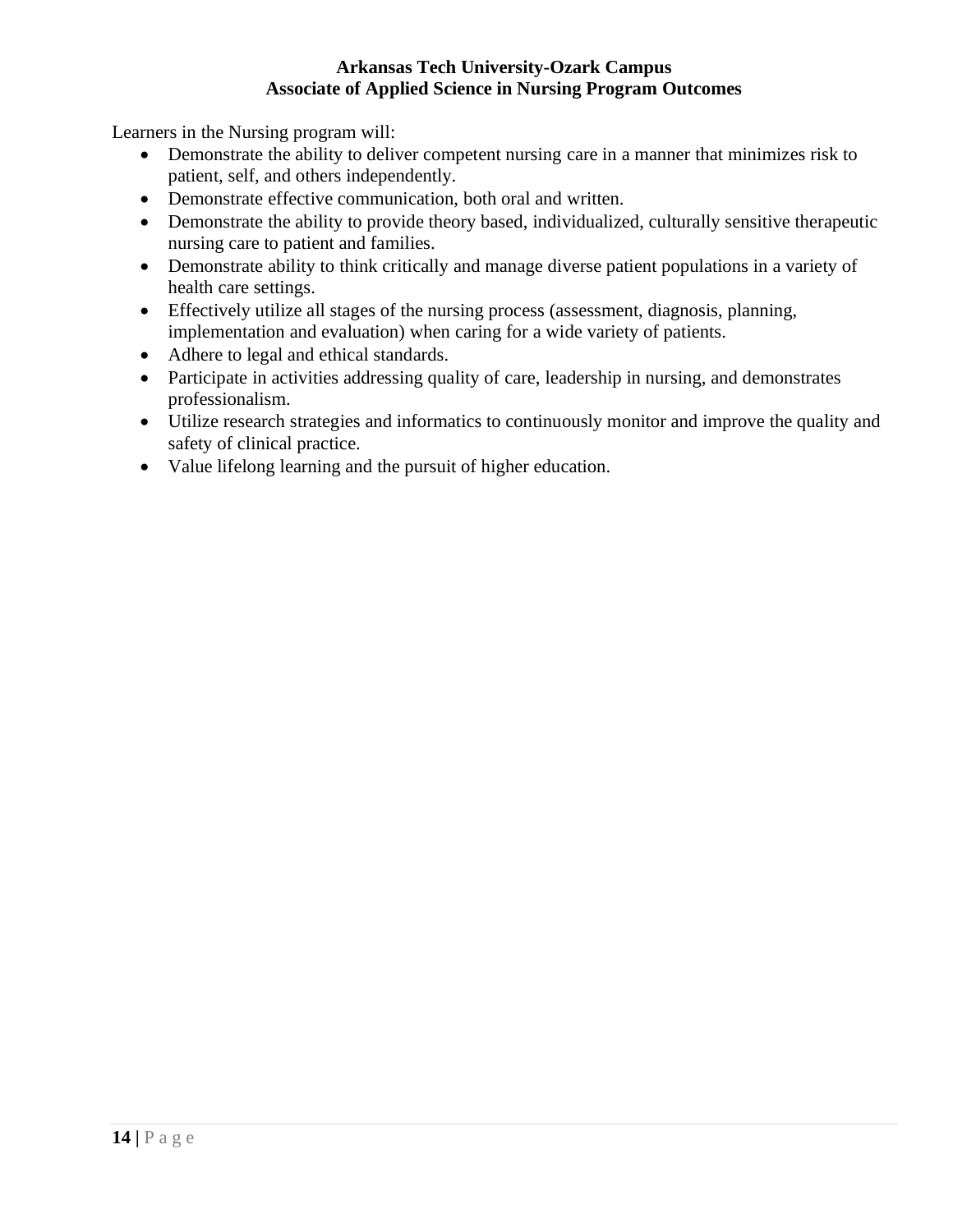# **ANA Code for Nurses**

The 2001 American Nurses Association Code is as follows:

- 1. The nurse, in all professional relationships, practices with compassion and respect for the inherent dignity, worth, and uniqueness of every individual, unrestricted by considerations of social or economic status, personal attributes, or the nature of health problems.
- 2. The nurse's primary commitment is to the patient, whether an individual, family, group, or community.
- 3. The nurse promotes, advocates for, and strives to protect the health, safety, and rights of the patient.
- 4. The nurse is responsible and accountable for individual nursing practice and determines the appropriate delegation of tasks consistent with the nurse's obligation to provide optimum patient care.
- 5. The nurse owes the same duties to self as to others, including the responsibility to preserve integrity and safety, to maintain competence, and to continue personal and professional growth.
- 6. The nurse participates in establishing, maintaining, and improving health care environments and conditions of employment conducive to the provision of quality health care and consistent with the values of the profession through individual and collective action.
- 7. The nurse participates in the advancement of the profession through contributions to practice, education, administration, and knowledge development.
- 8. The nurse collaborates with other health professionals and the public in promoting community, national, and international efforts to meet health needs.
- 9. The profession of nursing, as represented by associations and their members, is responsible for articulating nursing values, for maintaining the integrity of the profession and its practice, and for shaping social policy.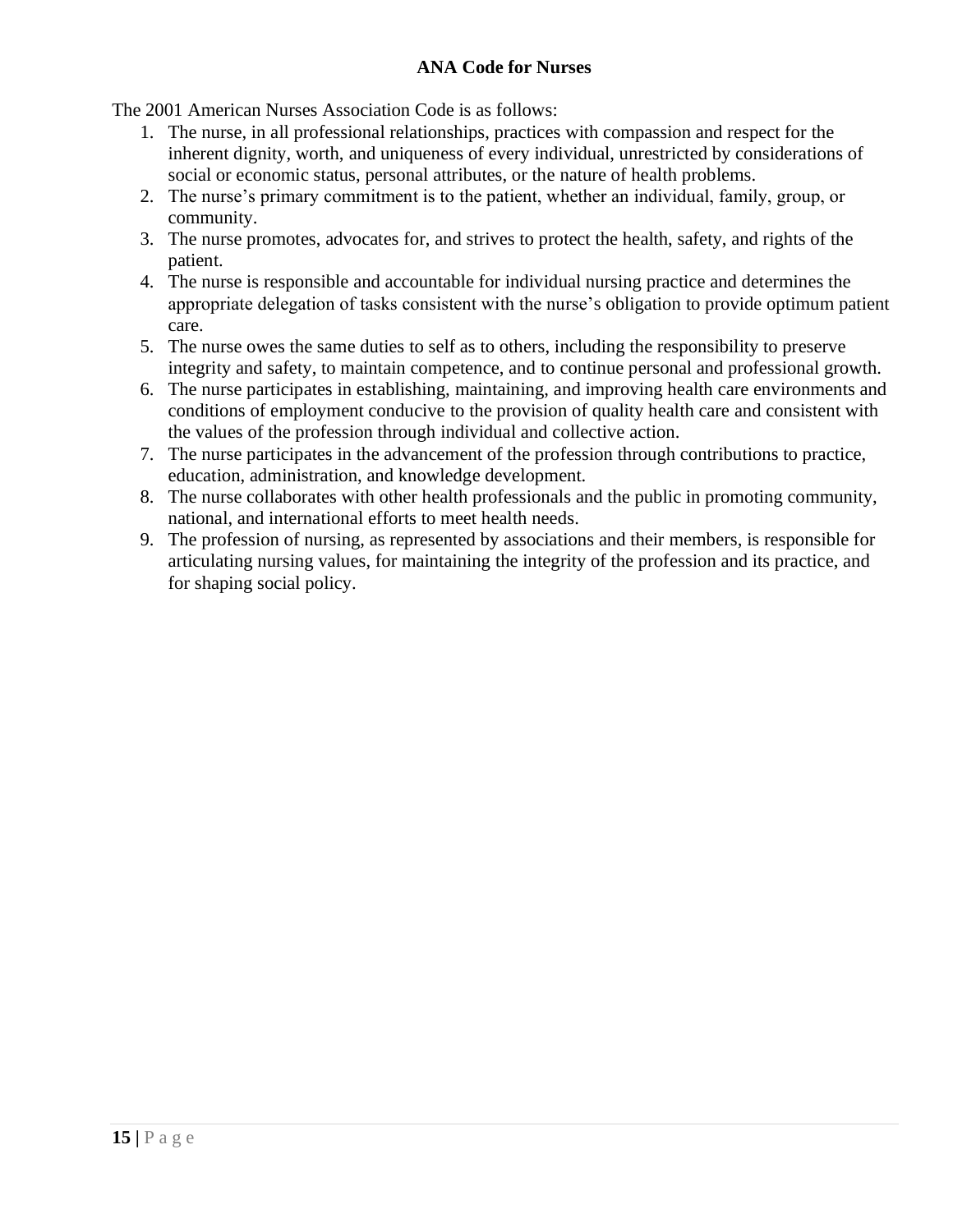# **Program Admission Requirements**

The following is required for admission to the proposed A.A.S in Nursing:

Application for Admission to the University (if not already enrolled at ATU-Ozark) Official High School Transcript with 2.0 or better GPA or GED Official transcripts from other colleges attended

Test scores from ACT or COMPASS (no more than 5 years old)

Minimum of 15 ACT or COMPASS equivalent (no more than 5 years old)

Placement Scores

The following scores will be used for placement in English, Math, and, if required, Reading, courses:

| ACT                            | <b>COMPASS</b>         | <b>COURSE</b>    |
|--------------------------------|------------------------|------------------|
| 19 ACT English                 | $(75 \text{ Writing})$ | <b>ENGL 1013</b> |
| 19 ACT Reading                 | $(82$ Reading)         | <b>READ 0103</b> |
| 19 CT Mathematics (41 Algebra) |                        | <b>MATH 1113</b> |

Complete Nursing admissions requirements:

- Eligibility for admission to Arkansas Tech University- Ozark Campus
- Completion of pre-requisite general education coursework with a minimum of a "C" or better in each course and a 2.75 GPA; Conditional acceptance may be granted to those students who are in the process of completing remaining pre-requisite coursework. Failure to maintain "C" or better and a 2.75 GPA upon completion of remaining pre-requisite coursework may lead to forfeiture of RN program admission offer.
- Hold a current, unencumbered Arkansas LPN license OR Hold a National Paramedic Registry Certificate and have 3 years current healthcare work experience.
- Graduated from an approved PN school in the last 12 months OR worked a minimum of 1000 hours as an LPN in acute care/long term care in the past 12 months
- Completion of LPN to RN Program Application for Admission
- Completion of appropriate LPN or Paramedic HESI testing
- Be at least 18 years of age
- Students who speak English as a second language shall meet the same admission criteria as other students.

Admission ranking is based on HESI scores, followed by GPA of platform coursework and Date/Time of application in case of tie.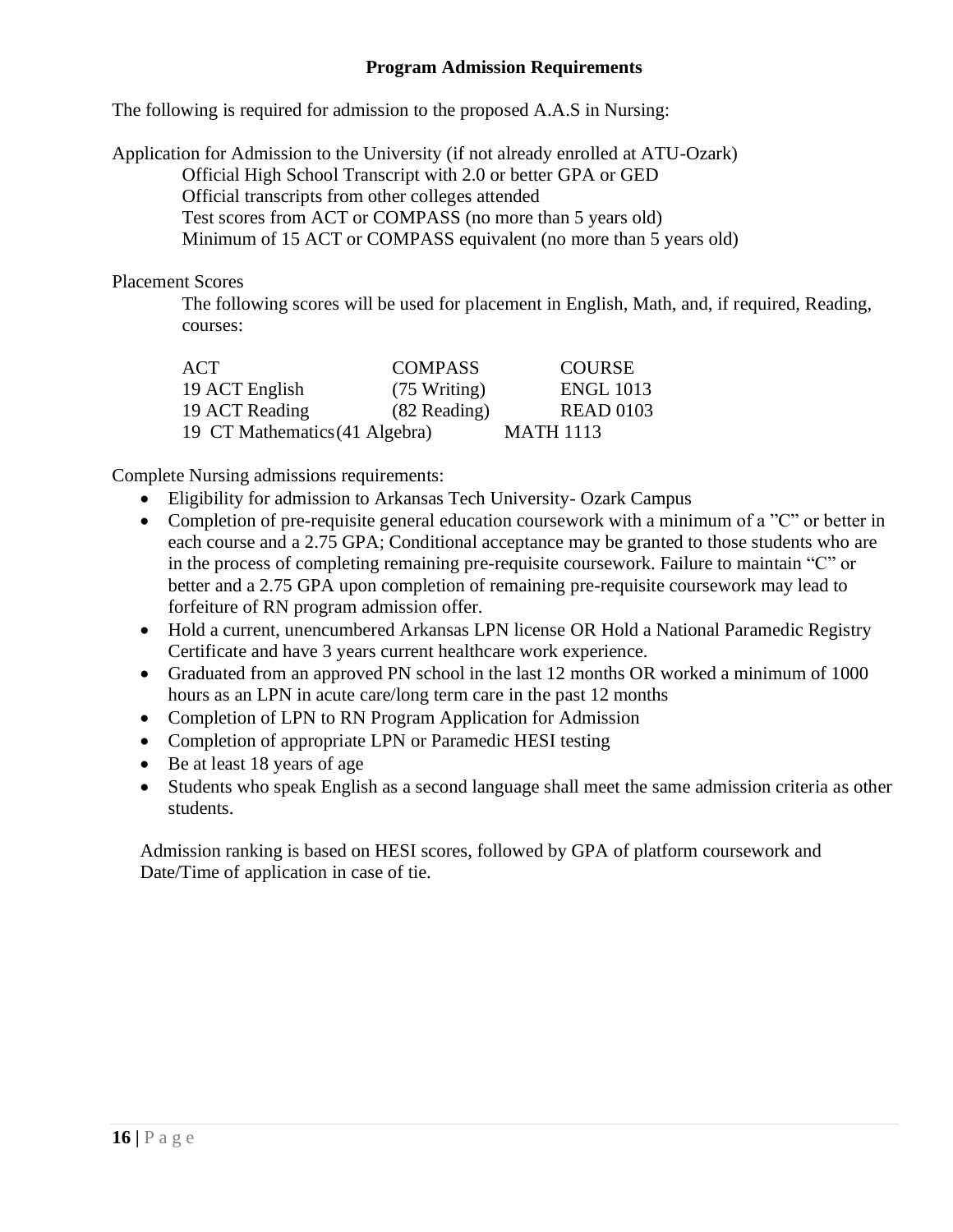# **Definition of Acute Care or Long Term Care Facilities**

Long term care facilities include:

- nursing homes
- skilled nursing facilities

Acute Care is defined as a facility or position that requires time sensitive and rapid intervention to prevent illness, injury or death. Examples include, but are not limited to:

- inpatient hospitals, including inpatient medical hospitals, inpatient rehabilitation hospitals, inpatient psychiatric hospitals, and long term acute care facilities
- urgent care facilities
- ambulatory surgery centers
- dialysis centers
- home health agencies
- hospice

Primary care and specialty care clinics are not considered acute care facilities. Even though clinics may occasionally see patients who require some components of acute care, they are not positioned to assume the role of acute care provider.

This is not intended to be a comprehensive listing of every single acceptable type of nursing care. If you have a question, please contact Sharyl Moffit at 479-508-8500 x 6105 and your employment history will be evaluated on a case by case basis.

## **Acceptance**

Applicants that are selected for admission must notify Arkansas Tech University – Ozark campus that they will be attending to verify and accept placement. Upon acceptance to the program, the student must provide the following:

- Current American Heart Association: Healthcare Provider CPR course (AHA/BLS-HCP)
- Verification of Two step tuberculin skin testing for initial testing then annually thereafter, or a negative T-spot test or up-to-date wellness screening through the Arkansas Department of Health
- DTAP within the last 10 years
- Hepatitis B-Vaccine (3 doses) with completed bring documentation; if Hepatitis B Vaccine declined, student must sign and submit Hepatitis B Waiver
- MMR- 2 doses to everyone born during or after January 1, 1957
- VZV- 2 doses or positive titer *(varicella-zoster, vaccine for VZV, and chickenpox)*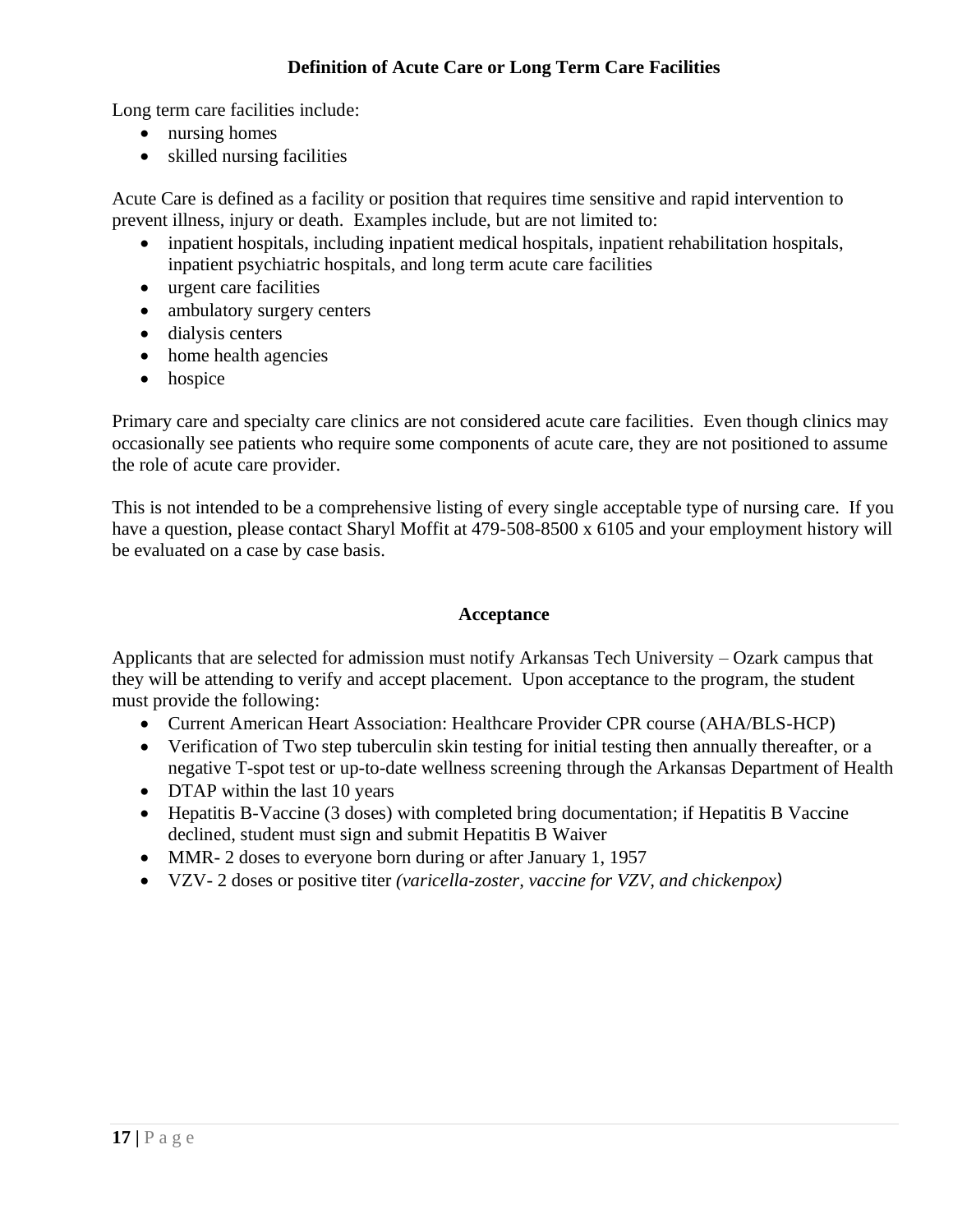# **Academic Progression**

In order to progress within the nursing curriculum, the student must meet the following criteria:

- The student must maintain a "C" in all nursing theory classes and practicums to progress to the next level of courses
- A failed/attempted nursing course must be repeated the next time the course is offered, based on availability of space in the course. A nursing course may be repeated only once, and only two nursing courses may be repeated. Following a second failure/attempt in that nursing course the student will be dismissed from the program.
- An attempted course is defined as "any enrollment in any course and dropping it or changing it to an audit after the first day of the 8th week of the semester during the Fall or Spring semester, or failure of the course with a D or F.
- Students must achieve a passing grade of "C" in all the Theories and corresponding Practicum courses in order to progress within the program. Students who repeat a Theories course are required to show practicum competency in order to progress. Students who repeat Practicum are required to show theoretical competency in order to progress.
	- o Practicum competence can be attained by: 1) taking for credit the corresponding practicum course or 2) taking a comprehensive practicum exam administered by the practicum instructor and achieving a 75% on the exam.
	- o Theoretical competence can be attained by: 1) taking for credit the corresponding theoretical competencies and maintaining a 75% average on all exams or 2) taking a comprehensive theory exam for the corresponding theoretical courses and achieving a 75% or greater.
- The drug calculation test will be given in Pharmacology I a total of three times. Before practicing in the clinical setting, the student must demonstrate competence in medication administration by passing the exam with a score of 92%. Prior to the second week of clinical, the drug calculation test must be passed with a score of 100%. Failure to make 100% on the drug calculation test by the third attempt will result in failure of Practicum I.
- To successfully complete the Nursing program all level two nursing students will take the ATI-RN Assessment Standard Test. The examination simulates the NCLEX-RN and provides feedback for the student of their overall knowledge and comprehension of the nursing courses. The examination is given at the end of the second semester prior to final exams. The passing score for the ATI-RN Assessment Standard Test is determined by the nursing department using the data from the national standardized test.
- Applications for submission to the State Board of Nursing to write the NCLEX exam and receive a temporary permit will be released only after the student has successfully passed the ATI-RN Assessment exam. Any student not achieving a passing score on the 1st attempt must complete a review as set by the faculty prior to a 2nd attempt on the exam. Any student not achieving a passing score on the 2nd attempt at the exam must meet with faculty to discuss the review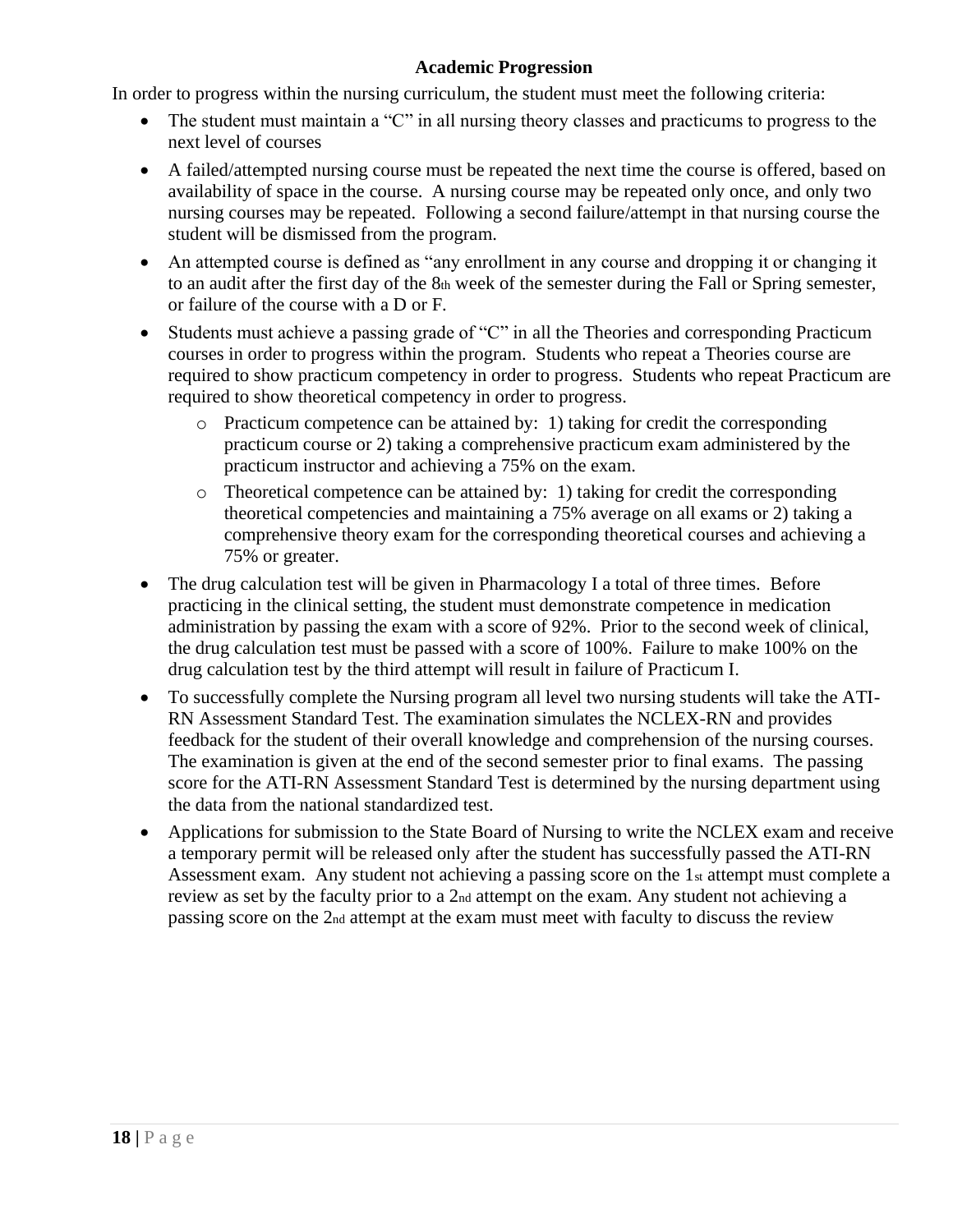necessary prior to subsequent attempts. The student must wait at least three weeks between the 2nd and 3rd attempt.

- All coursework must be passed with a "C" or higher in each level to progress to the next level.
- The nursing program must be completed within two years of entry into the technical phase of the program.
- The student must continue to hold an active unencumbered LPN license throughout their time in the program.
- See Appendix I for specific information on appeals committee

## **Readmission Candidates**

A student who fails or leaves the program for any reason must re-apply for admission. A student who withdraws from any nursing course with a grade less than a "C" may not be eligible for re-admission. This will be determined on a case by case basis after reviewing the student's course work and practicum performance and evaluations. A student who leaves the program for any reason with a disciplinary action on record will not be eligible for readmission.

# **Transfers**

Due to differences in nursing curriculum at other nursing programs, ATU-Ozark will not accept transfer students into the LPN to RN program. Students who were enrolled at another program will be required to follow the same requirements and admission procedures as students who have never attended another nursing program.

## **Graduation Policy**

Students must have successfully completed all general education courses and all nursing courses with a grade of "C" or better. Upon completion of all coursework and successfully completing the ATI-RN Assessment Standard Test, the student's status will be submitted to the Arkansas State Board of Nursing. Students are reminded that graduation from the Arkansas Tech University – Ozark campus with an A.A.S. in Nursing does NOT automatically enable the student to sit for the NCLEX-RN exam. This is determined by the Arkansas State Board of Nursing. The student must successfully complete 30 hours at Arkansas Tech University in order to graduate.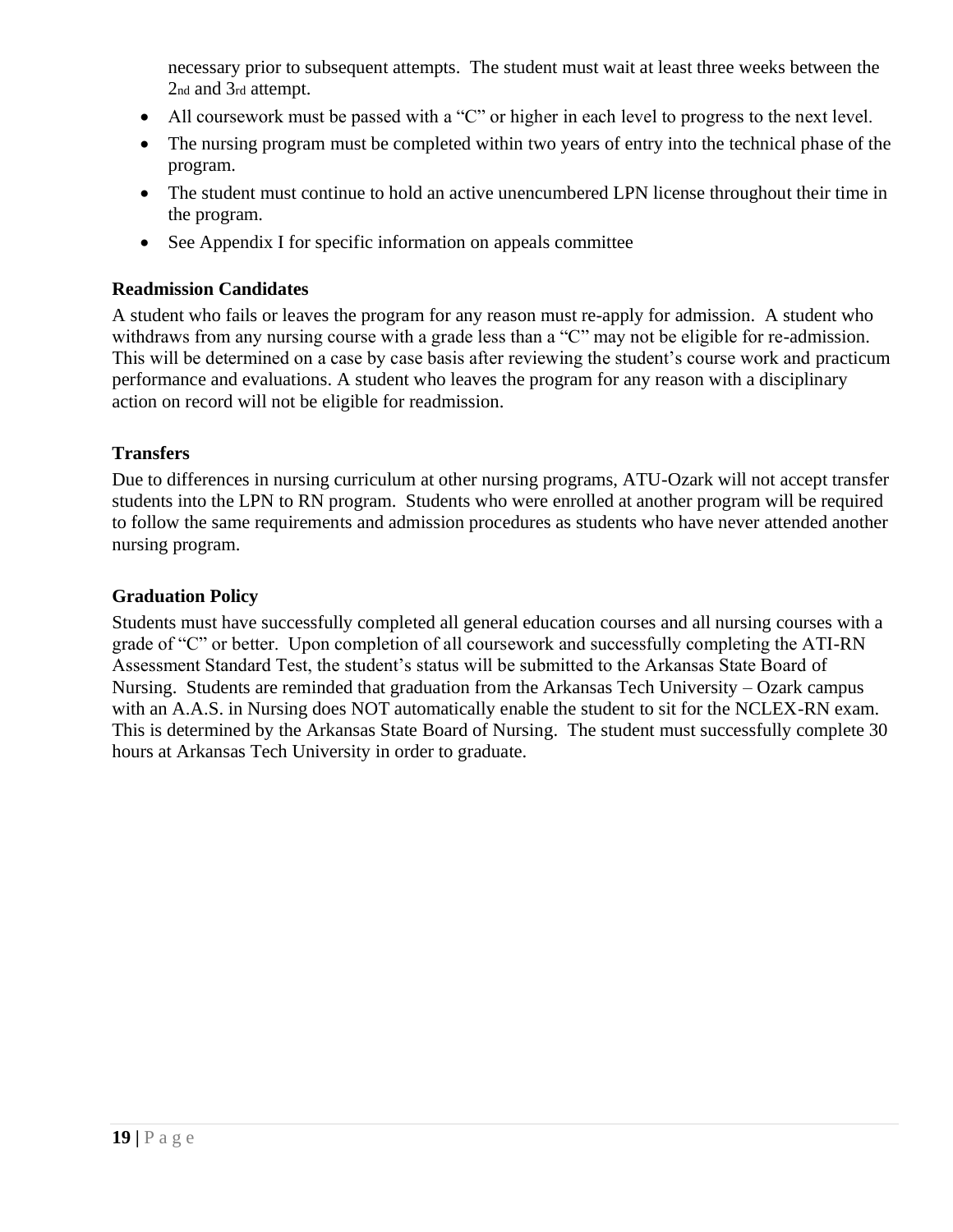| <b>Prefix</b>                          | <b>Number</b> | <b>Title</b>                                                          | <b>Credit hrs</b> | <b>Semester taken</b> |
|----------------------------------------|---------------|-----------------------------------------------------------------------|-------------------|-----------------------|
| <b>MATH</b>                            | 1113          | College Algebra                                                       | $\overline{3}$    | 1 Fall/Spring         |
| <b>ENGL</b>                            | 1013          | Composition I                                                         | 3                 | 1 Fall/Spring         |
| <b>PSY</b>                             | 2003          | <b>General Psychology</b>                                             | $\overline{3}$    | 1 Fall/Spring         |
| <b>BIOL</b>                            | 2404          | Human Anatomy & Physiology I                                          | $\overline{4}$    | 1 Fall/Spring         |
| <b>BIOL</b>                            | 2414          | Human Anatomy & Physiology II                                         | $\overline{4}$    | 2 Fall/Spring         |
| ${\rm ENGL}$                           | 1023          | Composition II                                                        | $\overline{3}$    | 2 Fall/Spring         |
| <b>BST</b><br><b>Or</b><br><b>COMS</b> | 1303<br>2003  | <b>Introduction to Computers</b><br><b>Microcomputer Applications</b> | 3                 | 2 Fall/Spring         |
| <b>PSY</b>                             | 3813          | Lifespan Development                                                  | $\overline{3}$    | 3 Fall/Spring         |
| <b>BIOL</b>                            | 3054          | Microbiology                                                          | $\overline{4}$    | 3 Fall/Spring         |
| <b>SOC</b>                             | 1003          | Introduction to Sociology                                             | $\mathfrak{Z}$    | 3 Fall/Spring         |
| <b>CHEM</b>                            | 1113/<br>1114 | Survey of Chemistry                                                   | $\overline{4}$    | 3 Fall/Spring         |
| <b>RN</b>                              | 2006          | Paramedic Transition to RN*                                           | 6                 | 3 Spring              |
|                                        |               |                                                                       | $37(43*)$         |                       |
|                                        |               | APPLICATION TO ADN RN PROGRAM                                         | <b>Credit hrs</b> |                       |
| RN                                     | 2113          | <b>Introduction to Professional Nursing</b>                           | 3/45              | Fall                  |
| <b>RN</b>                              | 2112          | Pharmacology I                                                        | 2/30              | Fall                  |
| <b>RN</b>                              | 2116          | Theories and Concepts for ADN I                                       | 6/90              | Fall                  |
| <b>RN</b>                              | 2115          | Practicum for ADN I                                                   | 5/225             | Fall                  |
| RN                                     | 2212          | Pharmacology II                                                       | 2/30              | Spring                |
| RN                                     | 2216          | Theories and Concepts for ADN II                                      | 6/90              | Spring                |
| RN                                     | 2215          | Practicum for ADN II                                                  | 5/225             | Spring                |
| <b>RN</b>                              | 2211          | Nutrition                                                             | 1/15              | Spring                |
|                                        |               |                                                                       | 30                |                       |

# **\*Required only for Paramedic transition students 67 Credit Hours (73 for Paramedic students)**

*Students will be required to complete 37 credit hours of prerequisite course work with a minimum of a "C" or better in each course and a 2.75 GPA prior to admission to the technical phase of RN program. Students must also hold a current, unencumbered Arkansas LPN license and must have either a) graduated from an ASBN approved PN school in the past 12 months OR b) worked a minimum of 1000 hours as an LPN in the 12 months prior to application OR hold a National Paramedic Registry Certificate and 3 years current healthcare work experience.*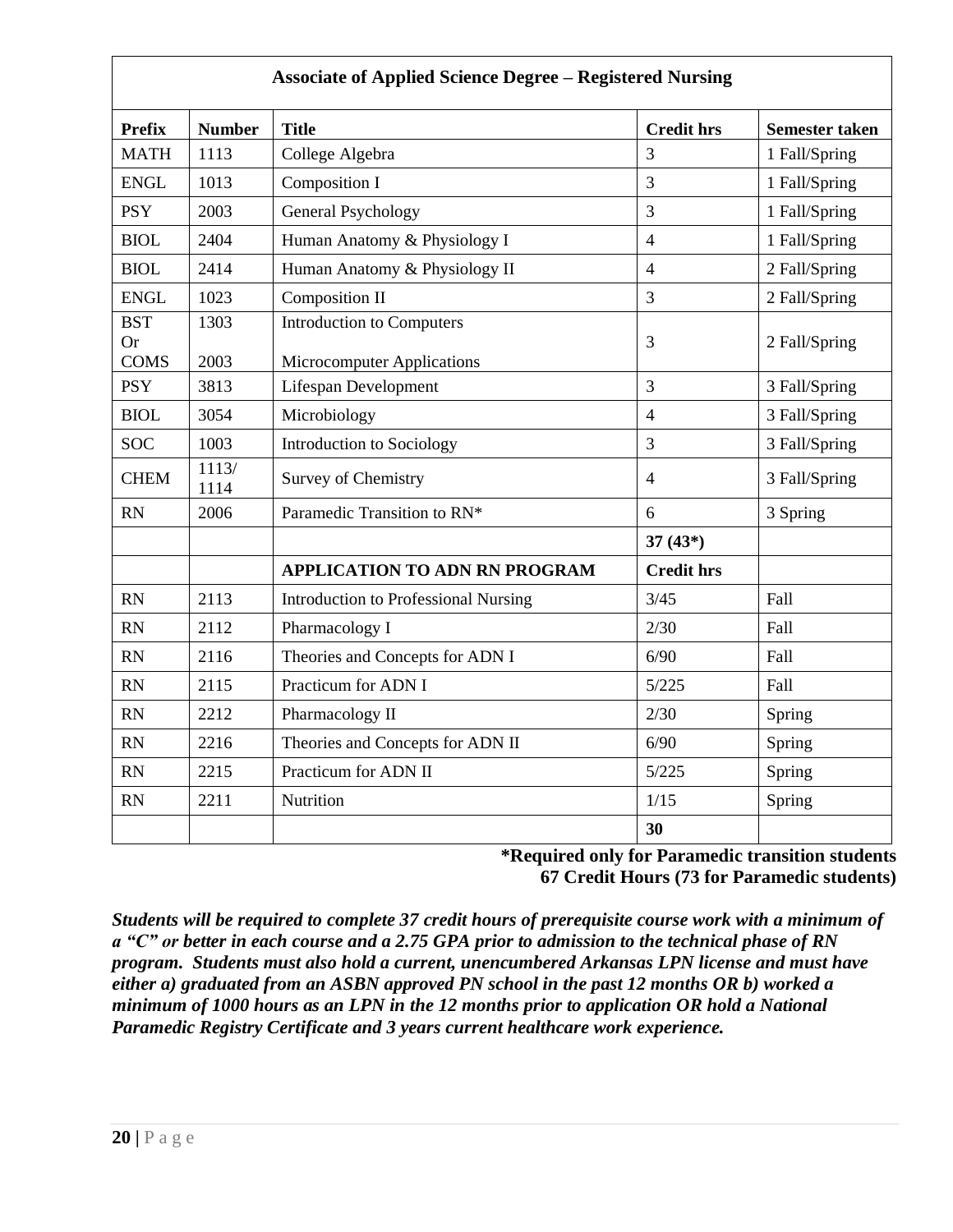# **RN 2113 Introduction to Professional Nursing**

A three hour course which introduces the student to selected basic concepts of professional nursing. Purpose of the course is to introduce nursing concepts to nursing majors. This course focuses on nursing as a caring profession, nurses' roles and functions, ethics, standards, legal aspects, holism, wellness, health care settings, communication, teaching/learning, critical thinking, and the nursing process. The Conceptual Framework and Philosophy of Tech's Department of Nursing will be explored. Lecture 3 hours.

# **RN 2112 Pharmacology I**

This course focuses on the relationships between the action of drugs, their effects and the contraindications for their administration. The relationship between specific patient needs and the type of drugs that would be effective to meet those needs will be analyzed. The nursing care related to each type of drug and the rationales for care will be included. Lecture 2 hours.

# **RN 2116 Theories and Concepts for ADN I**

Co-requisite: RN 2115 This course, utilizing the nursing process, builds upon the knowledge of the LPN and includes the bio psycho social and spiritual needs of the family. The course emphasizes family development, the childbearing experience, and the child's unique response to the internal and external environment. Lecture 6 hours.

# **RN 2115 Practicum I**

Co-requisite: RN 2116. A clinical course which facilitates the integration, synthesis, and application of the theories, concepts, and skills taught in RN 2112, RN 2116 and RN 2113. 15 practicum hours equal to 5 credit hours.

# **RN 2212 Pharmacology II**

This course is a continuation of Pharmacology I and focuses on the relationships between the action of drugs, their effects and the contraindications for their administration. the relationship between specific patient needs and the type of drugs that would be effective to meet those needs will be analyzed. The nursing care related to each type of drug and the rationales for the care will be included. Lecture 2 hours.

# **RN 2216 Theories and Concepts for ADN II**

Co-requisite: RN 2215 The course focuses on the prevention of illness, maintenance of health and the restoration of wellness in the care of clients and families experiencing major dysfunctions in adaptation. The nursing process is the methodology used to assist clients and families toward achieving optimal health. Principles of growth and development throughout the life cycle, utilization of research findings, principles of communication in crisis, and the role of the nurse in crises situations are included in the course. Psycho social theories and concepts relevant to the care of the emotionally disturbed client and family are explored in depth. Lecture 6 hours.

# **RN 2215 Practicum for ADN II**

Co requisites: RN 2216. This is a clinical nursing course which provides the opportunity for the integration of theories and concepts in the application of the nursing process in the care of the emotionally and/or physically dysfunctional client, family or group who are undergoing adaptation difficulties due to major deviations from wellness. The health care is delivered according to scientific principles, research findings, and accepted standards of care. Nursing behaviors and nursing roles are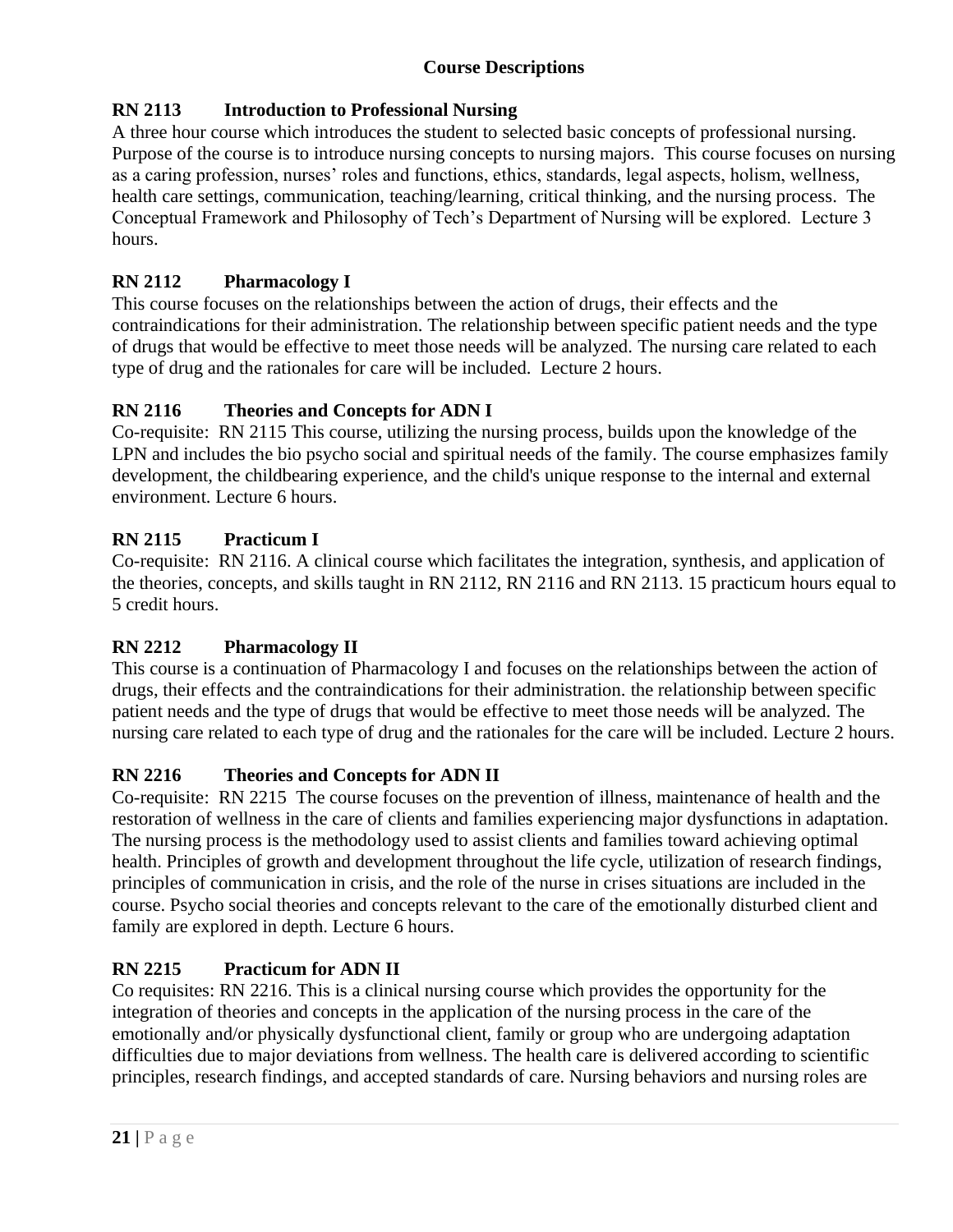emphasized which are appropriate to the level of the students. Learning experiences are gained through caring for clients. 15 practicum hours equal to 5 credit hours

# **RN 2211 Nutrition**

Principles of normal nutrition at all stages of the life cycle are emphasized. Growth and development needs are incorporated into the maintenance, restoration of nutritional health, and in the prevention of nutritional deficit. Exploration is conducted of the social, religious, and cultural factors which affect the family's nutritional health. Lecture 1 hours.

## **Arkansas Tech University – Ozark Campus Registered Nursing Program Systematic Plan of Evaluation – Revised February 2020**

| <b>PLAN</b>                              | <b>IMPLEMENTATION</b>                  |                                                           |                            |
|------------------------------------------|----------------------------------------|-----------------------------------------------------------|----------------------------|
| <b>COMPONENT</b>                         | <b>ASSESSMENT</b>                      | <b>EXPECTED LEVEL OF</b>                                  | <b>FREQUENCY OF</b>        |
|                                          | <b>METHOD</b>                          | <b>ACHIEVEMENT (ELA)</b>                                  | <b>ASSESSMENT</b>          |
| EPSLO#1                                  | <b>Mountain Measurement</b>            | Program score above 50th                                  | Annually                   |
| Demonstrate the ability to               | score for reduction of risk            | percentile on measurement                                 |                            |
| deliver competent nursing                | potential.                             | of reduction of risk potential.                           |                            |
| care in a manner that                    |                                        |                                                           |                            |
| minimizes risk to patient,               |                                        |                                                           |                            |
| self, & others independently             |                                        |                                                           |                            |
| (Review: May of even years)              | <b>Mountain Measurement</b>            |                                                           |                            |
|                                          | score for safety and                   | Program score above 50th<br>percentile on measurement     | Annually                   |
|                                          | infection control.                     | of safety and infection                                   |                            |
|                                          |                                        | control.                                                  |                            |
|                                          | Capstone simulation.                   | 85% of students will be                                   | Annually at the end        |
|                                          |                                        | graded achieve a 3⁄4 or 4/4 on                            | of the spring              |
|                                          |                                        | safety grade of capstone                                  | semester.                  |
|                                          |                                        | simulation.                                               |                            |
|                                          | <b>ATI</b> Dosage Calculation          | 90% of students will achieve                              | Annually in October.       |
|                                          | <b>Test</b>                            | a score of 100% by the third                              |                            |
|                                          |                                        | attempt.                                                  |                            |
| EPSLO#2                                  | Capstone simulation                    | 65% of students score 3/4 or                              | Annually at the end        |
| Demonstrate effective                    |                                        | 4/4 on verbal                                             | of the spring<br>semester. |
| communication, both oral<br>and written. |                                        | communication with partner<br>during capstone simulation. |                            |
| (Review: May of even years)              |                                        |                                                           |                            |
|                                          | Capstone simulation                    | 80% of students will score                                | Annually at the end        |
|                                          |                                        | greater than or equal to 8/10                             | of the spring              |
|                                          |                                        | on a care plan initiated                                  | semester.                  |
|                                          |                                        | during capstone simulation.                               |                            |
|                                          | <b>Mountain Measurement</b>            | Program score above $50th$                                | Annually                   |
|                                          | score for psychosocial                 | percentile on measurement                                 |                            |
|                                          | integrity                              | of psychosocial integrity                                 |                            |
|                                          | ATI Nurse's Touch:                     | Cohort average of 75% or                                  | Annually in                |
|                                          | Professional                           | better for each module.                                   | December.                  |
|                                          | Communication report                   | 80% of students will achieve                              |                            |
|                                          | APA Paper written in<br><b>RN 2113</b> |                                                           | Annually in                |
|                                          |                                        | a score greater than or equal<br>to 75%.                  | December.                  |
|                                          |                                        |                                                           |                            |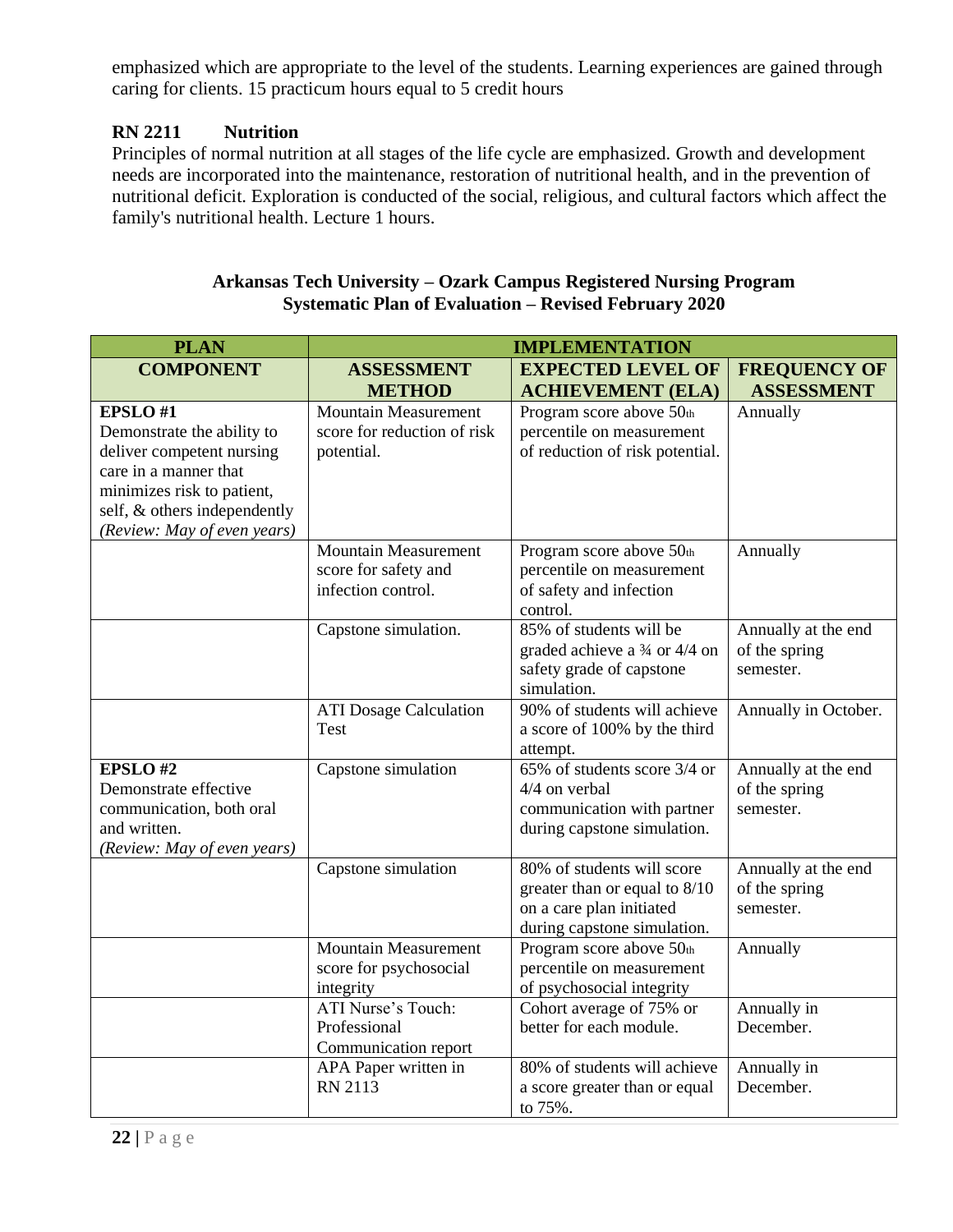| <b>PLAN</b>                                                                                                                                                                                       | <b>IMPLEMENTATION</b>                                                                      |                                                                                                                                                                                       |                                                               |
|---------------------------------------------------------------------------------------------------------------------------------------------------------------------------------------------------|--------------------------------------------------------------------------------------------|---------------------------------------------------------------------------------------------------------------------------------------------------------------------------------------|---------------------------------------------------------------|
| <b>COMPONENT</b>                                                                                                                                                                                  | <b>ASSESSMENT</b>                                                                          | <b>EXPECTED LEVEL OF</b>                                                                                                                                                              | <b>FREQUENCY OF</b>                                           |
|                                                                                                                                                                                                   | <b>METHOD</b>                                                                              | <b>ACHIEVEMENT (ELA)</b>                                                                                                                                                              | <b>ASSESSMENT</b>                                             |
| EPSLO#3<br>Demonstrate the ability to<br>provide theory-based,<br>individualized, culturally<br>sensitive, therapeutic<br>nursing care to patient and<br>families.<br>(Review: May of even years) | <b>Mountain Measurement</b><br>score for management of<br>care.                            | Program score above 50th<br>percentile on measurement<br>of management of care.                                                                                                       | Annually                                                      |
|                                                                                                                                                                                                   | <b>Mountain Measurement</b><br>score for basic care and<br>comfort<br>Capstone simulation. | Program score above 50th<br>percentile on measurement<br>of basic care and comfort.<br>75% of students will obtain<br>an overall score of 75% or<br>higher on capstone<br>simulation. | Annually<br>Annually at the end<br>of the spring<br>semester. |
|                                                                                                                                                                                                   | <b>ATI The Communicator</b><br>Respecting Clients'<br>Cultures module                      | Cohort average of 75% or<br>higher                                                                                                                                                    | Annually in May.                                              |
|                                                                                                                                                                                                   | Family Care Plan                                                                           | 80% of students will achieve<br>a score of 75% or higher<br>after upon completion of<br>pediatric and maternal/infant<br>practicums.                                                  | Annually in<br>December.                                      |
| EPSLO#4<br>Demonstrate the ability to<br>think critically and manage<br>diverse patient populations<br>in a variety of health care<br>settings.<br>(Review: May of even years)                    | <b>ATI Critical Thinking</b><br>Assessment                                                 | Cohort average will improve<br>by 2% at program<br>completion from test taken<br>at the beginning of program.                                                                         | Annually in May.                                              |
|                                                                                                                                                                                                   | Capstone simulation.                                                                       | 75% of students will obtain<br>an overall score of 75% or<br>higher on capstone<br>simulation.                                                                                        | Annually at the end<br>of the spring<br>semester.             |
|                                                                                                                                                                                                   | <b>ATI Proctored Assessments</b>                                                           | $\overline{50\%}$ of students will<br>achieve Level 2 or higher,<br>suggesting readiness to<br>manage care for diverse<br>populations.                                                | Annually in May.                                              |
|                                                                                                                                                                                                   | <b>ATI Proctored Assessments</b>                                                           | 75% of students will<br>achieve Level 1 or higher                                                                                                                                     | Annually in May.                                              |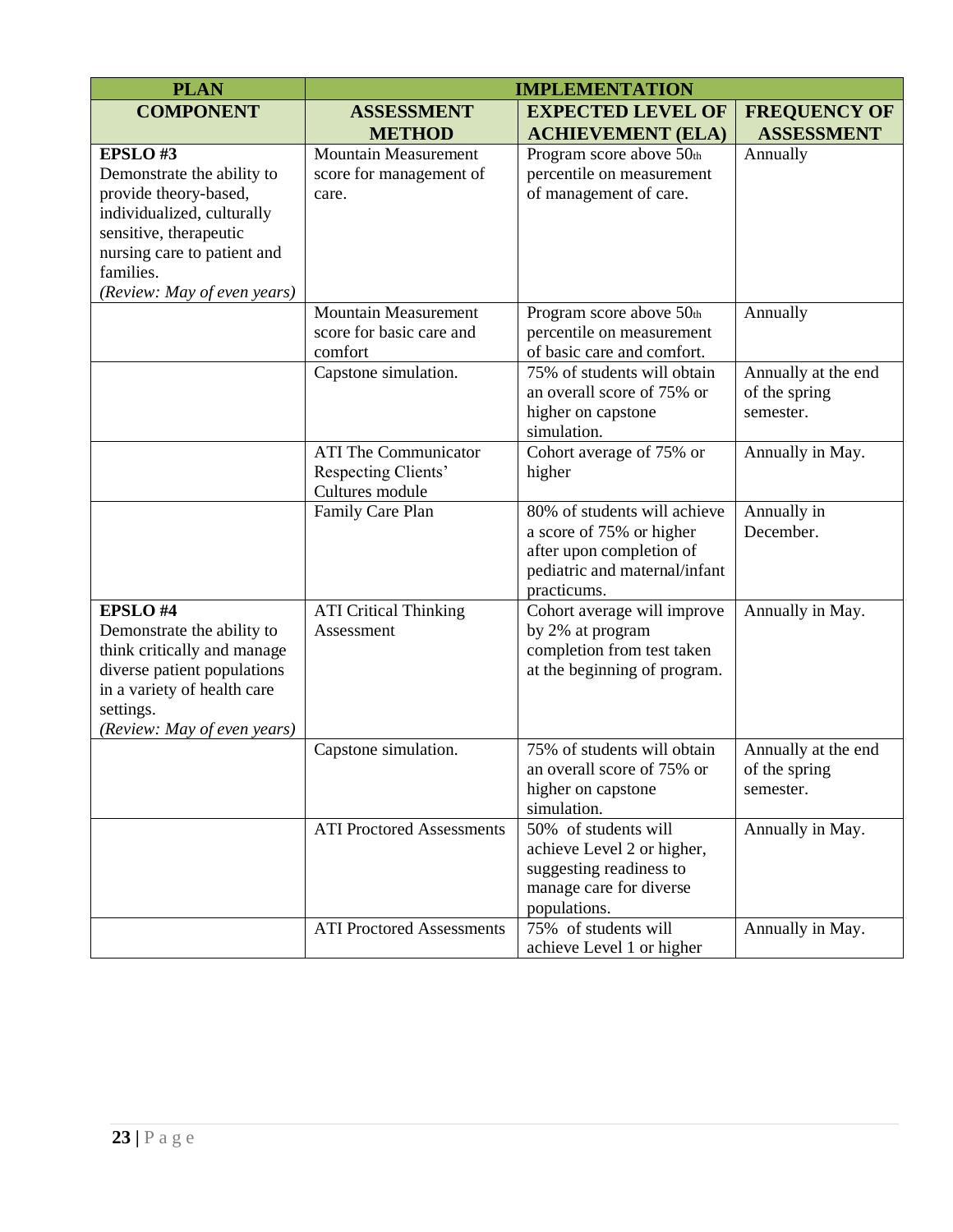| <b>PLAN</b>                    | <b>IMPLEMENTATION</b>                                  |                                                                |                               |
|--------------------------------|--------------------------------------------------------|----------------------------------------------------------------|-------------------------------|
| <b>COMPONENT</b>               | <b>ASSESSMENT</b>                                      | <b>EXPECTED LEVEL OF</b>                                       | <b>FREQUENCY OF</b>           |
|                                | <b>METHOD</b>                                          | <b>ACHIEVEMENT (ELA)</b>                                       | <b>ASSESSMENT</b>             |
| <b>EPSLO#5</b>                 | <b>Mountain Measurement</b>                            | Program score above 50th                                       | Annually                      |
| Effectively utilize all stages | score report for nursing                               | percentile on measurement                                      |                               |
| of the nursing process when    | process                                                | every phase of the nursing                                     |                               |
| caring for a wide variety of   |                                                        | process.                                                       |                               |
| patients.                      |                                                        |                                                                |                               |
| (Review in May of odd          |                                                        |                                                                |                               |
| years)                         | Family Care Plan                                       | 80% of students will achieve                                   | Annually in                   |
|                                |                                                        | a 75% or higher on the                                         | December                      |
|                                |                                                        | Family Care Plan.                                              |                               |
|                                | Capstone simulation.                                   | 75% of students will obtain                                    | Annually at the end           |
|                                |                                                        | an overall score of 75% or                                     | of the spring                 |
|                                |                                                        | higher on capstone                                             | semester.                     |
|                                |                                                        | simulation.                                                    |                               |
|                                | Capstone simulation                                    | 80% of students will score                                     | Annually at the end           |
|                                |                                                        | greater than or equal to 8/10                                  | of the spring                 |
|                                |                                                        | on a care plan initiated during                                | semester.                     |
| EPSLO#6                        |                                                        | capstone simulation.                                           |                               |
| Adhere to ethical and legal    | <b>Mountain Measurement</b><br>score for management of | Program score above 50th<br>percentile on measurement of       | Annually                      |
| standards.                     | care.                                                  | management of care.                                            |                               |
| (Review: May of odd years)     |                                                        |                                                                |                               |
|                                | <b>Mountain Measurement</b>                            | Program score above 50th                                       | Annually                      |
|                                | score for psychosocial                                 | percentile on measurement of                                   |                               |
|                                | integrity.                                             | psychosocial integrity.                                        |                               |
|                                | <b>Mandated Reporter</b>                               | 100% of students will                                          | Annually in                   |
|                                | Training                                               | complete the Mandated                                          | December after                |
|                                |                                                        | Reporter Training.                                             | completing RN 2006            |
|                                | <b>ATI</b> Fundamentals<br><b>Proctored Assessment</b> | 75% of students will score a                                   | Annually in<br>December.      |
|                                |                                                        | Level 2 or higher on the ATI<br><b>Fundamentals Assessment</b> |                               |
| EPSLO#7                        | <b>Mountain Measurement</b>                            | Program score above 50th                                       | Annually                      |
| Demonstrates                   | score for reduction of risk                            | percentile on measurement                                      |                               |
| professionalism through        | potential.                                             | reduction of risk potential.                                   |                               |
| participation in activities    |                                                        |                                                                |                               |
| addressing quality of care     |                                                        |                                                                |                               |
| and leadership in nursing.     |                                                        |                                                                |                               |
| (Review: May of odd years)     |                                                        |                                                                |                               |
|                                | <b>Mountain Measurement</b>                            | Program score above 50th                                       | Annually                      |
|                                | score for management of                                | percentile on measurement of                                   |                               |
|                                | care.<br>ATI Nurse's Touch:                            | management of care.                                            |                               |
|                                | Becoming a Professional                                | Cohort average of 75% or<br>higher for each module.            | Annually in<br>December after |
|                                | Nurse                                                  |                                                                | completing RN 2006            |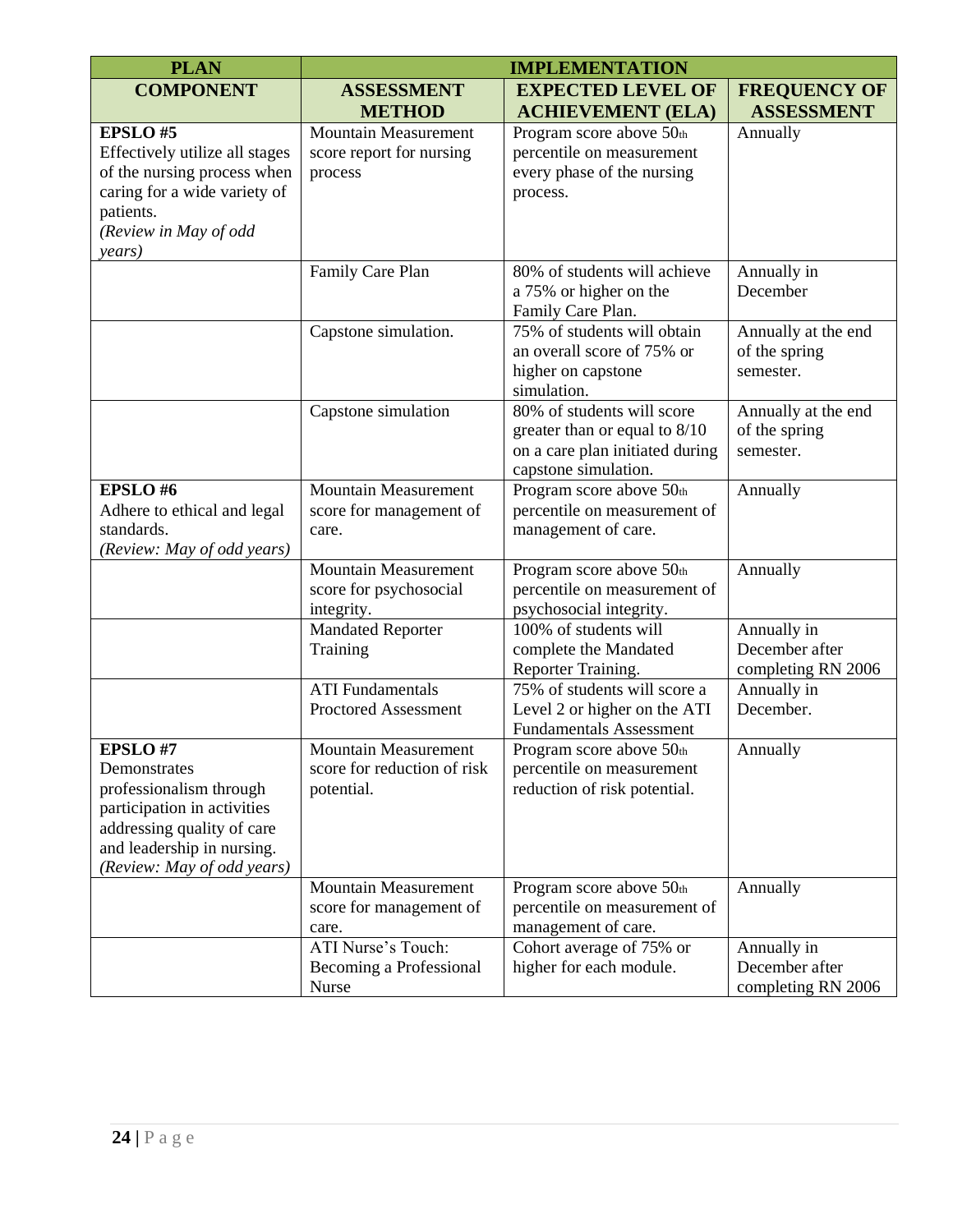| <b>PLAN</b>                  | <b>IMPLEMENTATION</b>       |                               |                     |
|------------------------------|-----------------------------|-------------------------------|---------------------|
| <b>COMPONENT</b>             | <b>ASSESSMENT</b>           | <b>EXPECTED LEVEL OF</b>      | <b>FREQUENCY OF</b> |
|                              | <b>METHOD</b>               | <b>ACHIEVEMENT (ELA)</b>      | <b>ASSESSMENT</b>   |
| <b>EPSLO#8</b>               | <b>Mountain Measurement</b> | Program score above 50th      | Annually            |
| Utilize research strategies  | score for management of     | percentile on measurement of  |                     |
| & informatics to             | care.                       | management of care.           |                     |
| continuously monitor and     |                             |                               |                     |
| improve the quality $\&$     |                             |                               |                     |
| safety of clinical practice. |                             |                               |                     |
| (Review: May of odd years)   |                             |                               |                     |
|                              | <b>Mountain Measurement</b> | Program score above 50th      | Annually            |
|                              | score for safety and        | percentile on measurement of  |                     |
|                              | infection control.          | safety and infection control. |                     |
|                              | ATI Nurse's Touch:          | Cohort average of 75% or      | Annually in May.    |
|                              | Informatics and             | higher for each module.       |                     |
|                              | Technology                  |                               |                     |
|                              | Research Articles in        | 80% of students will score    | Annually in May     |
|                              | RN 2215 Practicum II        | 80% or higher on all research |                     |
|                              |                             | article assignments in the RN |                     |
|                              |                             | 2215 Practicum II course.     |                     |

# **Health Requirements**

# **Proof of Immunizations, TB Test and Flu Shot**

Proof of immunization and TB Skin Test results are required 30 days prior to the first clinical day. The **nursing office** must also have in your clinical file immunization records documenting (2) immunizations against the measles (MMR) unless born before January 1, 1957. These copies are not automatically sent to the nursing office from the office of Student Services. The student is responsible for providing the nursing office with this record. The State of Arkansas has mandated that every employee and student assigned to clinical rotations in a long-term care facility show proof of immunization against the flu.

The student must submit proof in the form of an immunization record *(scanned copy)* to the practicum instructor by the deadline set for submission of immunization records. Failure to have these immunizations available to the practicum instructors by the deadline could result in the student not being assigned practicum rotations. If this occurs the student will be unable to meet the program objectives, therefore, failure to result in dismissal from the nursing program.

# **CDC Recommendations**

- Two step tuberculin skin testing for initial testing then annually thereafter; or a negative T-spot test or up-to-date wellness screening through the Arkansas
- Td-Tetanus recommended if 10 years since last immunization
- Hepatitis B-Vaccine (3 doses) with series documentation; if Hepatitis B vaccine declined-student must sign Hepatitis B Waiver
- MMR- 2 doses to everyone born during or after January 1, 1957
- VZV- 2 doses or positive titer *(varicella-zoster, vaccine for VZV, and chickenpox)*
- Influenza Vaccine yearly during the fall semester is required by clinical facilities.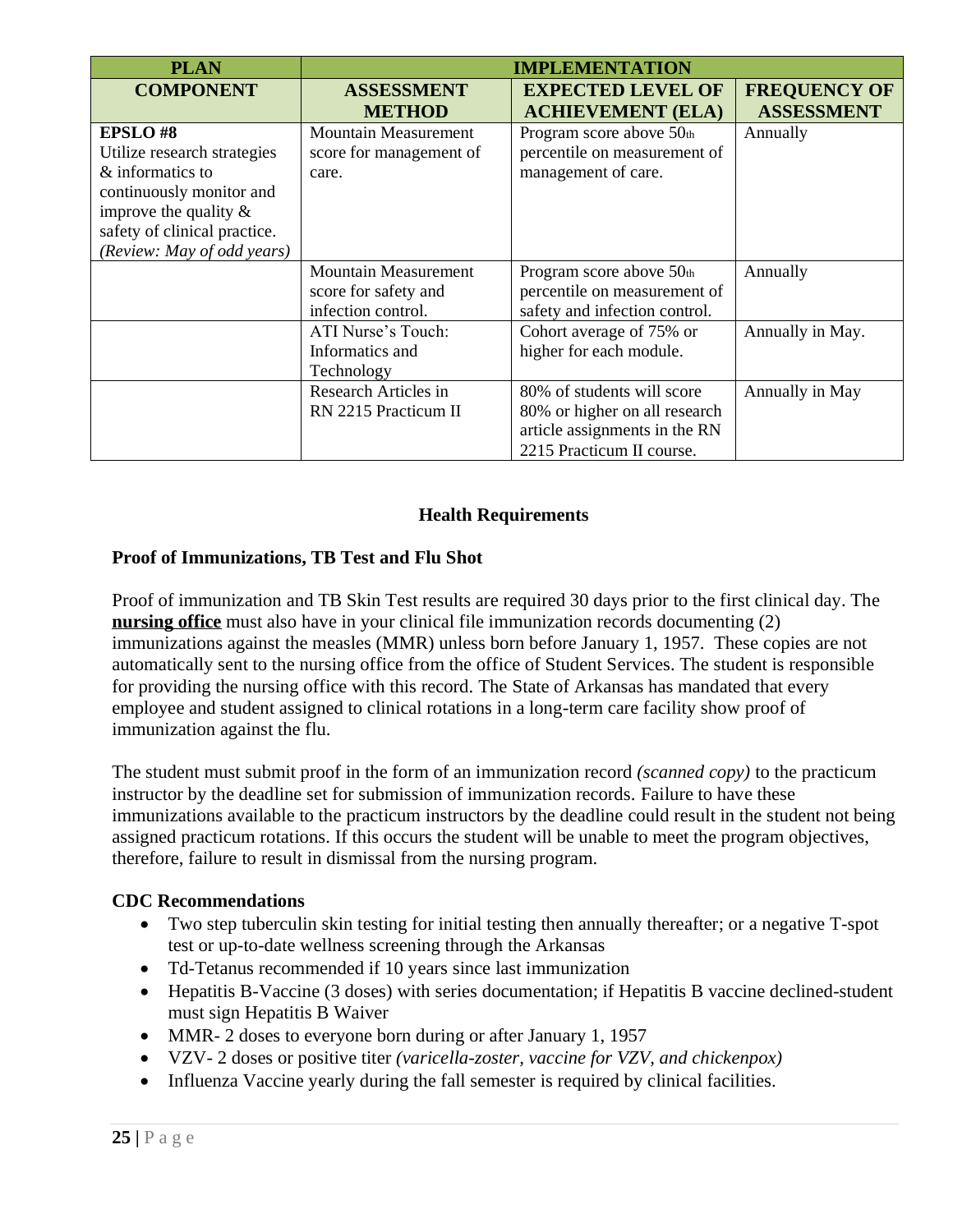## Immunizations are available by appointment from the ATU Health & Wellness Center Dean Hall Room 126 402 West O Street, Russellville, Ar. 72801 Phone 479-968-0329

# **Cardiopulmonary Resuscitation (CPR)**

American Heart Healthcare Provider CPR is required as a prerequisite prior to entry in the Nursing Program. Each student must have verification documentation of current American Heart Healthcare Provider CPR (adult, child, and infant) on file with the practicum instructor once admitted to the program. The verification must be valid through the length of the month program or will require renewal in order to complete the practicum rotations. .

## **Liability Insurance**

Each student in the nursing program is required to carry liability insurance. The fee for this insurance included in the student fees, and must be paid when registering. *(See supply/Fees list)*

## **Graduation/NCLEX**

To be eligible for graduation, the student must complete the following steps:

Comply with all Arkansas Tech University requirements for an associate degree in nursing:

- 1. Complete the requirements of 37 hours of platform coursework as specified in the University catalog.
- 2. Submit the specified forms to the Registrar's office.
- 3. All second semester students are required to complete the ATI Comprehensive Predictor Assessment. A passing score on the ATI Comprehensive Predictor is required in order for the student to be cleared to the Arkansas State Board of Nursing and take the NCLEX-RN. The passing score for the exam is set by the Department of Nursing and reflect predicted NCLEX-RN success. The passing scores are published each semester in the course syllabi.
- 4. A processing fee, payable to Student Accounts, is assessed when the application for graduation is approved.
- 5. Upon completion of the nursing degree requirements, the graduate may be eligible to apply for the National Examination for Licensure as a Registered Nurse. The fees to sit for the NCLEX and to obtain a license from the Arkansas State Board of Nursing are subject to change. Students will be provided with further information and the necessary forms in the 2nd semester of the nursing program.

#### **Student Withdrawal Procedures**

When a student leaves the nursing program for **any reason**, the withdrawal procedure will be as follows:

- 1. The student will inform the advisor, instructor, or Department Chair of the need or desire to be withdrawn from the program.
- 2. The advisor or instructor will contact the student and arrange for an exit interview and summary to be prepared by the coordinator. The coordinator will complete the exit interview and survey forms. A copy of the exit interview and survey will be placed in the student's file and in the nursing office.
- 3. The student should be aware that withdrawing from the program means that the student must re-apply for admission to the Nursing program. If the student has a disciplinary action on file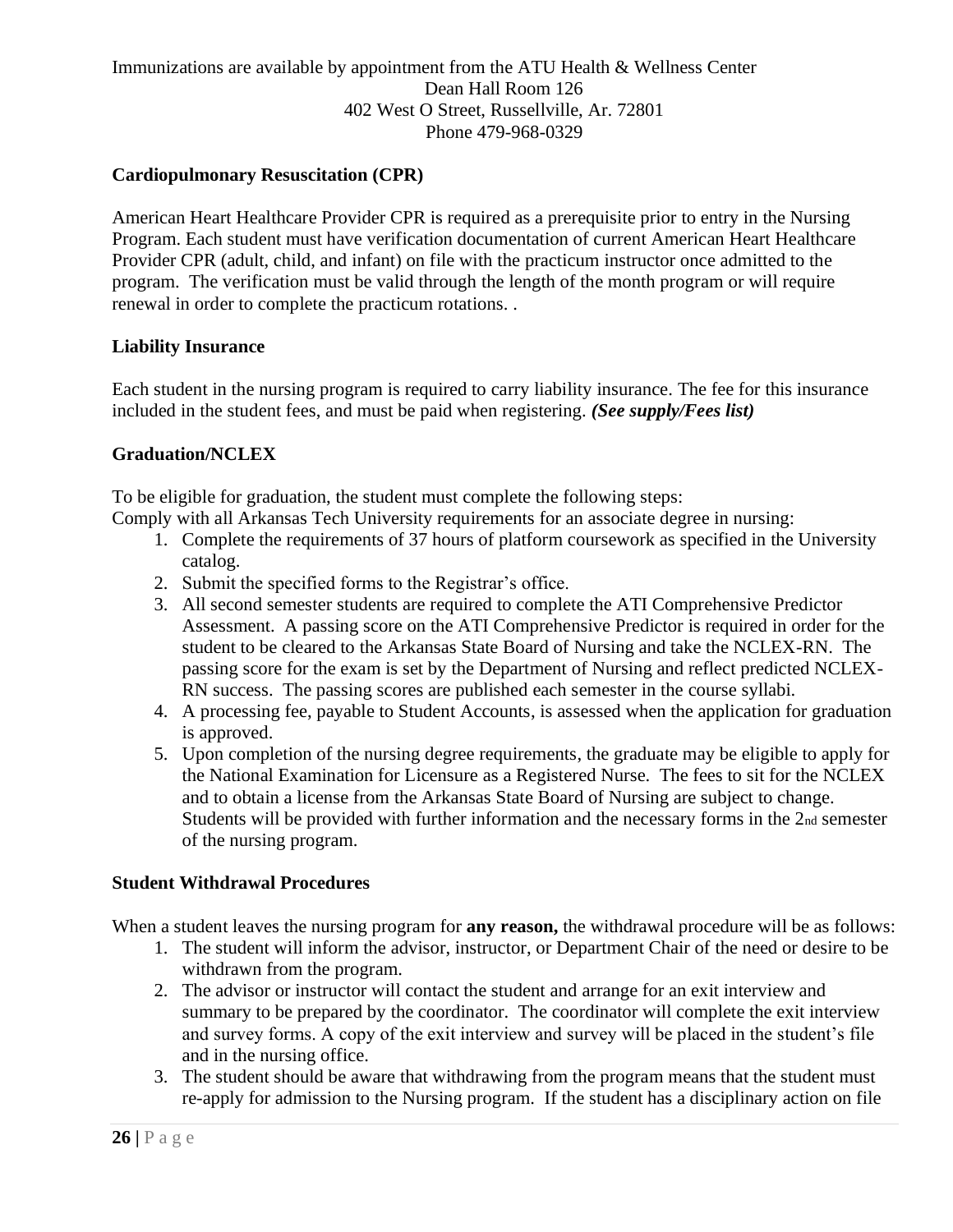within the program upon withdrawal, the student will not be eligible for readmission into the program.

- 4. The student will be referred to the Office of Student Services Registrar's Office to officially withdraw from the nursing courses or school, if applicable. Student Services will notify the nursing department when this procedure is complete.
- 5. The student should be aware that if the grade at the time of withdrawal was below "C" the grade for the course(s) will be reflected as calculated at the time of withdrawal, which could possibly reflect a failing grade on the student's transcript. *Withdrawal with a grade of less than "C" may prevent the student being accepted for re-entry into the nursing program. This will be determined by the nursing faculty after a review of the student's course work and practicum performance and evaluations.*
- 6. The student should note that not completing the above outlined process will make the student ineligible for reenrollment in the nursing program.

# **Grievance Policy and Procedure**

The Department of Nursing grievance policy and procedure is consistent with that of the University. This policy provides the student with a way of appealing grades received or a grievance concerning a University employee or institutional regulation. This procedure is to be used for any conflict resolution. The student is referred to the ATU catalog for the policy in detail.

# **Evaluation and Grading**

# **1. Course and Faculty Evaluation**

The nursing faculty believes that evaluation of courses and of the teaching process is an integral part of nursing education. Based on this belief, the faculty evaluations are completed each semester through the office of Academic Services. These evaluation forms are supplied by the Office of Academic Services and are used to record the evaluation information.

The nursing faculty evaluates the program using the Weave assessment tool. The data is collected using information from instructor course grades, CAP testing at the end of each semester and the RN Assessment Test at the end of the training program. This information is used to review the overall program and to identify areas within the program that have a need for revision, or to make curriculum changes.

Faculty members also evaluate the courses in which they teach. The data is summarized by faculty, and, addition to other variables is used to make needed course revisions and to improve teaching methods.

# **2. Student Evaluation**

All students in the nursing program receive ongoing evaluation of their progress throughout each semester. The evaluations may be verbal and or in writing.

# **Practicum Evaluations**

This evaluation is based on how well the student has met the practicum objectives and followed the policies and procedures for the specific rotation. Practicum evaluations are done by the practicum instructors at the end of each clinical rotation. This is done in written form and a value is calculated and equated to the program grading scale. The evaluation is discussed with the student and both the instructor and the student sign and date the form. A copy of these practicum evaluations are placed in the student's practicum file. The student may request a copy of the evaluation.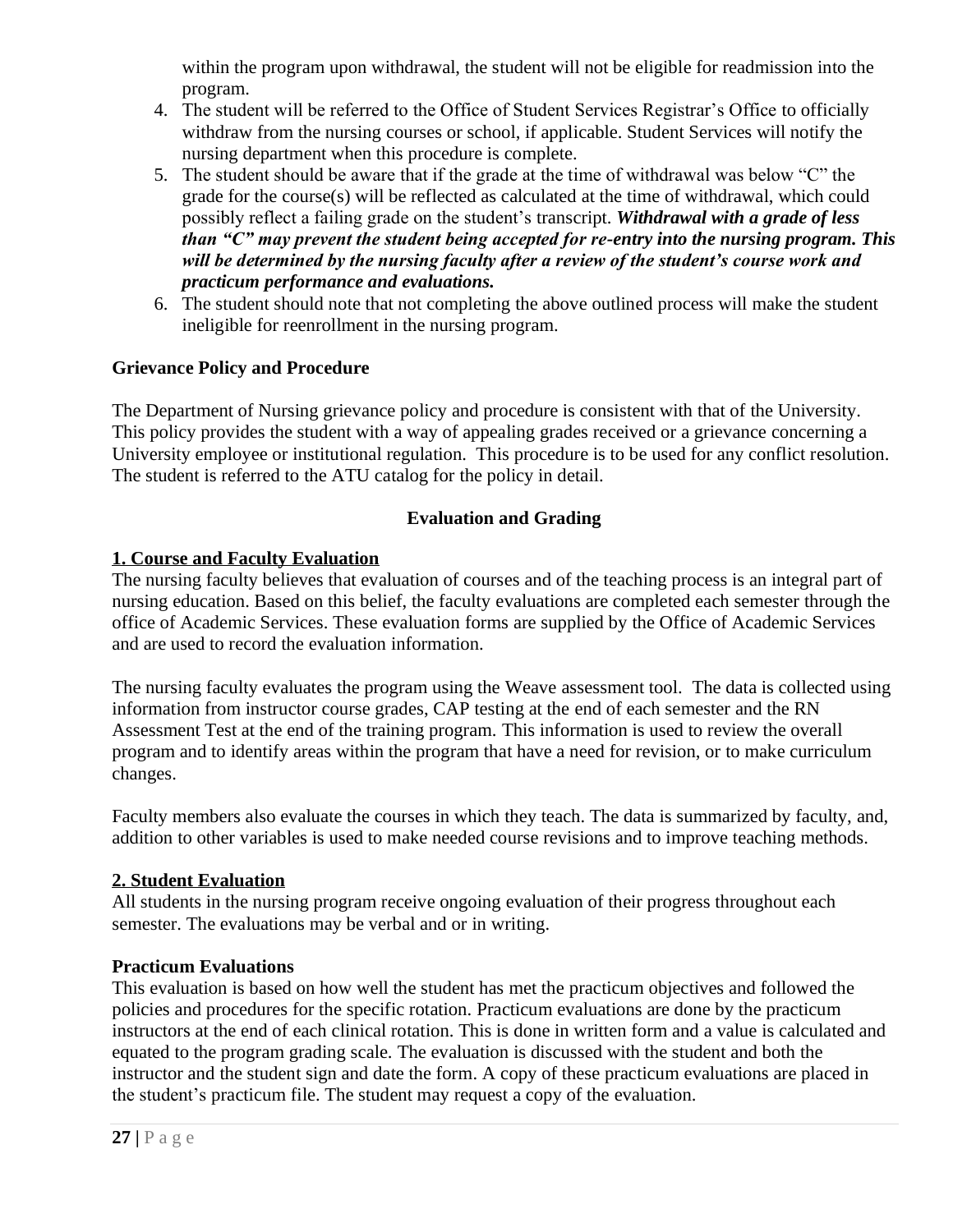## **Theory Evaluations**

Classroom evaluations are largely related to the grade the student is maintaining in the class. The promptness of completion of assignments, and class attendance is evaluated.

# **Grading Scale**

 $A = 90-100$  $B = 80-89$  $C = 75-79$  $D = 68-74$  $F = 67$  and below

Grades less than 75% will not be rounded. Each individual syllabi will contain additional information on grading, course requirements, etc.

A grade of "I" may be recorded for a student who has not completed all the requirements of a course because of illness or other circumstances beyond the student's control, provided work already completed is of passing quality. For all nursing courses "passing quality" is defined as a grade of 75% or above on previously completed work. Before a grade of "I" may be recorded, the student and instructor must determine course requirements to be completed and the completion date.

Students who receive a grade of "I" in a course must remove the "I" before they will be permitted to progress to the next level. **An "I" will not be given if the earned course grade at the end of the grading period is less than a "C".**

Midterm grades will be posted electronically to the Banner system. No grades will be given by *phone or to another student.*

# **Academic Honesty**

Students are expected to be honest and truthful in both the classroom and during practicum experiences. They are expected to adhere to the Code of Ethics and Standards of care. Students should refer to the Arkansas Tech University-Ozark Campus Handbook for more specific regulations regarding academic honesty.

Students are expected to:

- a. Perform their assigned tasked in practicum as instructed or as deemed acceptable related to theoretical principles. Students should have the permission of their practicum instructor before using assistance from the staff.
- b. Notify the instructor immediately of any practicum error made.
- c. Present written work that is theirs alone.
- d. Be honest and truthful when documenting nursing care or giving oral or written reports.
- e. Perform assignments using only material and or information formatted by the student, not copies of another student's work.
- f. When using Black Board for assignments or testing complete on-line assignments on their own.
- g. Document material correctly. Plagiarism is defined as stealing and presenting as one's own ideas or words of another, or not documenting material correctly.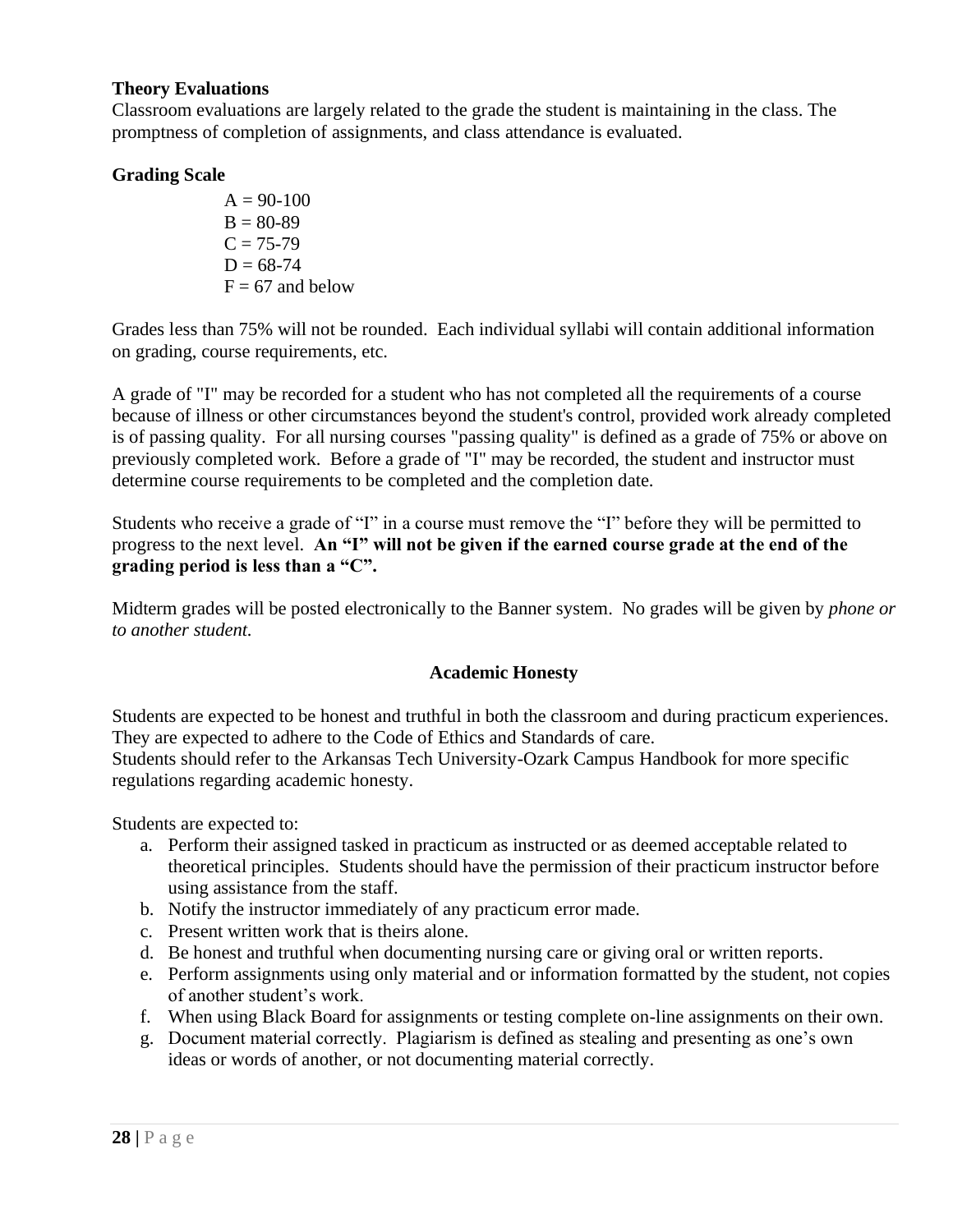**For the first occurrence of academic dishonesty, the student will be counseled, and a grade of "F" will be given for the work and be given a written warning disciplinary action within the program. On a second occurrence the student will be dismissed from the program and not eligible for reenrollment. Students are referred to the ATU catalog and handbook for the policy in detail.** 

# **Attendance Policy**

# **Theory**

Regular and timely attendance in theory classes is considered essential if students are to receive maximum benefit from the nursing courses. *It is at the instructor's discretion only, whether a student*  who is tardy may be allowed to complete a scheduled quiz or test. Students are responsible for obtaining any missed information *after* class. It is also at the instructor's discretion to determine what percentage of theory can be missed in an individual course and how that percentage will affect the final grade in the course. *(See individual course syllabus)*

# **Clinical**

Missed practicum experiences may seriously affect the student's ability to meet the course objectives and may jeopardize the student's grade for the course. Each student must be responsible for their own learning experiences. It is your responsibility to make the most of all educational opportunities. Attendance in class is a reflection of your dedication and the value you place on your chosen profession. We, the faculty, expect you to attend ALL CLASSES AND CLINCAL EXPERIENCES.

**The student is responsible for knowing the attendance policy for each course or practicum level.** The instructor supervising the practicum experience will keep practicum attendance daily. Practicum days are twelve (12) hours unless otherwise stated. The student is responsible for notifying the practicum instructor at least 1 hour prior to the beginning of the shift if they are not going to be present for the practicum experience. "Sending word" by another student is not acceptable. If the appropriate procedures are not followed, the absence will be considered a No Call/No Show. *An incident of no* 

*call/no show is grounds for dismissal from the program.* 

The maximum number of practicum days/ hours missed cannot exceed **(16) hours**. The student will be given a written warning after the first 12 hours missed. If the student misses greater than 16 hours he/she may be dropped from the practicum course. *(See section on Missed Clinical)*

# **Tardy Policy**

Regular and timely attendance, in theory classes and clinical, is considered essential if students are to receive maximum benefit from the nursing courses. The individual course syllabus will identify the tardy policy for classes. The student is considered tardy if he or she arrives at the practicum site more than 15 minutes after the scheduled start time. Excessive tardiness *(greater than (2) two)* will result in the student not be allowed to remain in the practicum area for that day. This day would then be considered an absence and be reflected on the student's practicum evaluation and grade for the practicum portion of the course.

# **Missed Exams/Quizzes**

The course syllabus will provide information for each course and the instructor's policy for missed exams and or make-up. *The ability to make up a quiz or exam is at the instructor's discretion and will be stated in the course syllabus as well as the timing and grading fo*r *the missed work*.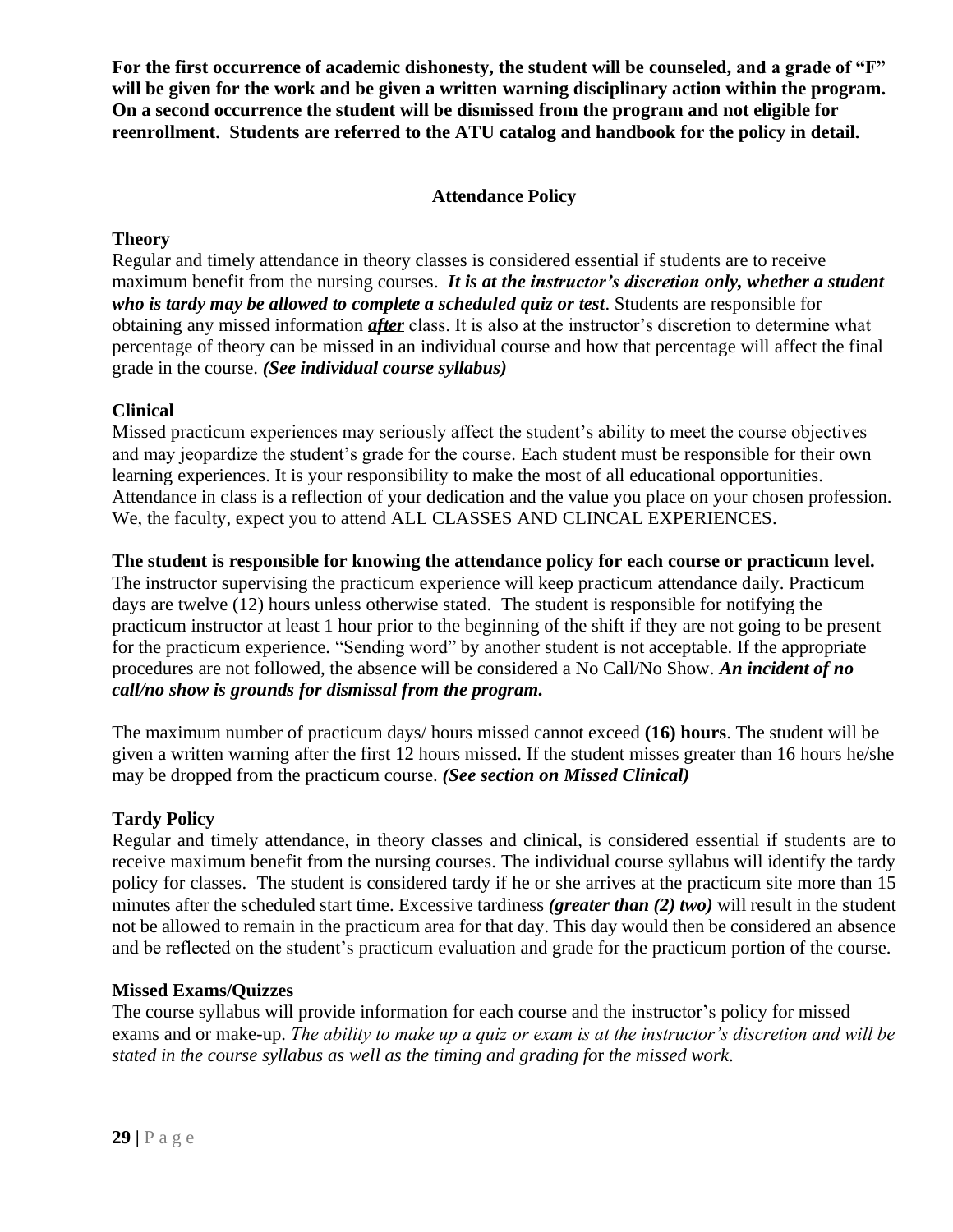# **Missed Clinical**

A practicum facility may require an orientation to its properties for the students and practicum faculty. The orientations are scheduled with the facilities and in most instances are only scheduled once each semester at the time given by the practicum agency. Each student is expected to attend these orientations. If a student misses an orientation to a facility, they will not be able to complete practicum rotations at that facility *until that orientation is completed. Rescheduling an orientation may not be an option. This is at the discretion of the practicum instructor and the nursing facility*. Missing the orientation may disqualify the student for clinical.

Missed practicum experiences may seriously affect the student's ability to meet the practicum course objectives. The practicum instructor will give a make up assignment for any missed practicum days. This make up assignment must be completed by the deadline given, but this will not erase any of the missed hours the student was not in attendance at practicum.

Specific requirements and objectives for each practicum level will be stated in the syllabus. Practicum hours are kept by the practicum instructors and totaled.

If the student is going to be absent for a practicum assignment, the student must notify the unit to which he or she is assigned at the practicum site and the practicum instructor This must be done at least **1 hour** prior to the time the practicum experience is scheduled or will result in a no call/no show**.** Two no call/no show absences are grounds for dismissal from the program**.**

#### **Children in the Classroom**

Children are not allowed in the classroom or lab during any class, seminar, group work session or any scheduled learning experience.

#### **Off-Campus Activities**

School activities (including those off campus), must follow the rules and regulations, as stated in the Student Handbook and The Associate of Nursing Department Student Handbook. Any violation of these policies may result in disciplinary action including dismissal from Arkansas Tech University-Ozark Campus. Some activities require overnight stays, *there are to be no guest or family members accompanying the students or staying with the student's during these events. (See Student Services Memorandum).*

#### **Miscellaneous Requirements**

Intermittently, throughout the student's career in nursing, the student may be required to participate in learning activities that are an extension of the usual course offerings. For example, the student may be required to attend a conference that contains content related to nursing knowledge. These learning experiences are carefully chosen and are believed by the faculty to be valuable additions to the course content.

Students are required to have laptop computers and bring them to class. Laptops may be purchased in the bookstore. Web cameras are also required if computer is not equipped.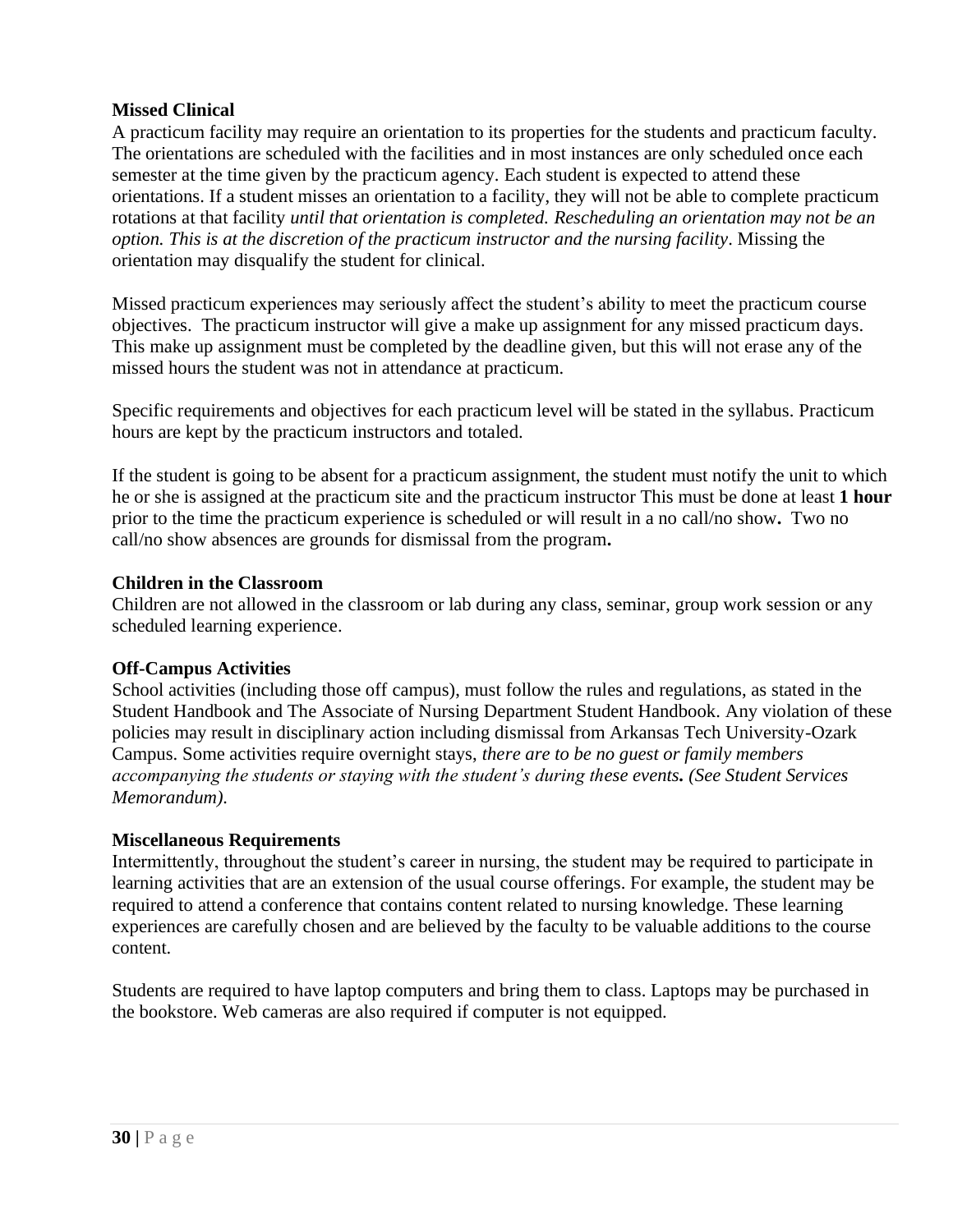# **Student Nursing Association**

Each student enrolled in the Arkansas Tech University-Ozark Campus Associate of Applied Science in Nursing Program becomes a member of the State RN Association. The association promotes the role of the RN and the RN student. The parent organization is the American Nurses Association (ANA).

Each student is enrolled as a student member, which gives them the opportunities to attend educational workshops, and interact with students from across the state. The organization holds annual meetings and each student may be expected to attend these events.

# **Peer Education**

Students may also be asked to participate in the education of their peers by acting as subjects in the fundamental skills courses or working on group presentations and projects. The activities are viewed as beneficial to all of the students concerned.

## **Substance Abuse**

Arkansas Tech University-Ozark Campus is committed to the maintenance of a drug-and-alcohol free work place and to a standard of conduct for employees and students that discourages the unlawful possession, use, or distribution of controlled substances and alcohol on its property or as part of any of its activities or sponsored activities away from the campus. Therefore, the unauthorized or unlawful possession, use, manufacture, or distribution of controlled substances or alcohol by students or employees on property of the University or as part of any of the University's activities is expressly prohibited. Students violating the University policy on alcohol or other drugs are subject to sanctions up to and including expulsion from the University and referral for prosecution. The University may notify parents or guardians of students under the age of 21 who are found to be in violation of the drug or alcohol policies as set forth in the Student Code of Conduct.

The Nursing Department recognizes its responsibility to provide a healthy environment within which students may learn and prepare themselves to become members of the nursing profession. The faculty is committed to protecting the safety, health, and welfare of its faculty, staff, students, and people who come into contact with its faculty, staff, and students during scheduled learning experiences. The Nursing Department strictly prohibits the illicit use, possession, sale, conveyance, distribution, and manufacture of illegal drugs, intoxicants, or controlled substances in any amount or in any manner and the abuse of non-prescription and prescription drugs. Any student who demonstrates behaviors or actions that cause concern or possible drug or alcohol use will be asked to leave the classroom and/or clinical site. The student will be referred to the Chief Student Officer in the office of Student Services.

In order to protect the staff, faculty, clinical agency, and clients, the students and faculty have devised an "Unsafe Student Behavior" form to be completed in the event a student displays behaviors that could cause harm to self or others. This form will be completed, witnessed by another person, and the student will document his/her version. This form will be sent to the Chief Student Officer and a copy will be place in the student's practicum file. Substantiation of this unsafe behavior will result in dismissal from the Nursing Program. *(See Appendix: E)*

# **Nondiscrimination Policy**

The Registered Nursing Program at Arkansas Tech University-Ozark Campus does not discriminate on the basis of color, sex, race, age, religion, national origin, disability, genetic information or veteran status in any of its practices, policies, or procedures. This includes, but is not limited to, admission, employment, financial aid, or educational service. Arkansas Tech University-Ozark Campus complies with all applicable state and federal laws including, but not limited to, Title VI and Title VII of the Civil Rights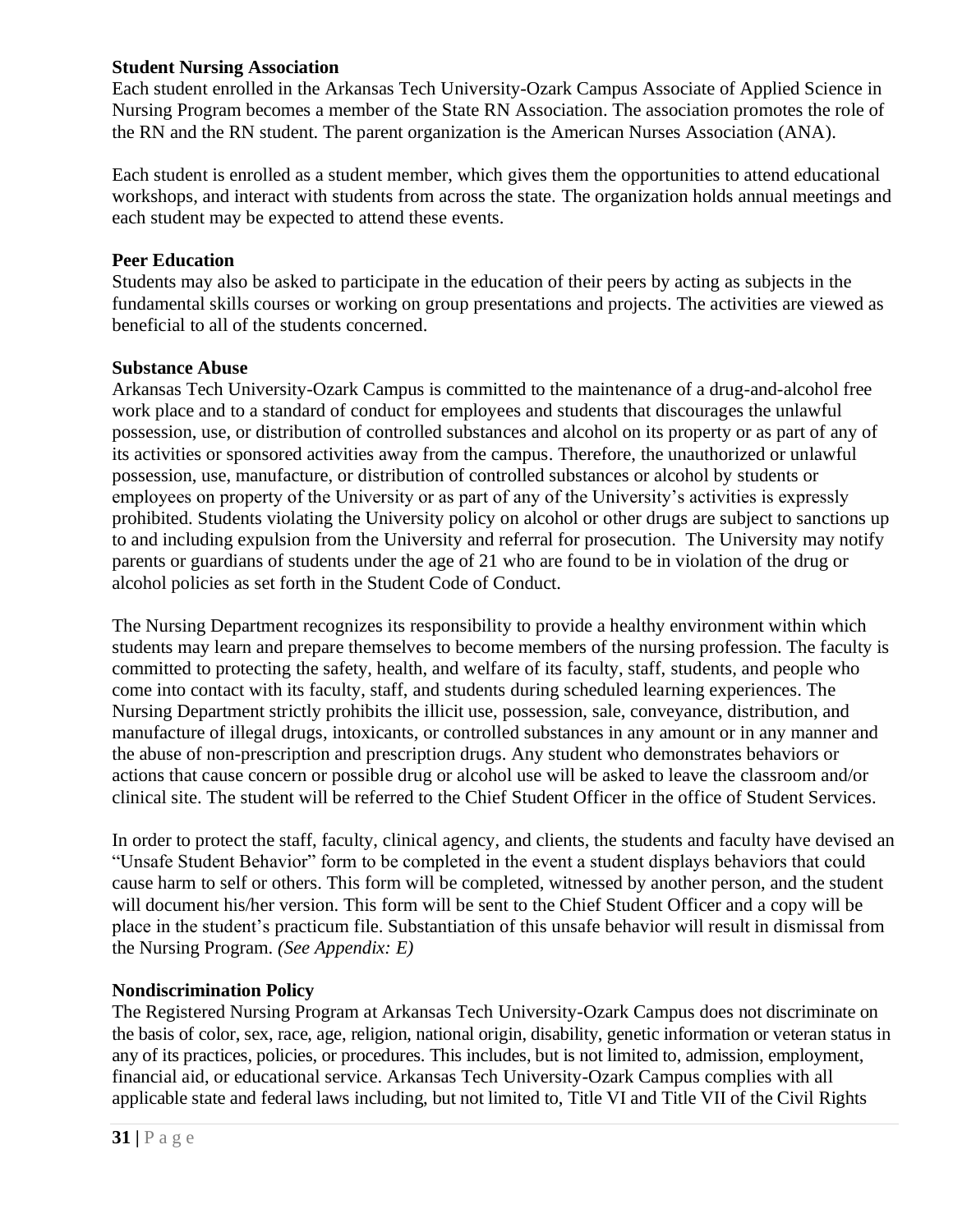Act of 1964 as amended, the Age Discrimination in Employment Act of 1967 as amended, Title IX of the Educational Amendment of 1972, Section 504 of the Rehabilitation Act Amendments of 1974, the Civil Rights Restoration Act of 1987, the Americans with Disabilities Act of 1990, and the Civil Rights Act of 1991. A copy of the Affirmative Action Plan, including specific responsibilities and provisions for implementation and compliance will be made available upon request. Responsibility for implementation and compliance with this Affirmative Action policy has been delegated to the Affirmative Action officer, e-mail affirmative.action@atu.edu

# **Crime Conviction Statement**

All nursing students should be aware that the Arkansas State Board of Nursing requires all applicants for the NCLEX-RN to have a criminal background check performed. If the applicant has ever been convicted of a crime, the Board will review each application individually and make a decision as to whether the applicant is eligible to take the NCLEX exam and to practice nursing in the State of Arkansas

Students who intend to pursue a nursing license in the State of Arkansas are required under Arkansas law to submit to a criminal background check. Any student who has been convicted of a crime should notify his or her advisor upon admission to the nursing program. This information is kept strictly confidential. The student will be advised and counseled as to the method petitioning the board to write the NCLEX exam.

# **Background Check Policy**

Each student admitted to the program will complete a criminal background check. This record must be available to the clinical facilities on the first day of the student's initial practicum rotation. Falsification of this information will be cause for dismissal. *(This criminal history check does not apply to the background check required by the Arkansas State Board prior to being certified to write the NCLEX exam.)* The instructions will be given with the orientation material.

If this information is not available on the first day of practicum the student will not be allowed to attend until they can supply the identification check. If at that more than 16 hours of practicum have been completed and the student has not attended practicum he/she will be dropped from the practicum component of the program.

# **17-87-312. Criminal background checks.**

(a)

(1) Each first-time applicant for a license issued by the Arkansas State Board of Nursing shall apply to the Identification Bureau of the Division of Arkansas State Police for a state and national criminal background check, to be conducted by the Federal Bureau of Investigation.

(2) At the time a person applies to an Arkansas nursing educational program, the program shall notify the applicant in writing of the provisions and requirements of this section.

(b) The check shall conform to the applicable federal standards and shall include the taking of fingerprints.

(c) The applicant shall sign a release of information to the board and shall be responsible to the Division of Arkansas State Police for the payment of any fee associated with the criminal background check.

(d) Upon completion of the criminal background check, the Identification Bureau of the Division of Arkansas State Police shall forward to the board all releasable information obtained concerning the applicant.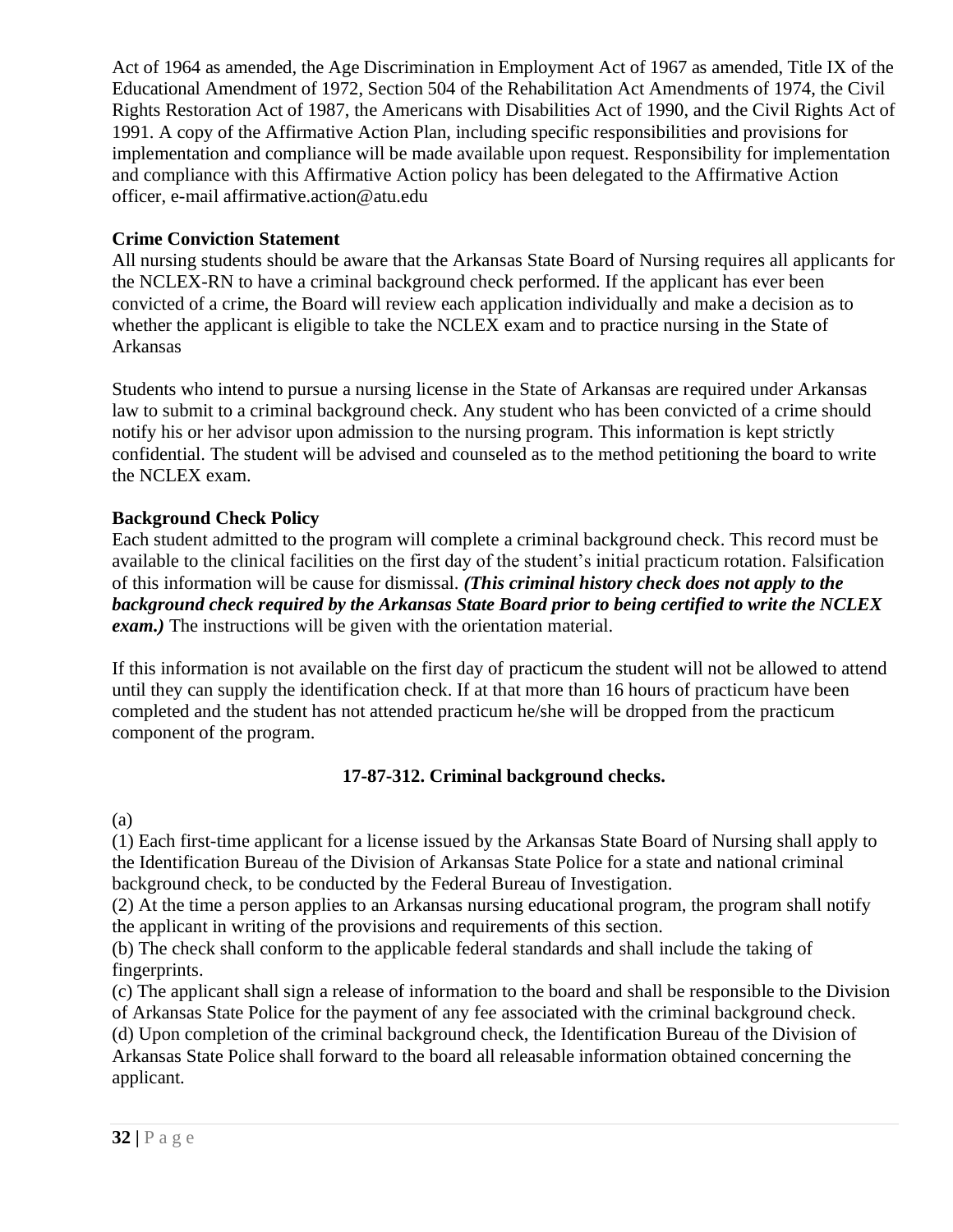(e) For purposes of this section, the board shall follow the licensing restrictions based on criminal records under § 17-3-102.

(f)

(1) The board may issue a nonrenewable temporary permit for licensure to a first-time applicant pending the results of the criminal background check.

(2) The permit shall be valid for no more than six (6) months.

(g)

(1) Any information received by the board from the Identification Bureau of the Division of Arkansas State Police under this section shall not be available for examination except by:

(A) The affected applicant for licensure or his or her authorized representative; or

(B) The person whose license is subject to revocation or his or her authorized representative.

(2) No record, file, or document shall be removed from the custody of the Division of Arkansas State Police.

(h) Any information made available to the affected applicant for licensure or the person whose license is subject to revocation shall be information pertaining to that person only.

(i) Rights of privilege and confidentiality established in this section shall not extend to any document created for purposes other than this background check.

(j) The board shall adopt the necessary rules to fully implement the provisions of this section. (k)

(1) The board may participate at the state and federal level in programs that provide notification of an arrest subsequent to an initial background check that is conducted through available governmental systems.

(2) The board may submit an applicant's fingerprints to the federal Next Generation Identification system.

(3) The fingerprints may be searched by future submissions to the Next Generation Identification system, including latent fingerprint searches.

(4) An applicant enrolled in the Next Generation Identification system is not required to re-fingerprint when a subsequent request for a state or federal criminal history background check is required if: (A) A legible set of the applicant's fingerprints is obtained when the applicant enrolls in the Next Generation Identification system; and

(B) The applicant is subject to the Rap Back service of the Next Generation Identification system.

(l) The Identification Bureau of the Division of Arkansas State Police and the Federal Bureau of Investigation may maintain fingerprints in the Integrated Automated Fingerprint Identification System.

# **17-3-102. Licensing restrictions based on criminal records.**

An individual is not eligible to receive or hold a license issued by a licensing entity if that individual has pleaded guilty or nolo contendere to or been found guilty of any of the following offenses by any court in the State of Arkansas or of any similar offense by a court in another state or of any similar offense by a federal court, unless the conviction was lawfully sealed under the Comprehensive Criminal Record Sealing Act of 2013, § 16-90-1401 et seq., or otherwise previously sealed, pardoned or expunged under prior law:

(1) Capital murder as prohibited in § 5-10-101;

(2) Murder in the first degree and second degree as prohibited in §§ 5-10-102 and 5-10- 103;

(3) Manslaughter as prohibited in § 5-10-104;

(4) Negligent homicide as prohibited in § 5-10-105;

(5) Kidnapping as prohibited in § 5-11-102;

(6) False imprisonment in the first degree as prohibited in § 5- 11-103;

(7) Permanent detention or restraint as prohibited in § 5-11- 106;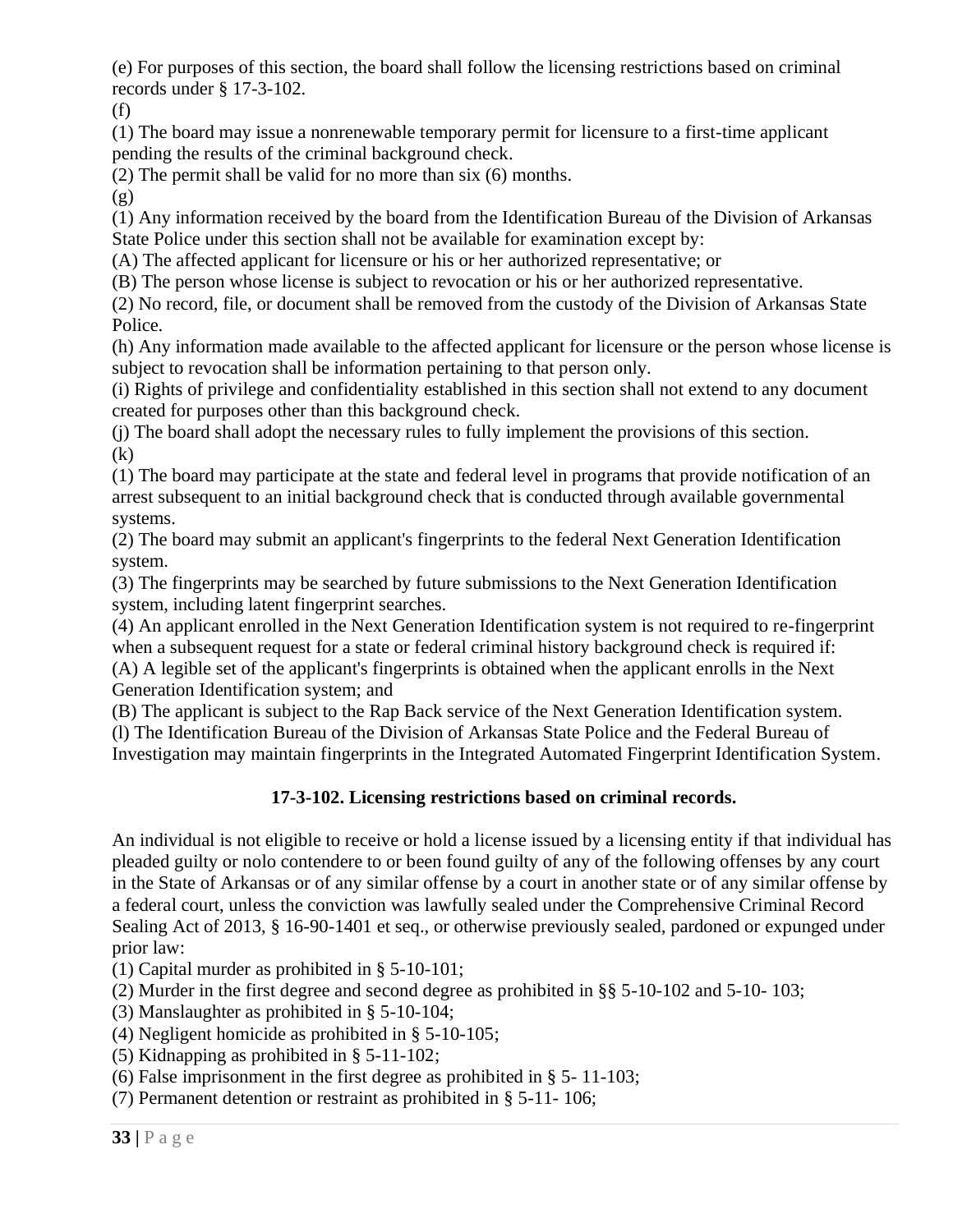(8) Robbery as prohibited in § 5-12-102;

(9) Aggravated robbery as prohibited in § 5-12-103;

(10) Battery in the first degree as prohibited in § 5-13-201;

(11) Aggravated assault as prohibited in § 5-13-204;

(12) Introduction of a controlled substance into the body of another person as prohibited in § 5-13-210;

(13) Aggravated assault upon a law enforcement officer or an employee of a correctional facility as prohibited in § 5-13-211, if a Class Y felony;

(14) Terroristic threatening in the first degree as prohibited in § 5-13-301;

(15) Rape as prohibited in § 5-14-103;

(16) Sexual indecency with a child as prohibited in § 5-14-110;

(17) Sexual extortion as prohibited in § 5-14-113;

(18) Sexual assault in the first degree, second degree, third degree, and fourth degree as prohibited in §§

 $5-14-124 - 5-14-127$ ;

(19) Incest as prohibited in § 5-26-202;

(20) Offenses against the family as prohibited in  $\S$ § 5-26-303 — 5-26-306;

(21) Endangering the welfare of an incompetent person in the first degree, as prohibited in § 5-27-201;

(22) Endangering the welfare of a minor in the first degree as prohibited in § 5-27-205;

(23) Permitting the abuse of a minor as prohibited in § 5-27- 221;

(24) Engaging children in sexually explicit conduct for use in visual or print media, transportation of minors for prohibited sexual conduct, pandering or possessing visual or print medium depicting sexually explicit conduct involving a child, or use of a child or consent to use of a child in a sexual performance by producing, directing, or promoting a sexual performance by a child, as prohibited in §§ 5-27-303 — 5-27-305, 5-27-402, and 5-27-403;

(25) Computer child pornography as prohibited in § 5-27-603;

(26) Computer exploitation of a child in the first degree as prohibited in § 5-27-605;

(27) Felony adult abuse as prohibited in § 5-28-103;

(28) Theft of property as prohibited in § 5-36-103;

(29) Theft by receiving as prohibited in § 5-36-106;

(30) Arson as prohibited in § 5-38-301;

(31) Burglary as prohibited in § 5-39-201;

(32) Felony violation of the Uniform Controlled Substances Act, §§ 5-64-101 — 5-64- 510, as

prohibited in the former § 5-64-401, and §§ 5-64- 419 — 5-64-442;

(33) Promotion of prostitution in the first degree as prohibited in § 5-70-104;

(34) Stalking as prohibited in § 5-71-229;

(35) Criminal attempt, criminal complicity, criminal solicitation, or criminal conspiracy, as prohibited in

§§ 5-3-201, 5-3-202, 5-3-301, and 5-3-401, to commit any of the offenses listed in this subsection; and

(36) All other crimes referenced in this title.

(b)

(1) If an individual has been convicted of a crime listed in subsection (a) of this section, a licensing entity may waive disqualification or revocation of a license based on the conviction if a request for a waiver is made by:

(A) An affected applicant for a license; or

(B) The individual holding a license subject to revocation.

(2) A basis upon which a waiver may be granted includes without limitation:

(A) The age at which the offense was committed;

(B) The circumstances surrounding the offense;

(C) The length of time since the offense was committed;

(D) Subsequent work history since the offense was committed;

(E) Employment references since the offense was committed;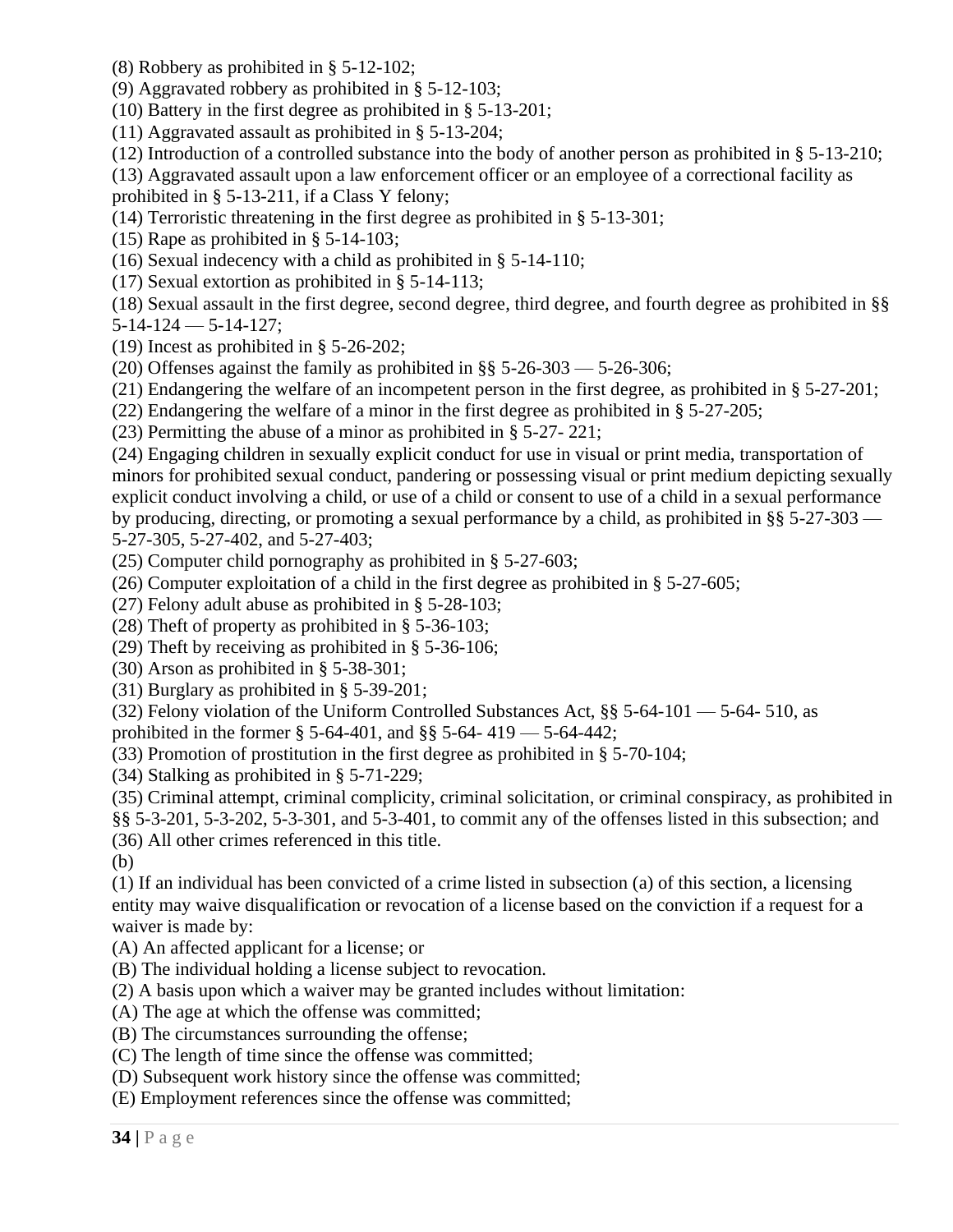(F) Character references since the offense was committed;

(G) Relevance of the offense to the occupational license; and

(H) Other evidence demonstrating that licensure of the applicant does not pose a threat to the health or safety of the public.

(c) If an individual has a valid criminal conviction for an offense that could disqualify the individual from receiving a license, the disqualification shall not be considered for more than five (5) years from the date of conviction or incarceration or on which probation ends, whichever date is the latest, if the individual:

(A) Was not convicted for committing a violent or sexual offense; and

(B) Has not been convicted of any other offense during the five-year disqualification period.

(d) A licensing entity shall not, as a basis upon which a license may be granted or denied:

(1) Use vague or generic terms, including without limitation the phrase "moral turpitude" and "good character"; or

(2) Consider arrests without a subsequent conviction.

(e) Due to the serious nature of the offenses, the following shall result in permanent disqualification for licensure:

(1) Capital murder as prohibited in § 5-10-101;

(2) Murder in the first degree as prohibited in § 5-10-102 and murder in the second degree as prohibited in § 5-10-103;

(3) Kidnapping as prohibited in § 5-11-102;

(4) Aggravated assault upon a law enforcement officer or an employee of a correctional facility as prohibited in § 5-13-211, if a Class Y felony;

- (5) Rape as prohibited in § 5-14-103;
- (6) Sexual extortion as prohibited in § 5-14-113;

(7) Sexual assault in the first degree as prohibited in § 5-14- 124 and sexual assault in the second degree as prohibited in § 5-14-125;

(8) Incest as prohibited in § 5-26-202;

(9) Endangering the welfare of an incompetent person in the first degree as prohibited in § 5-27-201;

(10) Endangering the welfare of a minor in the first degree as prohibited in § 5-27-205;

(11) Adult abuse that constitutes a felony as prohibited in § 5-28-103; and

(12) Arson as prohibited in § 5-38-301.

(f) This chapter does not preclude a licensing entity from taking emergency action against a licensee as authorized under § 25-15-211 for the sake of public health, safety, or welfare.

 (g) The permanent disqualification for an offense listed in subsection (e) of this section does not apply to an individual who holds a valid license on the effective date of this chapter.

# **Sexual Harassment Policy**

The policy of Arkansas Tech University-Ozark Campus is to maintain the University as a place of work and study for staff, faculty, and students free of harassment, to include sexual and gender harassment and all form of sexual intimidation and exploitation. All students, staff, and faculty should be aware both that the University is concerned and prepared to take action to prevent and correct such behavior.

The determination of what constitutes sexual harassment will vary with the particular circumstances, but it may be described generally as unwanted sexual behavior, such as physical contact and verbal comments or suggestions, which adversely affect the working or learning environment of others.

Anyone who is subjected to offensive sexual behavior is encouraged to pursue the matter through the established informal and formal grievance procedures. Generally, the informal procedures afford an opportunity to explore a problem and consider alternative means for its resolution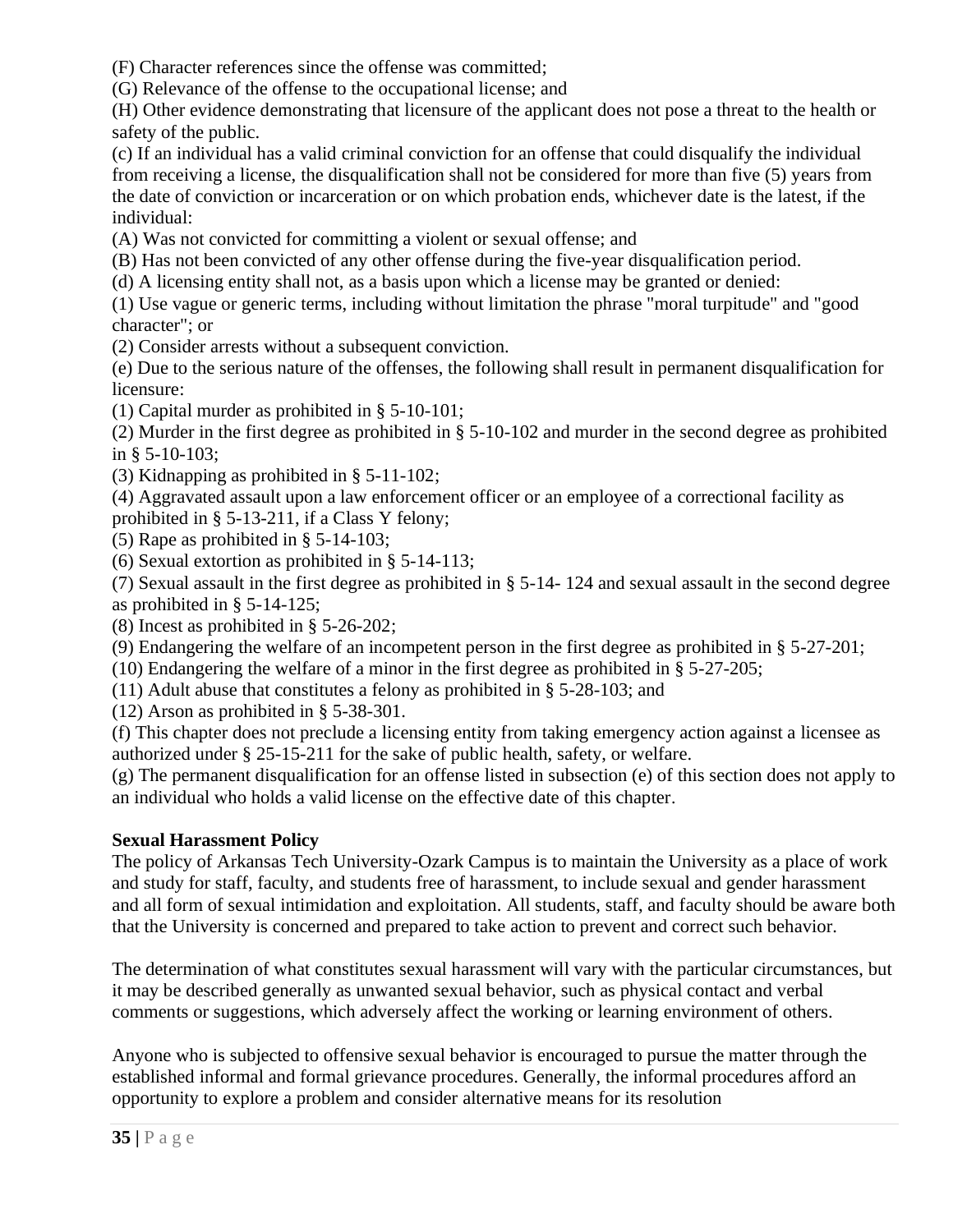## **Communications**

Maintaining good communications between the students and faculty is essential. Methods of sharing information within the Department include:

- 1. Memos posted on the classroom bulletin board.
- 2. E-mail to the individual student or class by instructor through the Blackboard system.
- 3. Individual student-faculty conferences. These are scheduled throughout the semester to discuss progress, counseling, or advisement.
- 4. The individual instructor's e-mail address and office phone number will be listed in the course syllabus.

# **Student Expectations**

The Nursing Department affirms that all students in the Nursing Program must posse those intellectual, ethical, physical, and emotional capabilities required to undertake the full curriculum and to achieve the levels of competence required by the faculty and the State Board of Nursing for safe nursing practice. [Bower, D. L. & Denega, D. (1988)]

If at any point in the nursing program, a faculty member observes, or has reported to her/him that the student does not possess any of these abilities and skills listed; this finding will be reported to the Chair of the Department. The Department Chair will then confer with the instructor and the other members of the faculty and the student to assess the student's situation. During this assessment, individual consideration will be of primary concern.

If it is determined that the student indeed is unable to demonstrate the abilities listed, the student will be referred to the Chief Student Officer in the Office of Student Services, and those persons that he/she feels necessary to determine a course of action that will better benefit the student.

# **Abilities and Skills**

Nursing as a knowledge based, and technical skilled profession requires the student to have adequate intellectual, physical, and motor skill abilities to meet the requirement of the curriculum. The following abilities and skills are necessary to meet these requirements:

- 1. Observation: The candidate must be able to observe a client accurately at a distance and close at hand. Observation necessitates the functional use of the sense of vision and tactile sensation. It is enhanced by the functional use of the sense of smell.
- 2. Communication: The candidate must be able to speak, to hear, and to observe clients in order to elicit information; describe changes in mood, activity, and posture; and perceive nonverbal communications. Communication includes not only speech but also reading and writing. The candidate must be able to communicate effectively and efficiently in oral and written form with all members of the health care team.
- 3. Motor: Candidates should have sufficient motor function to elicit information from client by palpation, auscultation, percussion, and other assessment maneuvers. A candidate must have sufficient motor skills to gain access to client in a variety of care settings and to manipulate the equipment central to the treatment of patients receiving nursing care. Examples of fine motor skills would include, but are not limited to, preparation and administration of parenteral medications, assessment of vital signs, application of dressings, and insertion of drainage catheters. Examples of required gross motor skill would include, but are not limited to, performing CPR, positioning the client in bed, assisting with ambulation, and transferring client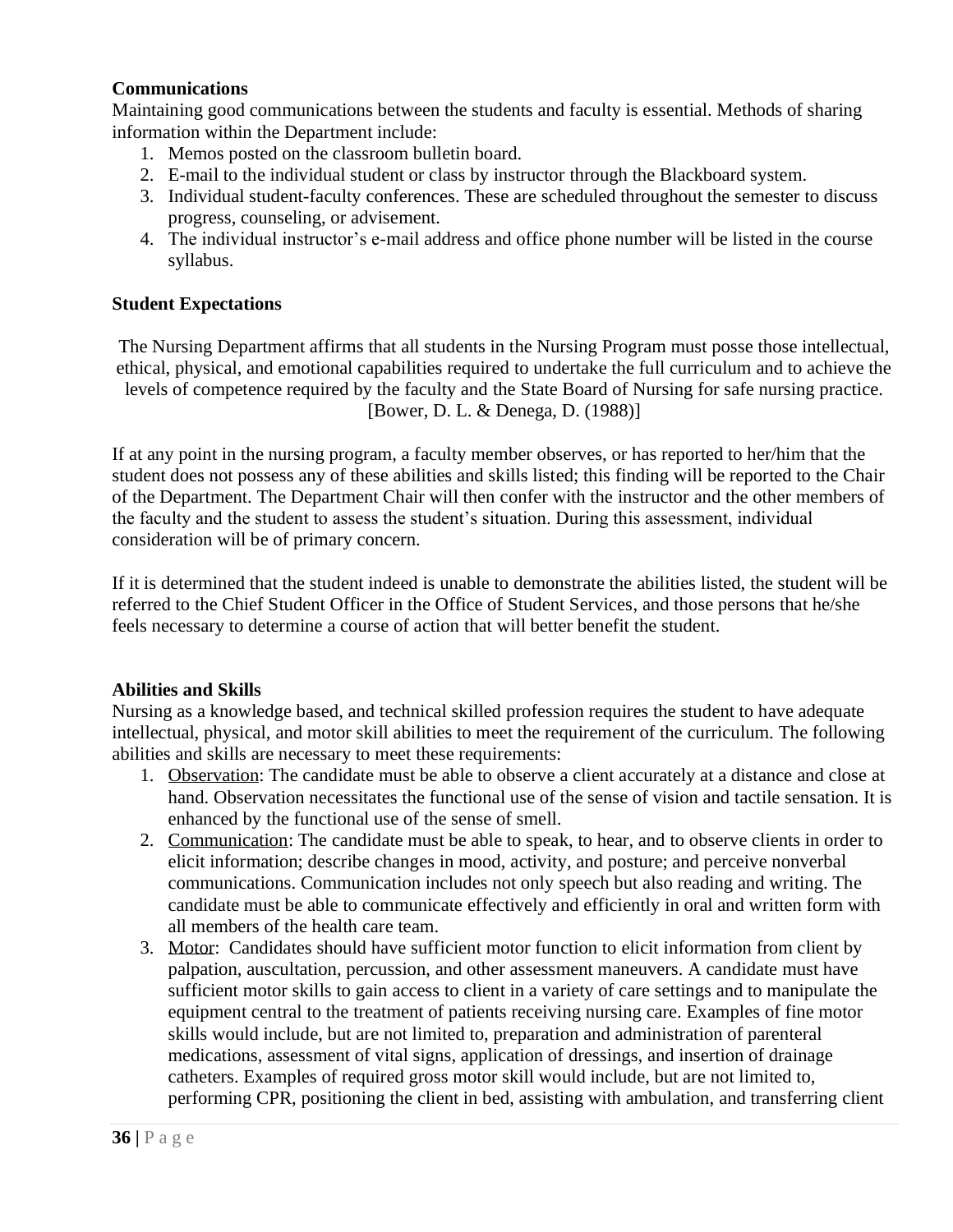via wheelchair, stretcher or bed. Such actions require coordination of both gross and fine muscular movements, and the ability to use proper body mechanics in the performance of nursing activities.

- 4. Intellectual: The candidate must poses the ability to use the knowledge gained and apply that knowledge to the various situations that may arise in the practicum situation, e.g. when and what interventions must take place for a favorable outcome for the client.
- 5. Behavioral and Social Attributes: A candidate must poses the emotional health required for full utilization of his or her intellectual abilities, the exercise of good judgment, the prompt completion of all responsibilities relating to the care of the patient, classmates, co-workers, and other members of the healthcare team. Candidates must be able to tolerate physically taxing workloads and to function effectively under stress. They must be able to adapt to changing environments, to display flexibility, and to learn to function in the face of uncertainties inherent in the practicum problems of many patients. *(See Accountability Section)*

# **Practicum Rules**

- 1. Students must report to the assigned practicum area no later than 15 minutes after the start time, unless otherwise noted. *(See attendance and tardy policies for practicum)*
- 2. All absences and tardiness will be reflected on the practicum grade.
- 3. Please adhere to the allotted times for breaks and lunch. This means a 15 minute break in the morning and afternoon, and a 30 minute lunch break. Abuses of these times will be reported.
- 4. **CELL PHONES** will not be allowed in the practicum areas. Calls may be made during breaks. *Receiving or making calls while in the practicum area will result in disciplinary action*.

## **Dress and Professional Appearance**

Students are expected to present a clean and neat appearance in the classroom and in the practicum settings. It is the student's responsibility to order and receive the uniforms and accessories prior to the first day of rotation.

The student classroom uniform consists of a steel grey scrub-style, straight leg pant uniform with the ATU Department of Nursing insignia. The student can wear shoes of choice, but no flip flops or houseshoes/slippers allowed. Jackets can be worn within the classroom, but no pullover jackets or sweatshirts are allowed. Jackets and undershirts in the classroom can be color and design of student's choice, but no inappropriate patterns or logos are allowed.

Clinical uniform requirements are:

- a. Solid, steel grey scrub-style, straight leg pants uniform. No colored stitching or trim. Pants waist must be kept at the waist.
- b. ATU Nursing insignia on left sleeve of uniform.
- c. One black lab jacket with ATU Nursing insignia on left sleeve.
- d. Plain, clean, green or yellow long or short sleeve shirts may be worn under scrubs and not hang longer than the uniform top at the waist.
- e. Black, closed toe nursing shoes; clean and in good repair. Crocs with holes are not allowed. Clogs and slinged heeled shoes and black leather tennis shoes with conservative trim may be worn.
- f. Name badge with student's name, picture, and ATU Nursing Student, will be worn on upper left chest.
- g. Hair shall be pulled back away from the face and off the shoulder if it is longer than shoulder length.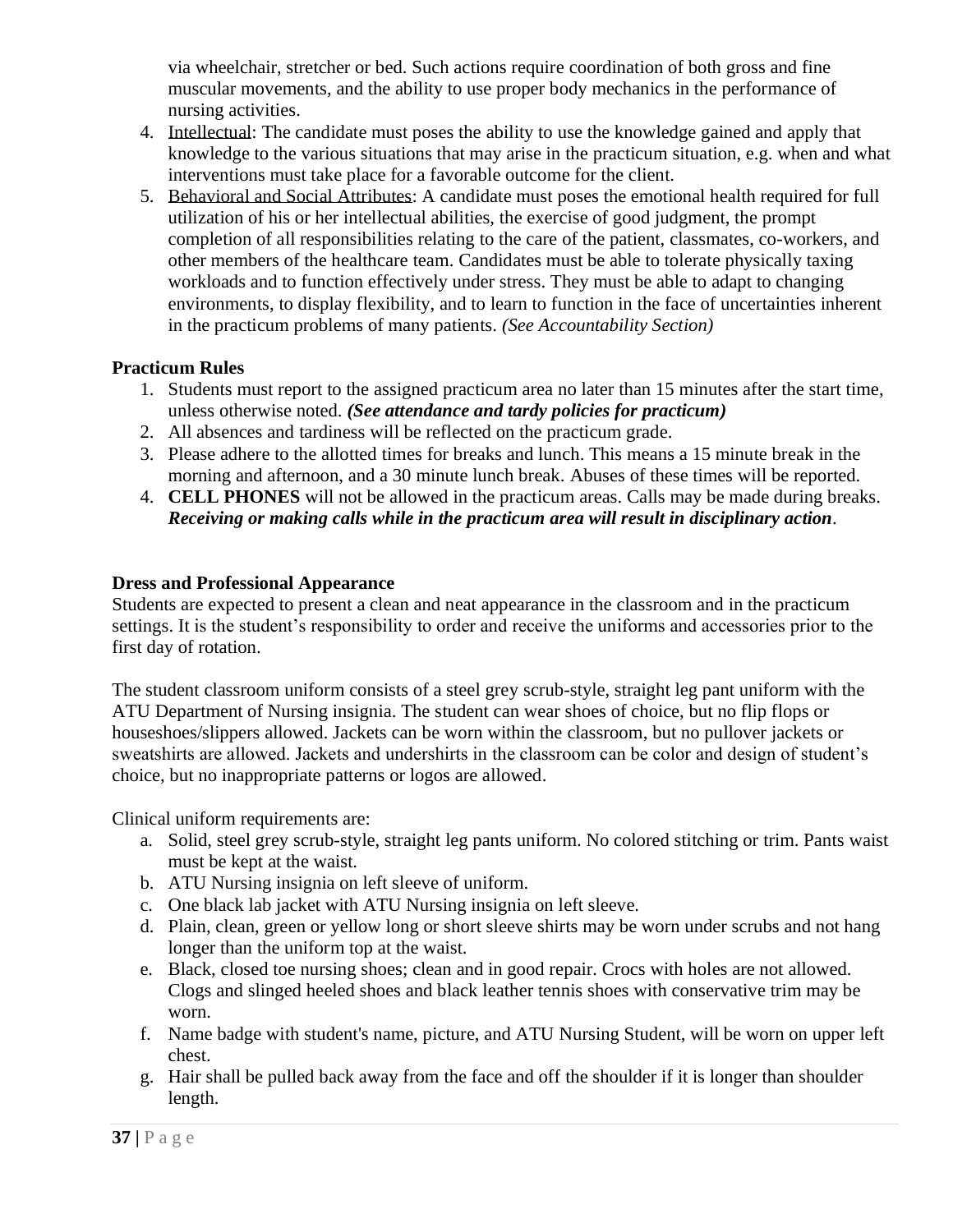- h. Students must wear a watch with a second hand to clinicals.
- i. Students must bring stethoscope and penlight to clinicals.
- j. Fingernail polish shall not be worn. Fingernails should be short. No artificial nails.
- k. Students may not have tongue piercing. If the tongue has been pierced, studs, rings, etc. must be removed during clinicals, and any activity associated with the Arkansas Tech University Department of Nursing.
- l. There are to be no visible body piercings. Students may wear one earring in each ear. Jewelry is ONLY to be single stud earrings, a wedding band, and a watch.
- m. Male students must be clean-shaven, or beards and mustaches must be short, well- trimmed.
- n. No perfumes, colognes, or other strong or offensive (body odor, cigarette, hairsprays) odors will be allowed.
- o. All visible tattoos must be covered with the exception of those that would interfere with hand washing.
- p. No gum.
- q. White, natural or black colored socks or stockings must be worn at all times. If wearing a dress or skirt, must wear stockings.
- r. Unconventional hair colors (pink, blue, red, orange, green, purple, etc.) will not be allowed.
- s. Make-up should be used to enhance natural look and be of conservative nature.
- t. No visible undergarments are allowed.

Exceptions to the student uniform can be made as designated by the practicum agency's dress code. For example, professional looking street clothing and a lab jacket may be worn in some agencies. Tennis shoes and/or jeans are not acceptable with lab coats. If dress code of a practicum site will vary from listed dress code, the student will be notified and expected to meet expectations. Any appearance the practicum instructor deems unprofessional may be asked to leave clinical.

The required accessories (watch, stethoscope or penlight) may come from the company of the student's choice. The Department of Nursing insignia is sold only in the ATU Bookstore. It must be sewn on the left sleeve of the uniform and lab jacket halfway between the shoulder and the elbow.

A Nursing photo ID badge will be provided in the Health Science & Wellness office. Pictures for these will be taken during the first week of class. Faculty will let students know when and where to go for this. If the Nursing photo ID badge is lost, a new one may be purchased from the Health Science  $\&$ Wellness office. Students must have this ID badge this prior to the first day of clinical. Failure to have ID badge at a practicum site will result in the student being sent home with hours of practicum missed counting as hours of absence.

#### **Documentation**

When signing any documentation in the practicum setting, the student should sign his/her name followed by "ATUONS". This also applies to students who are already licensed as LPN. Licensed students may not sign their licensure initials after their name while functioning in the student role in the practicum setting.

Example: Mary Green, ATUONS

# **Nails and Artificial Nails Policy**

Students are not permitted to wear artificial fingernails or long natural nails. Fingernail polish is not to be worn on practicum days. A good rule to follow is that when the fingers are held up, no nails can be seen past the fingertips.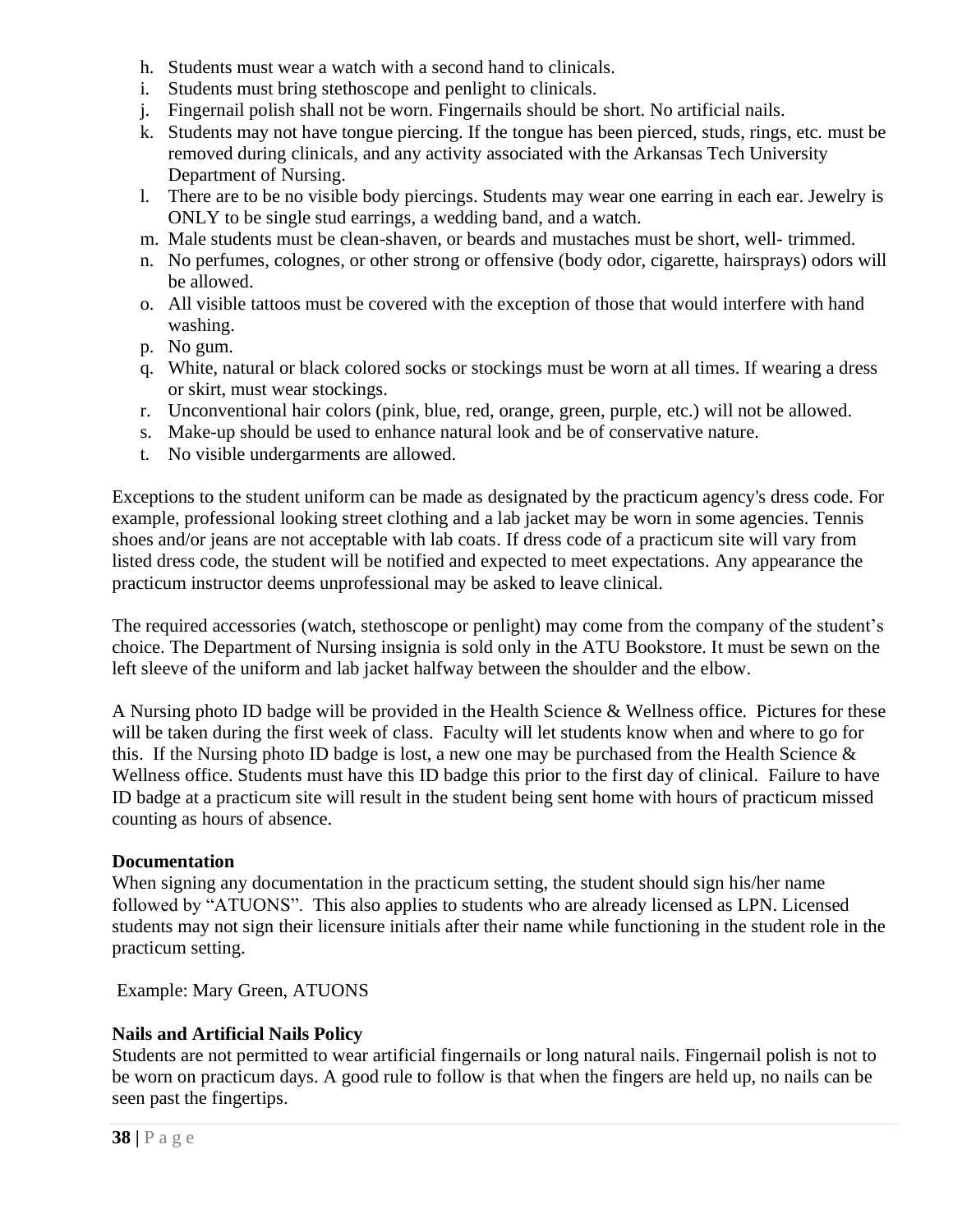# **Cellular Phones**

Cellular phones are not allowed in the classrooms or clinical. Students found to have cellular phones, smart watches, or similar devices in testing areas will receive a zero on the exam and will be asked to leave the testing area immediately. *Student's found making or receiving calls on personal cell phones in the practicum area will be removed from the area for the remainder of the practicum day*. Students should give the nursing department, front desk, or the practicum instructor's number to persons who would need to call in case of an emergency. *(See individual syllabus for classroom policies concerning the use of cell phones.)*

# **SCHOLASTIC NON-COGNITIVE PERFORMANCE STANDARDS\***

Nursing Student's Responsibilities: Failure to comply with the requirements of any of the following items or other policies in the Registered Nursing Student Handbook and the Catalog may result in a conference with the Department Chair or his/her designee to discuss the difficulty. Should the problems warrant an immediate action, the Department Chair may recommend to the office of Student Services that the student be placed on disciplinary probation or dismissed from the university. The following is a description of the scholastic, non-cognitive performance responsibilities of a student in the Arkansas Tech University-Ozark Campus Practical Nurse Program.

**Attentiveness**-The student regularly attends class. All extended absences are for relevant and serious reasons and approved, where applicable, by the appropriate authority. The student is consistently on time for lectures and stays until the end of the presentations. The student is alert during the presentation and demonstrates attentiveness by taking notes and asking appropriate questions.

**Demeanor**-The student has a positive, open attitude towards peers, teachers, and others during the course of nursing studies. The student maintains professional bearing in interpersonal relations. The student functions in a supportive and constructive fashion in-group situations and makes good use of feedback and evaluations.

**Maturity**-The student functions as a responsible, ethical, law-abiding adult.

**Cooperation-** The student demonstrates his/her ability to work effectively in large and small groups and with other members of the health team, giving and accepting freely in the interchange of information.

**Inquisitiveness**-The student acquires an interest in his/her courses and curricular subjects, demonstrating individual pursuit of further knowledge.

**Responsibility-** The student has nursing school performance as his/her primary commitment. Student/student and student/faculty academic interchanges are carried out in a reliable and trustworthy manner.

**Authority**- A student shows appropriate respect for those placed in authority over him/her both within the University and in society.

**Personal Appearance**- The student's personal hygiene and dress reflect the high standards expected of a professional nurse.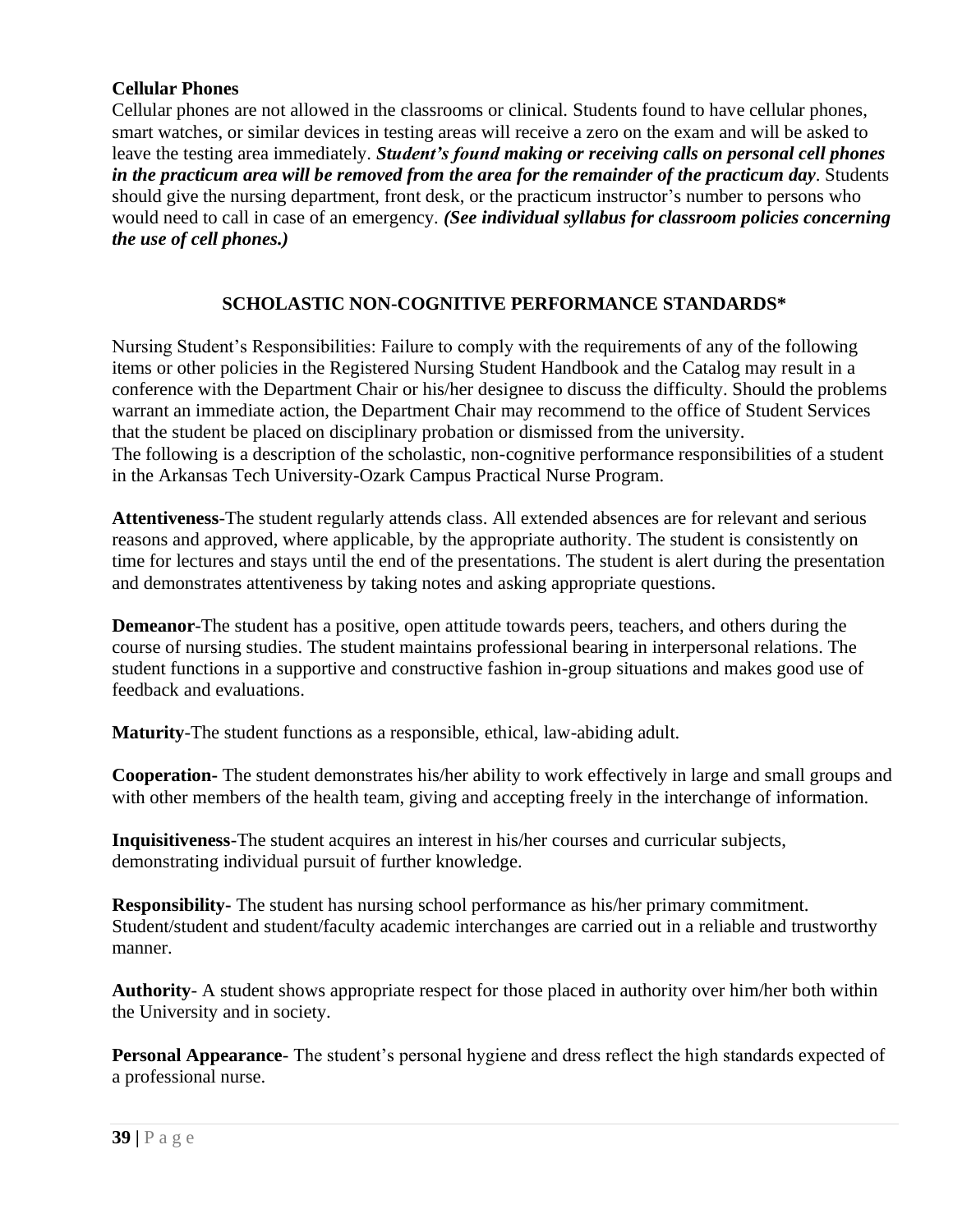**Communication-** The student demonstrates an ability to communicate effectively with peers, teachers, patients, and others.

**Professional Role**-The student conducts self as a professional role model at all times and in compliance with the Standards of Practice and the Arkansas State Board of Nursing Rules and Regulations regarding professional conduct. The student demonstrates the personal, intellectual and motivational qualifications of a Licensed Practical Nurse.

**Judgment**-The shows an ability to think critically regarding options, reflecting his/her ability to make intelligent decisions in his/her personal academic life

**Ethics**-The student conducts self in compliance with the ANA code of ethics.

**Moral Standards**-The student respects the rights and privacy of other individuals and does not violate the laws of our society.

Arkansas Tech University-Ozark Campus Department of Nursing reserves the right to dismiss a student at any time on the grounds the University and Department of Nursing judge to be appropriate. Each student by his/her own admission to the University Nursing Program recognizes this right of the University and the Department of Nursing.

# **\*Adopted from UAMS, September 23, 2005**

# **Accountability**

Students must maintain the highest standards of integrity, ethical, and legal behavior at all times in the classroom and in the practicum areas. The following are examples of some related issues: *The practicum Instructor/or instructor has the responsibility for maintaining the practicum rotation and is considered to be the person in charge during the practicum rotation.*

- 1. When given a practicum assignment the student will fulfill that assignment without objection or questioning. *Arguing with the practicum instructor, agency personnel, or other inappropriate behavior in the practicum area will not be tolerated*. This behavior could result counseling and/or in dismissal from the program.
- 2. **If asked by the instructor in charge of the practicum area to leave the area, the student will do so. The** instructor will discuss the situation with the student away from the practicum area.
- 3. Upon completion of the practicum assignment, the student will give a report to the appropriate staff person regarding care given and other pertinent information necessary for continuation of care. The student will also report to the appropriate staff member when leaving the assigned area for breaks and or lunch, or going with a client to another area of the facility. **Breaks and lunches will be of appropriate length and should be taken on the facilities property, unless otherwise noted by the instructor.**
- 4. Classroom: *(See section on classroom and lab policies)*
- 5. Information regarding clients and families must be kept strictly confidential.
- 6. Students are expected to comply with the Health Insurance Portability and Accountability Act. **(HIPPA)**

**Failure to comply in any of the above listed areas will result in the student being counseled, placed on probation if warranted or dismissed from the program. If the student is placed on probation for an infraction and the behavior is again demonstrated or not corrected in the specified period this will be permanently dismissed from the program.**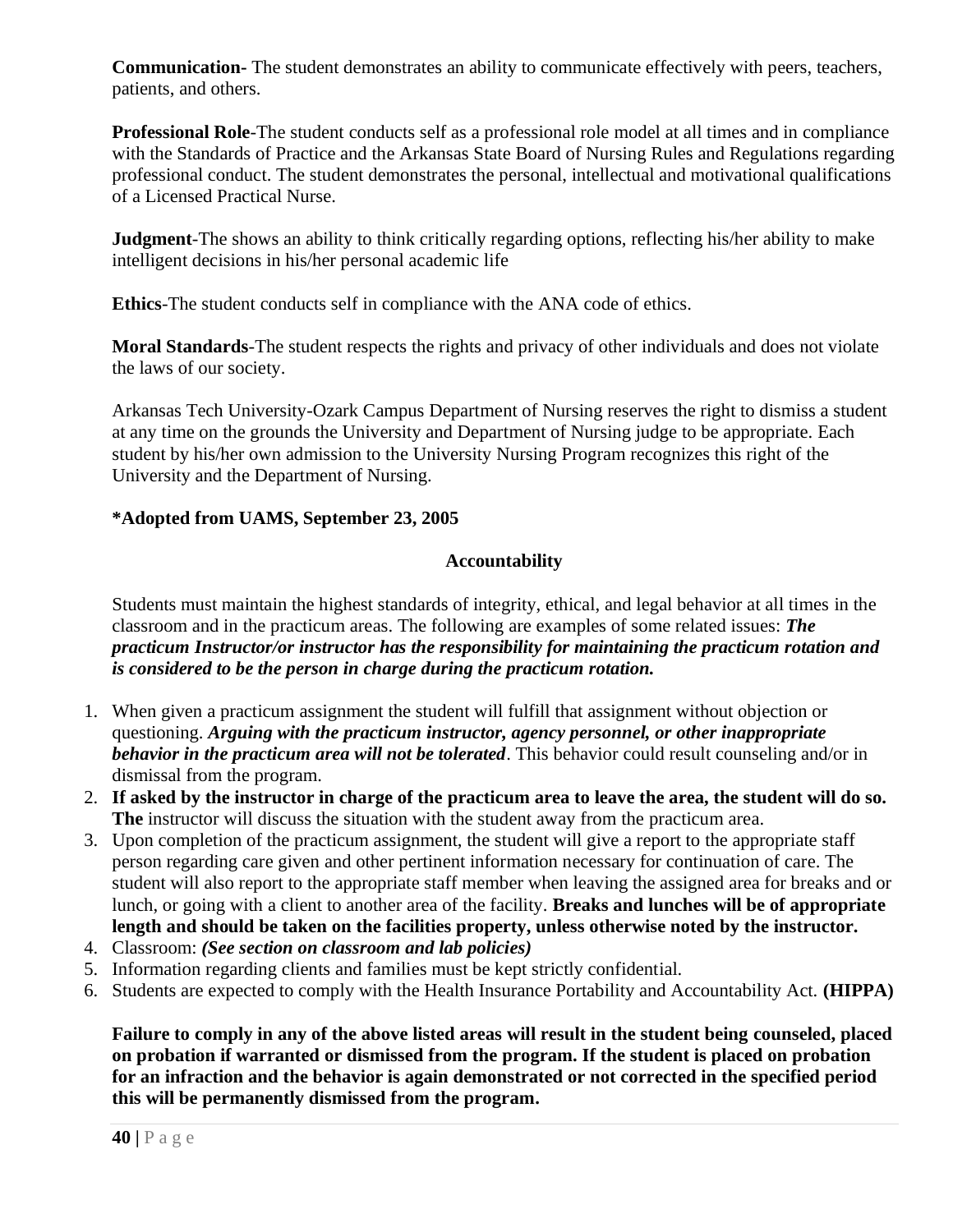# **Finances – Financial Aid**

| <b>Fee Structure</b>             | <b>Technical</b>      | <b>Undergraduate (Gen Ed)</b> |
|----------------------------------|-----------------------|-------------------------------|
| Tuition                          | \$122 per credit hour | \$226 per credit hour         |
| <b>Infastructure Fee</b>         | \$10 per credit hour  | \$10 per credit hour          |
| <b>Instructional Support Fee</b> | \$11 per credit hour  | \$10 per credit hour          |
| <b>Facilities Fee</b>            |                       | \$16 per credit hour          |
| <b>Student Support Fee</b>       | \$9 per credit hour   | \$9 per credit hour           |
| Technology Fee*                  | \$17 per credit hour  | \$17 per credit hour          |
| Allied Health **                 | \$28 per credit hour  |                               |
| CTE General Tech Fee **          | \$15 per credit hour  |                               |
| Distance Learning Fee            | \$10 per credit hour  | \$10 per credit hour          |

\*If pursuing a technical degree on the Ozark campus

\*\*Certain Ozark Campus coursework only

Certain courses may also have fees attached. See individual course descriptions to determine whether a course fee is applicable.

For more information, contact the Office of Student Services at (479) 667-2117.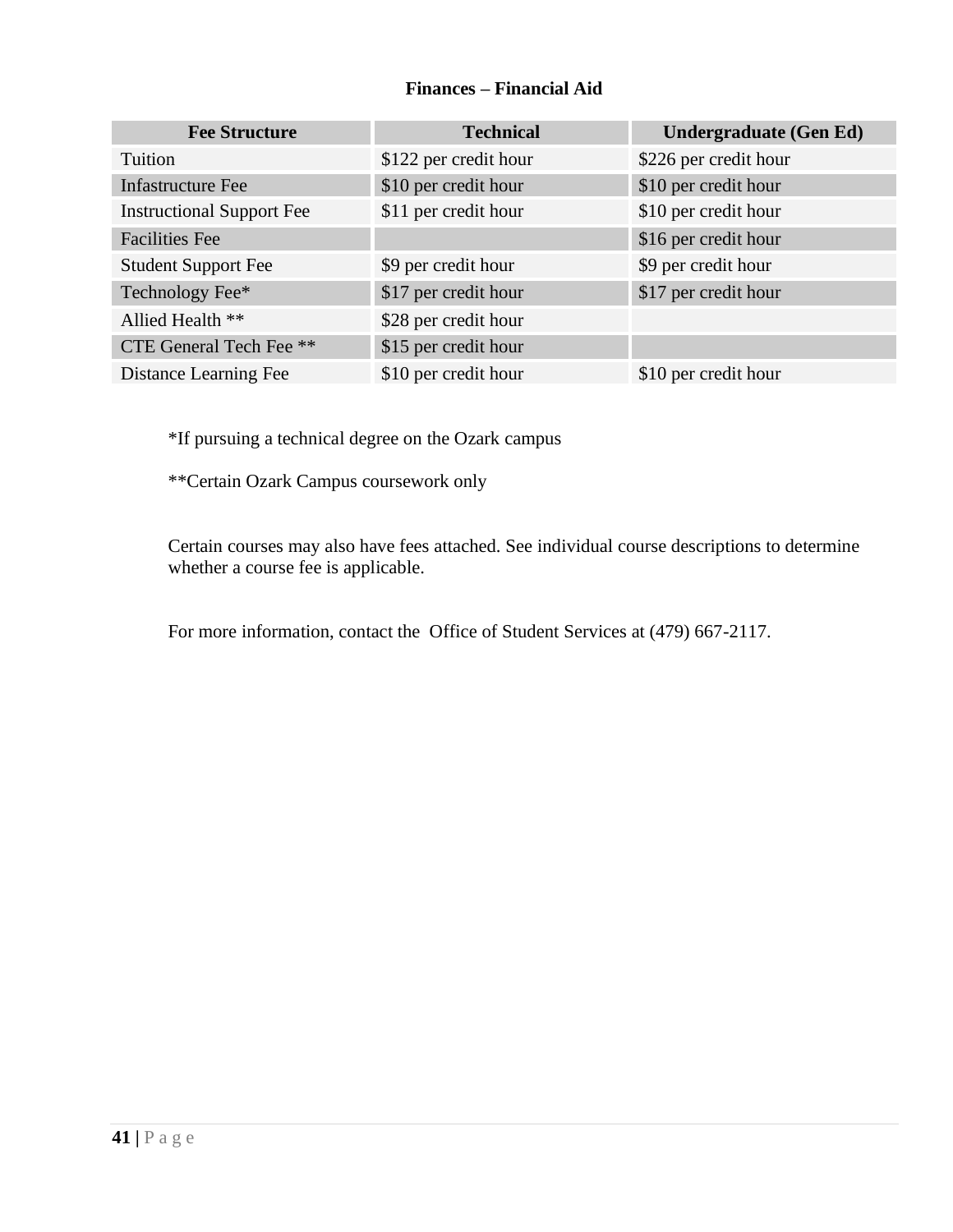## **Student Supplies/Fees**

## **2020-2021 Clinical/Theory**

| 1. | <b>Steel grey Scrubs</b>                    | Top         | \$27.00 |
|----|---------------------------------------------|-------------|---------|
|    |                                             | Pant        | 28.00   |
|    | <b>Shoes</b>                                |             | 50.00   |
|    | 3. Watch with second hand                   |             | 30.00   |
|    | Lab jacket                                  | Male/female | 25.50   |
| 4. | School patch                                |             | 3.00ea  |
| 5. | Stethoscope                                 |             | 25.00   |
|    | 6. Practicum criminal background check fee. |             | 40.00   |
| 7. | <b>Immunization Tracker fee</b>             |             | 20.00   |
|    | 8. Practicum drug screening                 |             | 55.00   |
| 9. | Mercy Clinical Exchange Fee                 |             | 35.00   |
|    | 10. ATI Assessment fee                      |             | 2450.00 |
|    | 11. Books and Nursing Kit                   |             | 708.00  |
|    | 12. Laptop                                  |             | 180.00  |

#### *Cost of supplies, books, and ATI fees are approximated, actual cost may vary depending on retail cost and sales tax or publisher increases*

#### **Malpractice Insurance** \$30.00/year

#### **Graduation Expenses**

| 1. ATI Exit Exam (first two times included in fees) | 50.00  |
|-----------------------------------------------------|--------|
| 2. Background check fee                             | 36.25  |
| 3. Electronic fingerprints                          | 15.00  |
| 4. NCLEX examination fee                            | 200.00 |
| 5. State Application fee                            | 100.00 |
| 6. Temporary license fee                            | 30.00  |

The following information is taken directly from the Arkansas Tech University – Ozark campus course catalog. Please refer to that document at : [http://www.atu.edu/academics/catalog](http://www.atu.edu/academics/catalog-ozark/index.html)[ozark/index.html](http://www.atu.edu/academics/catalog-ozark/index.html)

#### **Reduction of Tuition and Fees for Official Withdrawal**

The following reduction information specifically addresses courses that begin and end with the main term dates for Spring, Summer I, Summer II and Fall, as listed in the [Academic Calendar.](http://www.atu.edu/academics/dev/catalog/calendar.html#AcademicCalendar) Courses with beginning and/or ending dates that are different than the main terms listed above may have different reduction periods. It is the students' responsibility to consult the Student Accounts or Registrar's Office for these reduction dates prior to withdrawing.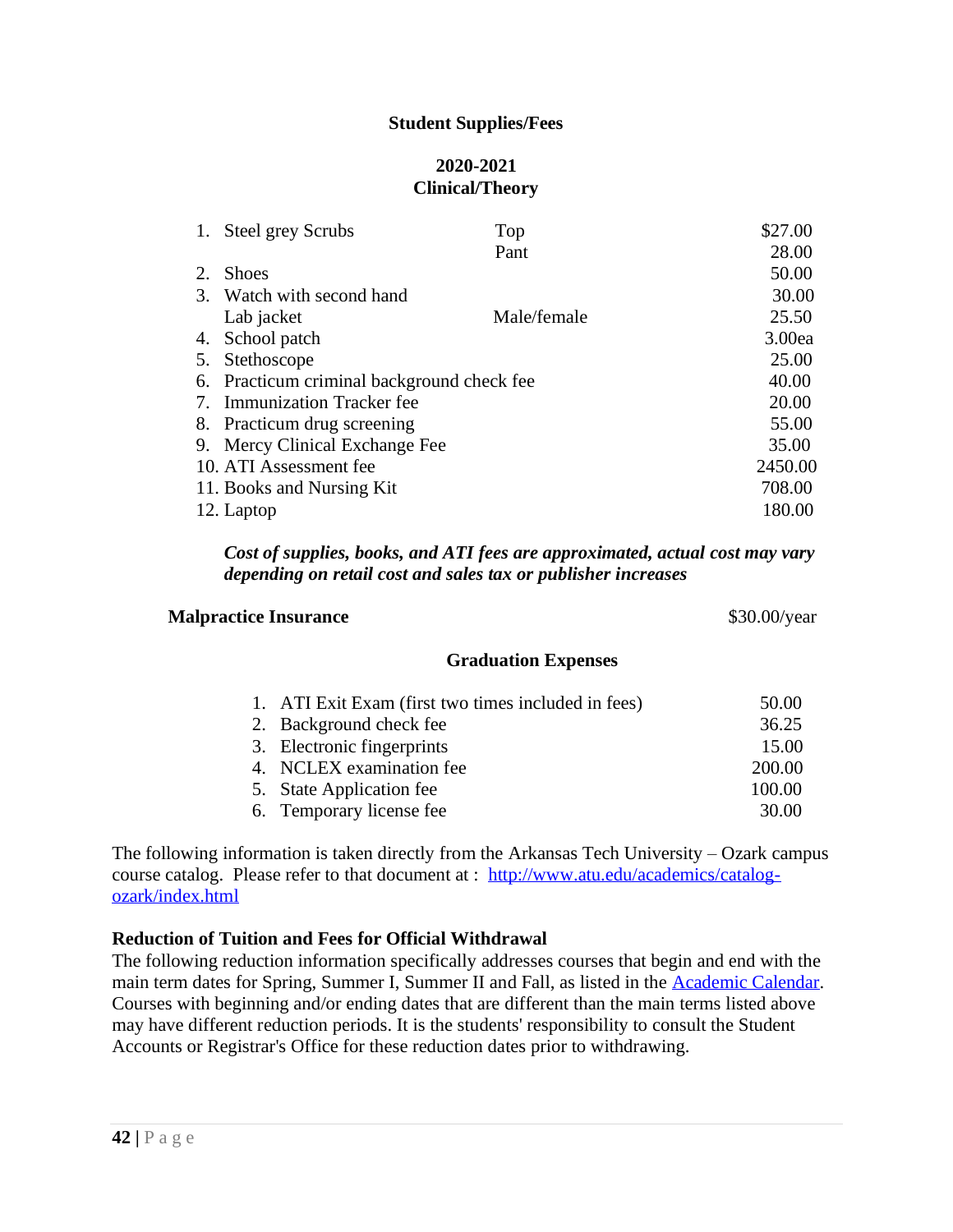In the event a student is receiving student financial aid, any refund amount attributable to a loan, grant, or scholarship will be returned to the appropriate account and not to the student. The amount returned to federal programs will be the amount of unearned Federal aid based on the number of calendar days of attendance up to the sixty percent point of the semester. Aid accounts will be refunded in the following order up to the amount of the original disbursement: Federal Direct Loan Programs, Federal Perkins Loan Program, Federal Direct PLUS Loan Program, Federal Pell Grant Program, Federal SEOG Program, Arkansas Department of Higher Education Programs, Tech scholarships and private aid. Additionally, students who have received a cash payment of Federal aid money will receive a letter after their withdrawal informing them of any amount to be repaid. These repayments will be made through the Student Accounts Office. The student will be ineligible to register for additional courses until the required payments are made.

# **Reduction of Tuition and Fees for Official Withdrawal - Spring and Fall Semesters**

Students registering for the fall or spring semester but officially withdrawing from the University by the end of the fifth day of the semester, as listed in the [Academic Calendar](http://www.atu.edu/academics/dev/catalog/calendar.html#AcademicCalendar) will receive a 100 percent reduction of tuition and fees. Room and Board will be reduced on a pro rata basis. Thereafter, students officially withdrawing by the end of the twenty-fifth day of the semester will receive an 80 percent reduction of tuition only for courses in which they are enrolled at time of withdrawal. No reduction in tuition will be made after the twenty-fifth day of the semester. No reduction in fees will be made after the fifth day of the semester.

# **Department Facilities and Learning Resources**

#### **Audiovisuals Use**

Many videotapes, DVD's and other audiovisual aids are available for student use to augment the information gained in theory and practicum courses The use of these resources is strongly encouraged*. (Check individual syllabus for those that are required, and instructions.)* These are located in the TAS building room 164. *Learning resources are not to be removed from the campus under any circumstances.*

# **Computer Use**

The Department has computer facilities and equipment for students to use for computer aided instruction and review of course materials. Access to the Internet is also available.

#### **Guidelines for Audiovisual/Computer use:**

- 1. There is to be no food or drink at the computer stations.
- 2. Leave equipment in good condition.
- 3. Care should be taken to handle software appropriately, return disks to their original jackets or files and place in the designated place.
- 4. The audiovisual/computer area is a working area and each student deserves an atmosphere conducive to study. When working together students should do so quietly.
- 5. Students are responsible for their own paper for printing, if paper is left in the printer, the department does not take responsibility for replacing.
- 6. If a problem is encountered with a computer, software, or video equipment, leave a note on the computer indicating the problem and report the situation to the Health Science  $\&$ Wellness office.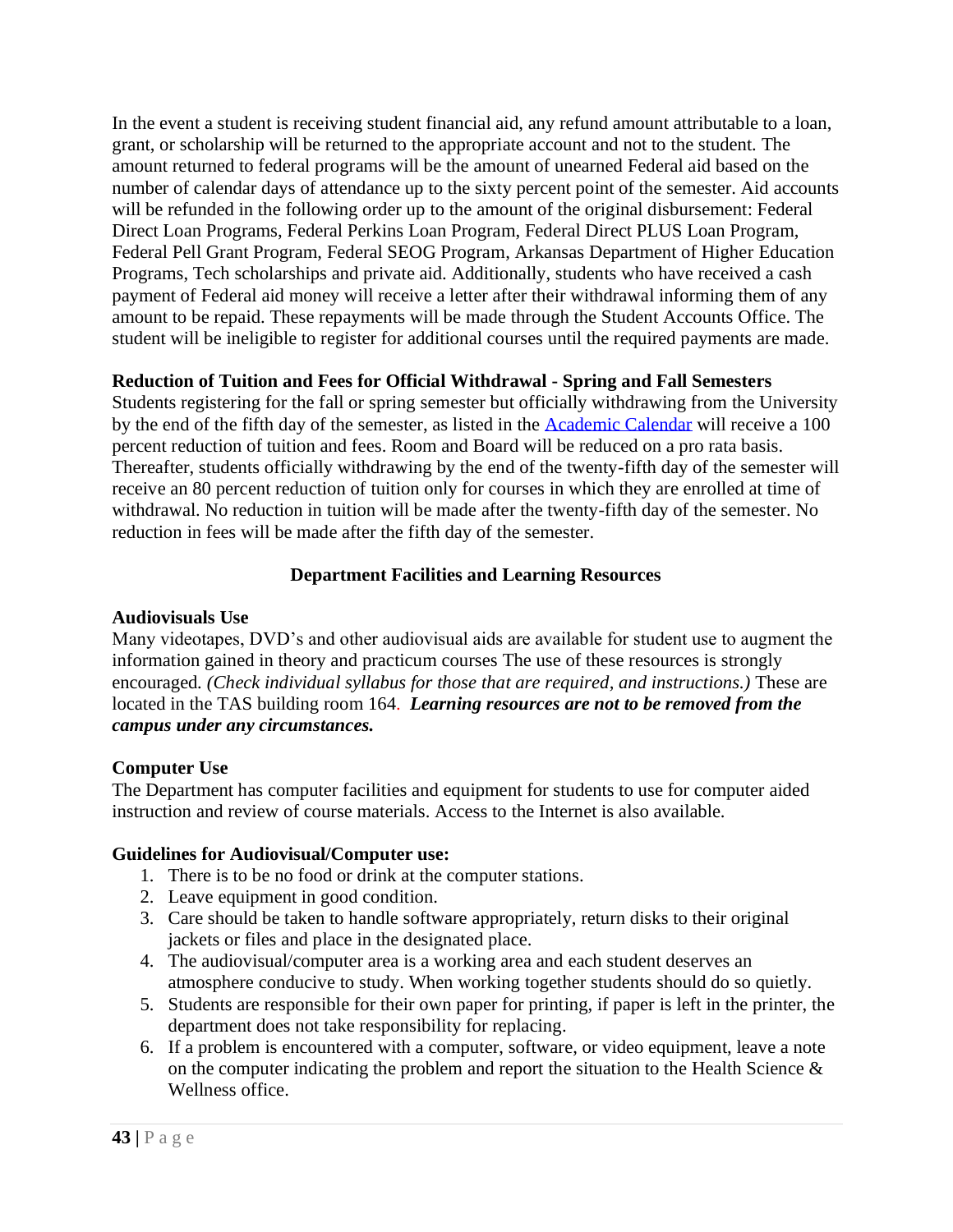- 7. Log off computer before leaving the area.
- 8. Clean up after yourself-papers in waste basket, chair in proper place, no books, disks, etc., left out on tables or computer stations.
- 9. **Learning resources are not to be removed from the Campus.**

# **Skills Labs**

The nursing skills lab is located in the HSW Room 207. Time may be scheduled with the practicum instructors for practice and/or check-off of instructor mandated skills. *It is the student's responsibility to make arrangements for these times with the instructor.* **Equipment or supplies are not to be removed from the lab.** The student should bring and use their items from their own skills kit.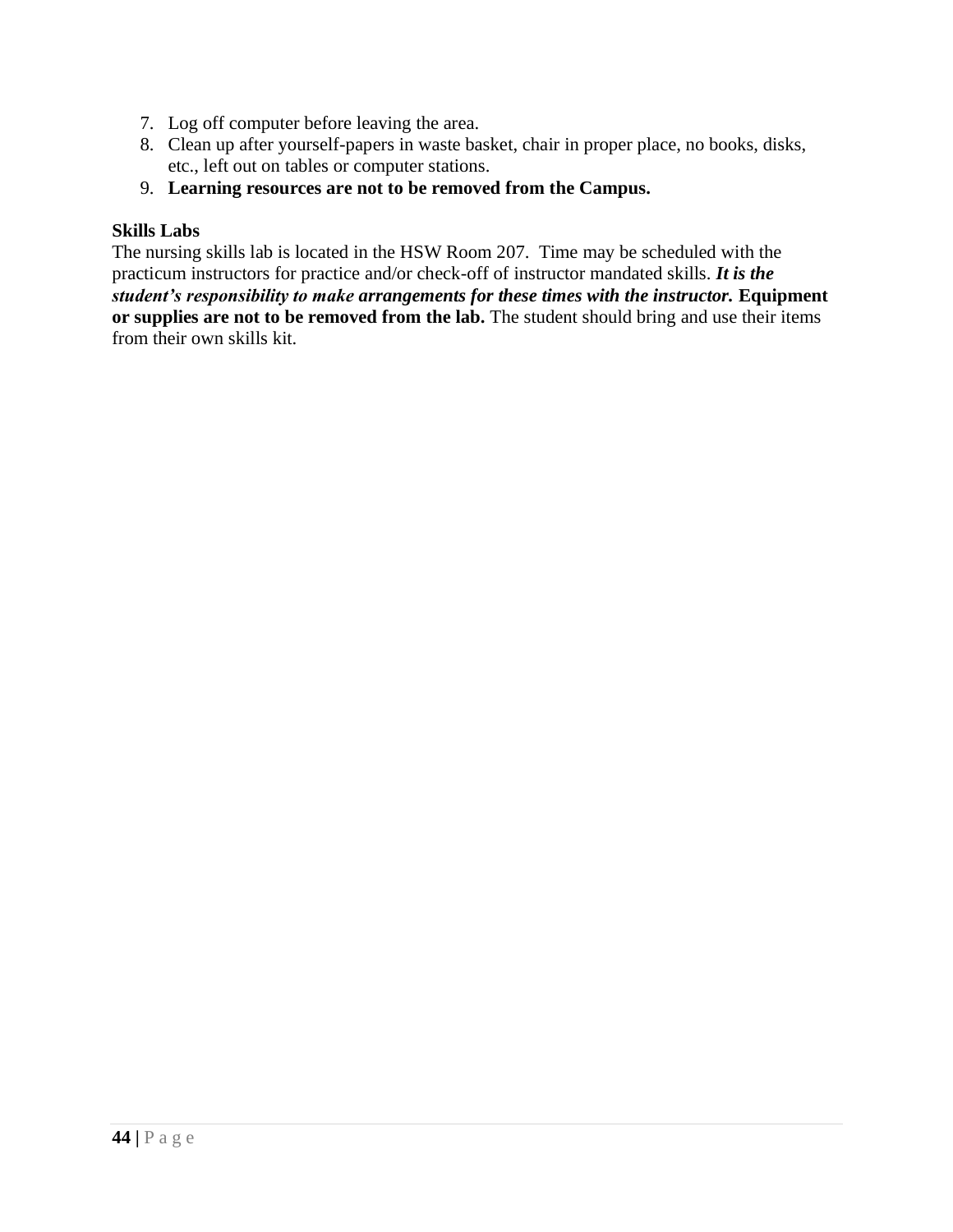# **Accidental Sharps Injuries and HIV/HBV Exposure Policy**

Following an accidental sharps injury or exposure to blood/body fluids, the student should immediately report the situation to the faculty member in charge of the practicum assignment. The faculty member assists the student in completing the practicum agency's incident report form and seeks appropriate treatment for the injury, following the practicum agency's guidelines and ATU-Ozark Nursing Department Guidelines. The Nursing Chair is notified by the faculty member as soon as possible.

Forms that must be completed following a sharps injury or blood/body fluid exposure include:

- 1. The practicum agency's Incident Report form
- 2. The ATU-Ozark Nursing Department Practicum Incident Report Form.

**Payment:** Payment for drug therapy, lab tests, and physician visits are the responsibility of the student.

| Student Signature: |  |
|--------------------|--|
|                    |  |

*(Student will sign and date a copy of this policy: copy will be kept in student practicum file)*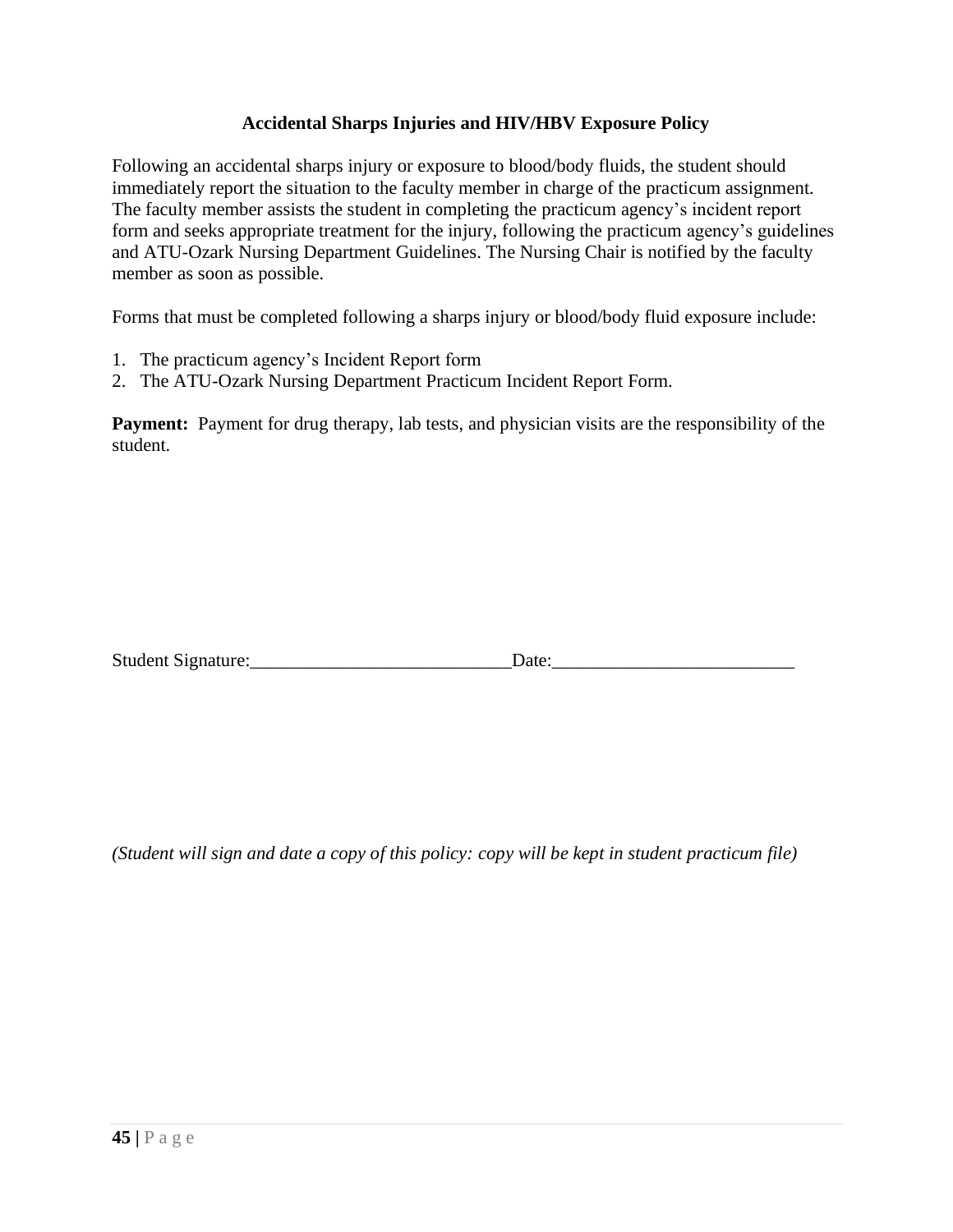# ARKANSAS TECH UNIVERSITY-OZARK CAMPUS

# **CONFIDENTIALITY POLICY**

I understand that all clients and residents of all affiliating health care agencies are entitled to an absolute right to privacy.

I will not discuss patient information with anyone except on an as needed basis with one of the supervisors, facility managers, or practicum instructors. I will not use any form of media to capture images of clients or residents.

I will adhere to the regulations of the **Health Insurance Portability and Accountability Act. (HIPPA**) *(See accountability )*

If it is determined that I have breeched confidentiality of a client in any form or manner, I may be dismissed form the program immediately.

| Student Signature: | )ate: |
|--------------------|-------|
|                    |       |

*(Student will sign and date, a copy of this policy to be kept in the student's practicum file))*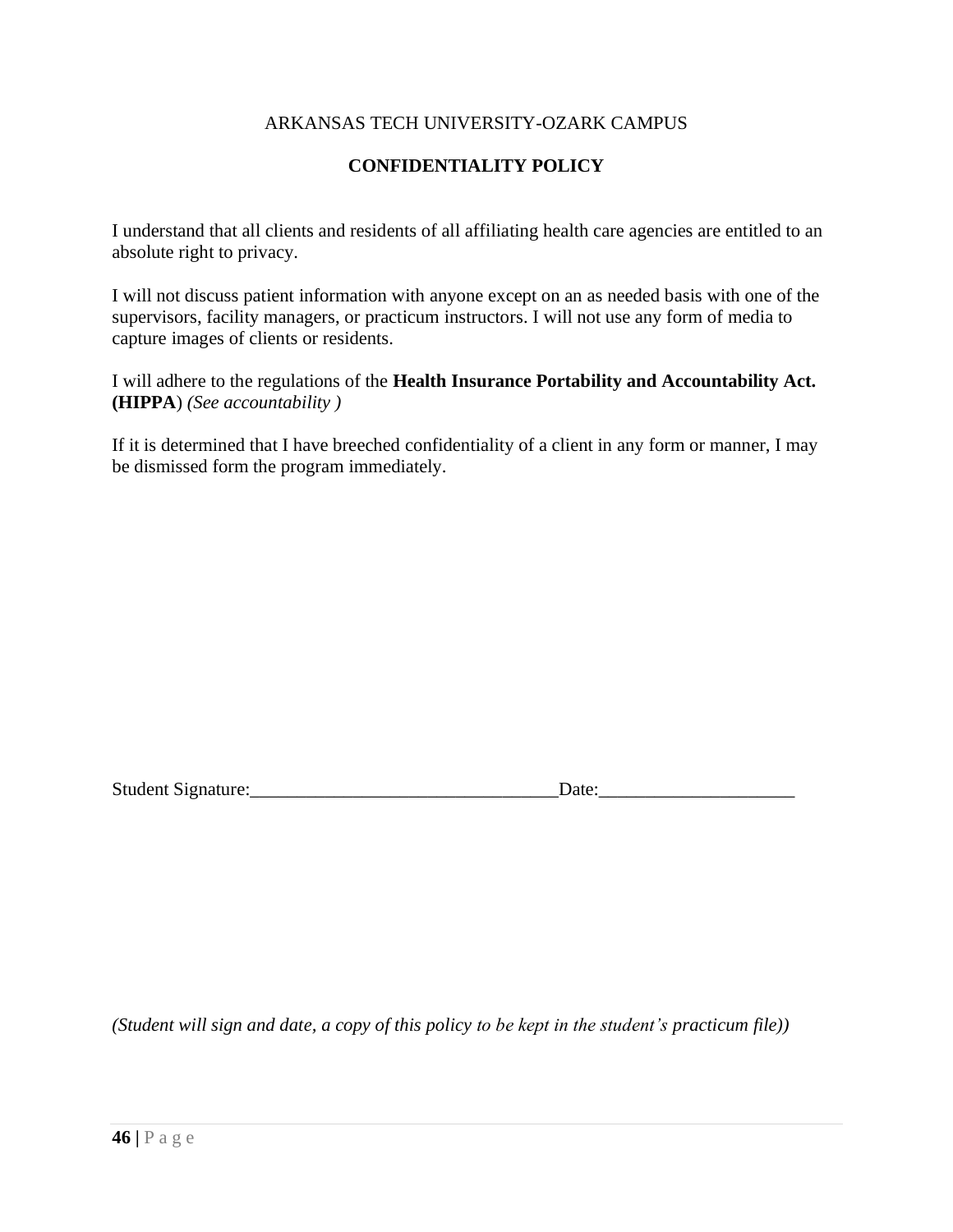# ARKANSAS TECH UNIVERSITY-OZARK CAMPUS

# **Injury and Accident Policy**

Any accident or injury occurring on a health care facility premises during scheduled practicum hours will be evaluated and or treated through the facilities Health/Emergency department. The cost of the services will be the responsibility of the student. Students are not protected under the facilities insurance or Workers Compensation.

Student Signature: \_\_\_\_\_\_\_\_\_\_\_\_\_\_\_\_\_\_\_\_\_\_\_\_\_\_\_\_\_\_\_\_\_\_\_\_\_\_Date:\_\_\_\_\_\_\_\_\_\_\_\_\_\_\_\_\_

*(Student will sign and date, a copy of this policy to be kept in the student's practicum file.)*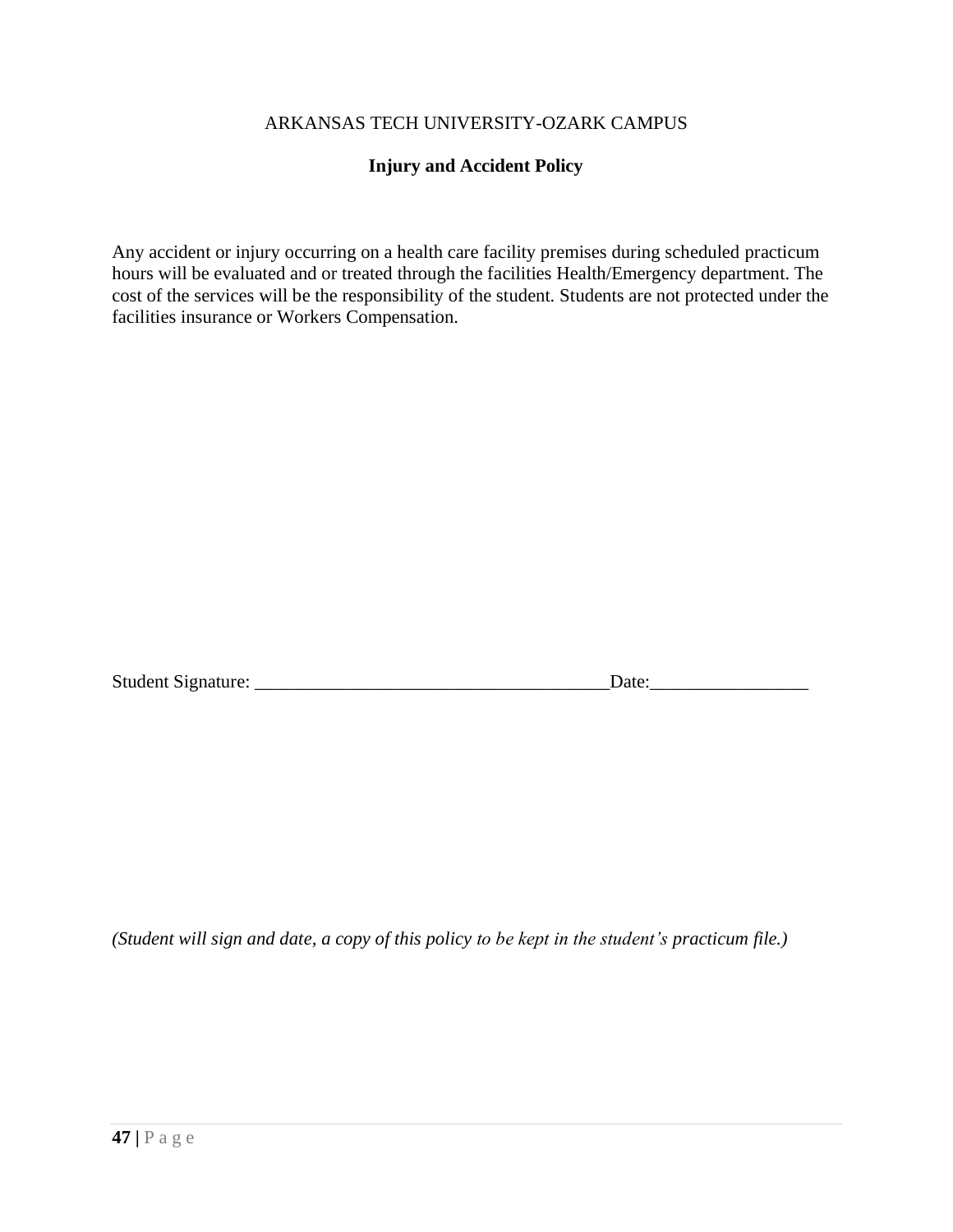# ARKANSAS TECH UNIVERSITY-OZARK CAMPUS

## **MRSA Protocol and Policy**

Any student with an open or draining wound that tests positive for MRSA will not be allowed in any of the practicum areas. The student will be required to submit a report from a physician verifying that the student is free from active infection before being allowed to return to clinical.

Student signature:\_\_\_\_\_\_\_\_\_\_\_\_\_\_\_\_\_\_\_\_\_\_\_\_\_\_\_\_\_\_\_\_\_\_Date:\_\_\_\_\_\_\_\_\_\_\_\_\_\_\_\_\_\_\_\_\_\_\_

*(Student will sign and date, a copy of this policy to be kept in the student's practicum file)*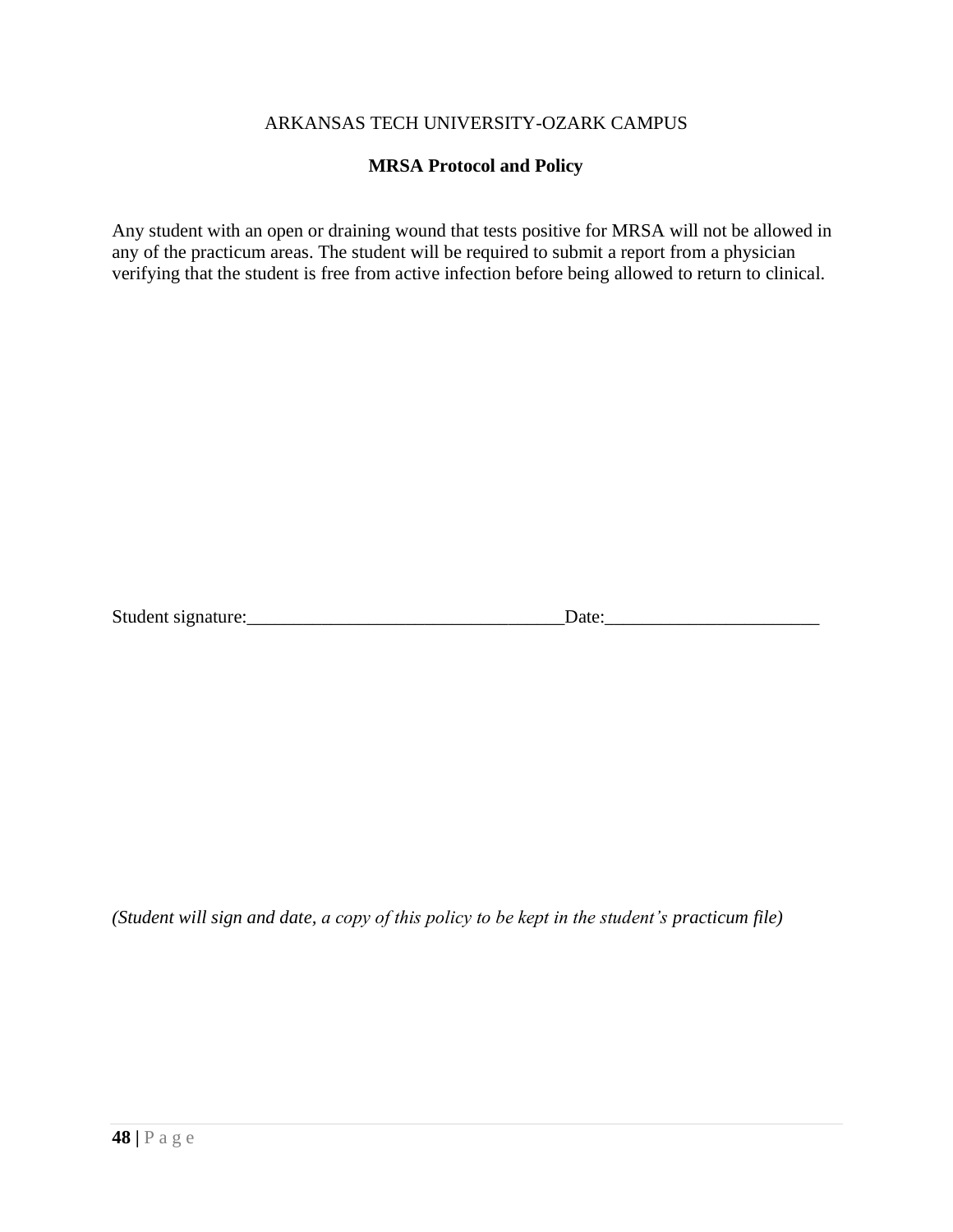# APPENDIX: A

# **HOW TO STUDY FOR NURSING COURSES**

## **Before Class**

As minimum preparation for class, utilize the following guide for pre-reading the assignment before class.

- 1. Read the unit objectives in the course syllabus.
- 2. Read the introduction to the unit in the text
- 3. Read the title to the chapter(s). These will give you an idea of where the material is starting and where it is leading.
- 4. Review the anatomy and physiology and the pathophysiology for the system covered. Utilizing notes from previous courses can provide an adequate review.
- 5. Read each major heading in the chapter.
- 6. Look over any typographical aids, i.e., italic, boldface, etc. Pay particular attention to definitions of terms.
- 7. Look over any visual aids, i.e., graphs, pictures, diagrams, tables, figures etc.
- 8. Read the chapter summary.
- 9. Estimate how long it will take you to read the entire chapter and make a plan for when and where you will read the chapter.
- 10. For complete preparation, read the chapter before the lecture is presented in class.

#### **After material is presented in class:**

- 1. Review your lecture notes as soon as possible after the lecture and definitely before the next lecture.
- 2. Review any video or supplemental content that is posted on Blackboard.
- 3. Write down any questions that you have or flag any areas that need clarification.
- 4. Read the chapter if you have not done so, or re-read if needed.
- 5. Expand your notes and/or highlight text to further clarify other important material.

#### **Before examinations:**

- 1. Review lecture notes and text.
- 2. Apply the material to the client situations you have experienced in the practicum setting.
- 3. Reviews pharmacological agents presented in the material.
- 4. Make a list of applicable nursing diagnoses and be able to explain rationale for why the diagnoses apply.
- 5. List appropriate nursing interventions.

Finally, review the syllabus section pertaining to the topic. Analyze each objective to see that you have met that objective.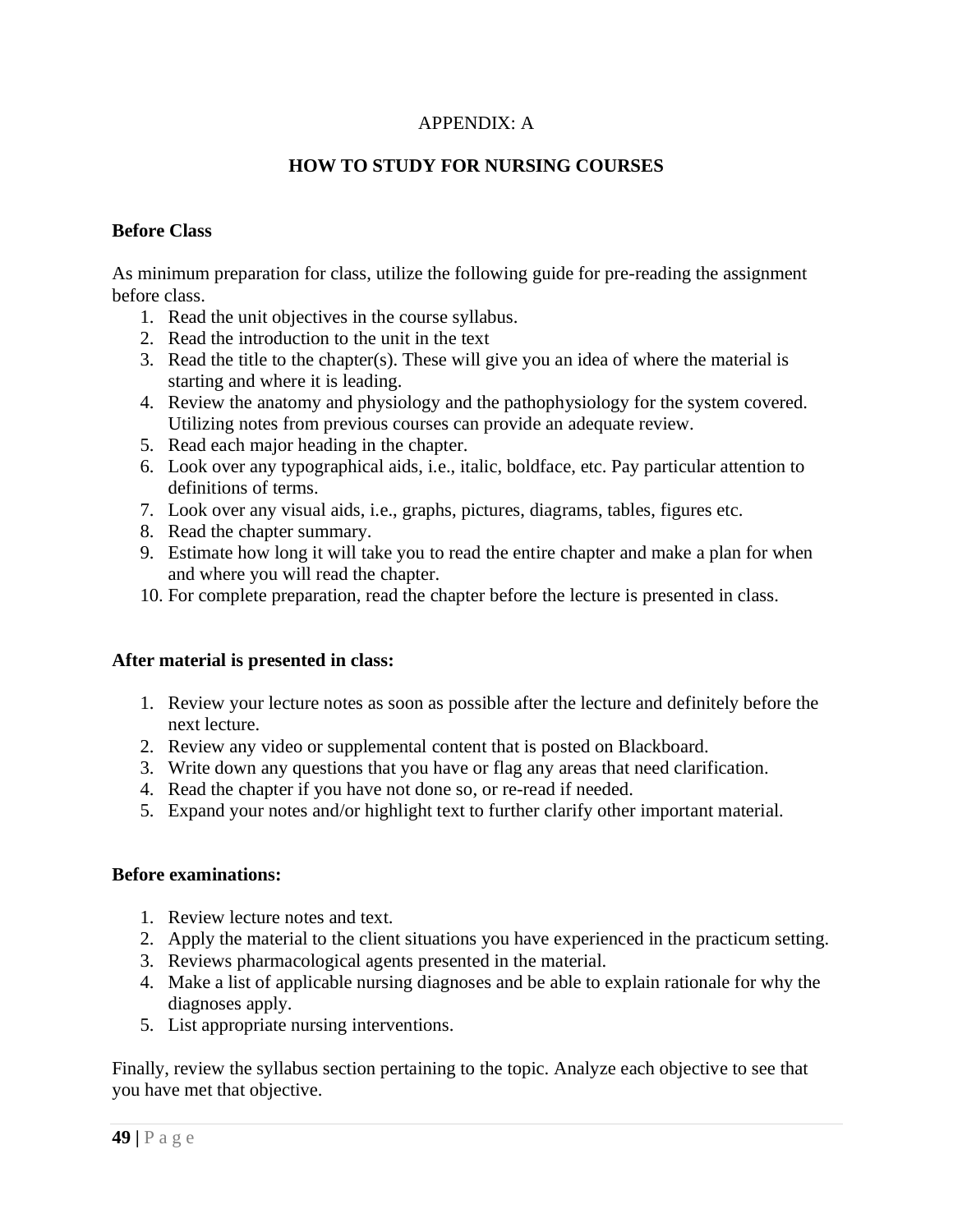#### **APPENDIX: B**

## **ARKANSAS TECH UNIVERSITY-OZARK CAMPUS NURSING PROGRAM HEPATITIS B VACCINE WAIVER**

I, a student of the Arkansas Tech University- Ozark Campus Practical Nursing Program, do understand that while at a practicum site, I am taking the risk of contracting the Hepatitis B virus. However, at this time I do waive my option to get the vaccination against Hepatitis B.

It is my decision to waive the Hepatitis B vaccine and I will not hold either Arkansas Tech University or any practicum site responsible in the event that I should contract the Hepatitis B virus.

\_\_\_\_\_\_\_\_\_\_\_\_\_\_\_\_\_\_\_\_\_\_\_\_\_\_\_\_\_\_\_\_\_\_\_\_\_\_\_\_ \_\_\_\_\_\_\_\_\_\_\_\_\_\_\_\_\_\_\_

Student Signature Date

Instructor Signature

\_\_\_\_\_\_\_\_\_\_\_\_\_\_\_\_\_\_\_\_\_\_\_\_\_\_\_\_\_\_\_\_\_\_\_\_\_\_\_\_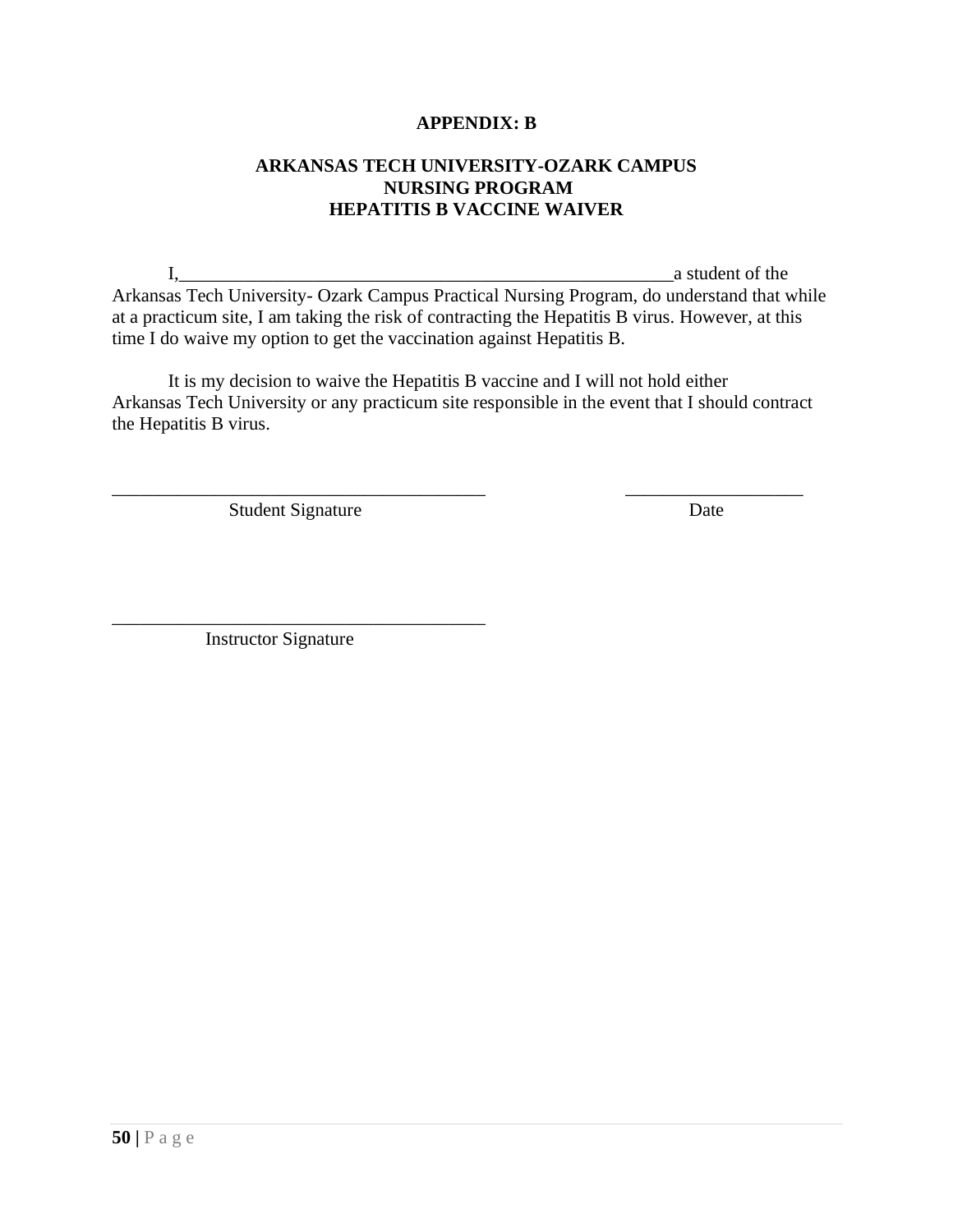# **APPENDIX: C**

## ARKANSAS TECH UNIVERSITY-OZARK CAMPUS **NURSING PROGRAM**

# **COUNSELING RECORD**

| Student Name                                                                                                                  |                  |
|-------------------------------------------------------------------------------------------------------------------------------|------------------|
|                                                                                                                               |                  |
| conditions of possible further disciplinary action or the conditions to remain in the program have<br>been discussed with me. |                  |
| This written statement is: $\square$ Written Warning $\square$ Critical Incident                                              | $\Box$ Probation |
|                                                                                                                               |                  |
|                                                                                                                               |                  |
|                                                                                                                               |                  |
|                                                                                                                               |                  |
|                                                                                                                               |                  |
|                                                                                                                               |                  |
|                                                                                                                               |                  |
|                                                                                                                               |                  |
|                                                                                                                               |                  |
| Time Frame for correction of conduct to occur<br><u>Letter and the conduction</u>                                             |                  |
| Consequences for non-compliance or guidelines                                                                                 |                  |
|                                                                                                                               |                  |
|                                                                                                                               |                  |
|                                                                                                                               |                  |
|                                                                                                                               |                  |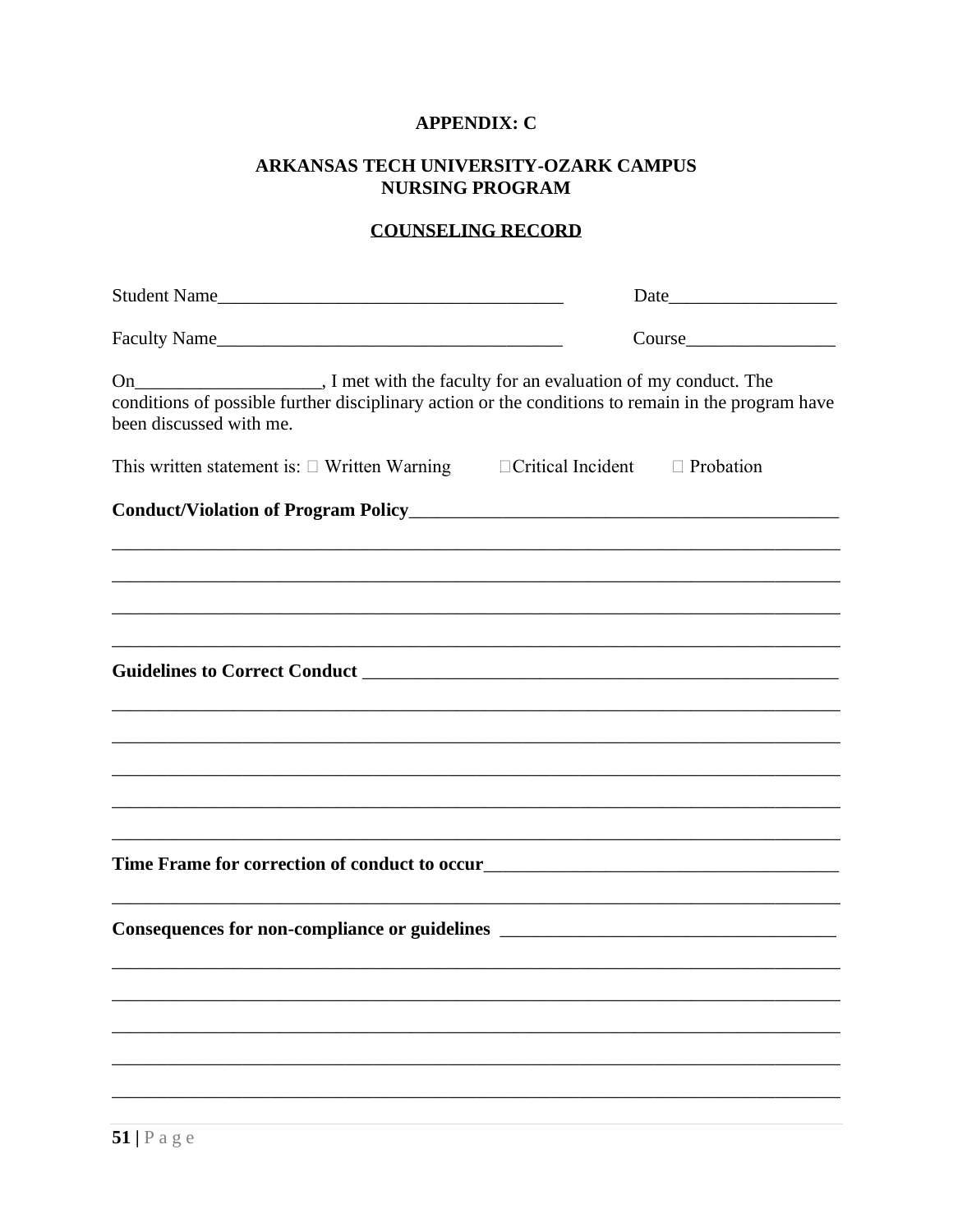| Student Comment: New York Comment: |  |  |
|------------------------------------|--|--|
|                                    |  |  |
|                                    |  |  |
|                                    |  |  |
|                                    |  |  |
|                                    |  |  |
|                                    |  |  |

| <b>Student Signature</b> | Date |
|--------------------------|------|
|                          |      |

*(The signature only verifies that I have been counseled regarding the conduct above, not that I agree)*

|                                                                                                                                                                                                                                     | Date                                                                                                                                                                                                                          |
|-------------------------------------------------------------------------------------------------------------------------------------------------------------------------------------------------------------------------------------|-------------------------------------------------------------------------------------------------------------------------------------------------------------------------------------------------------------------------------|
|                                                                                                                                                                                                                                     | Date                                                                                                                                                                                                                          |
| <b>Practicum Instructor Signature</b>                                                                                                                                                                                               | Date and the same state of the state of the state of the state of the state of the state of the state of the state of the state of the state of the state of the state of the state of the state of the state of the state of |
| <b>Chief Student Officer</b> and the state of the state of the state of the state of the state of the state of the state of the state of the state of the state of the state of the state of the state of the state of the state of | Date                                                                                                                                                                                                                          |

 $\Box$  I have satisfactorily met the conditions of this contract. I am aware that I may remain in the program until such time that I fail to meet the objectives and goals of the program.

| <b>Practicum Instructor Signature</b> |  |
|---------------------------------------|--|
|                                       |  |

 $\Box$  I have not met the conditions of this contract. I am aware that this results in:  **Probation** or **Dismissal from the program.**

| <b>Practicum Instructor Signature</b> |      |
|---------------------------------------|------|
|                                       | Date |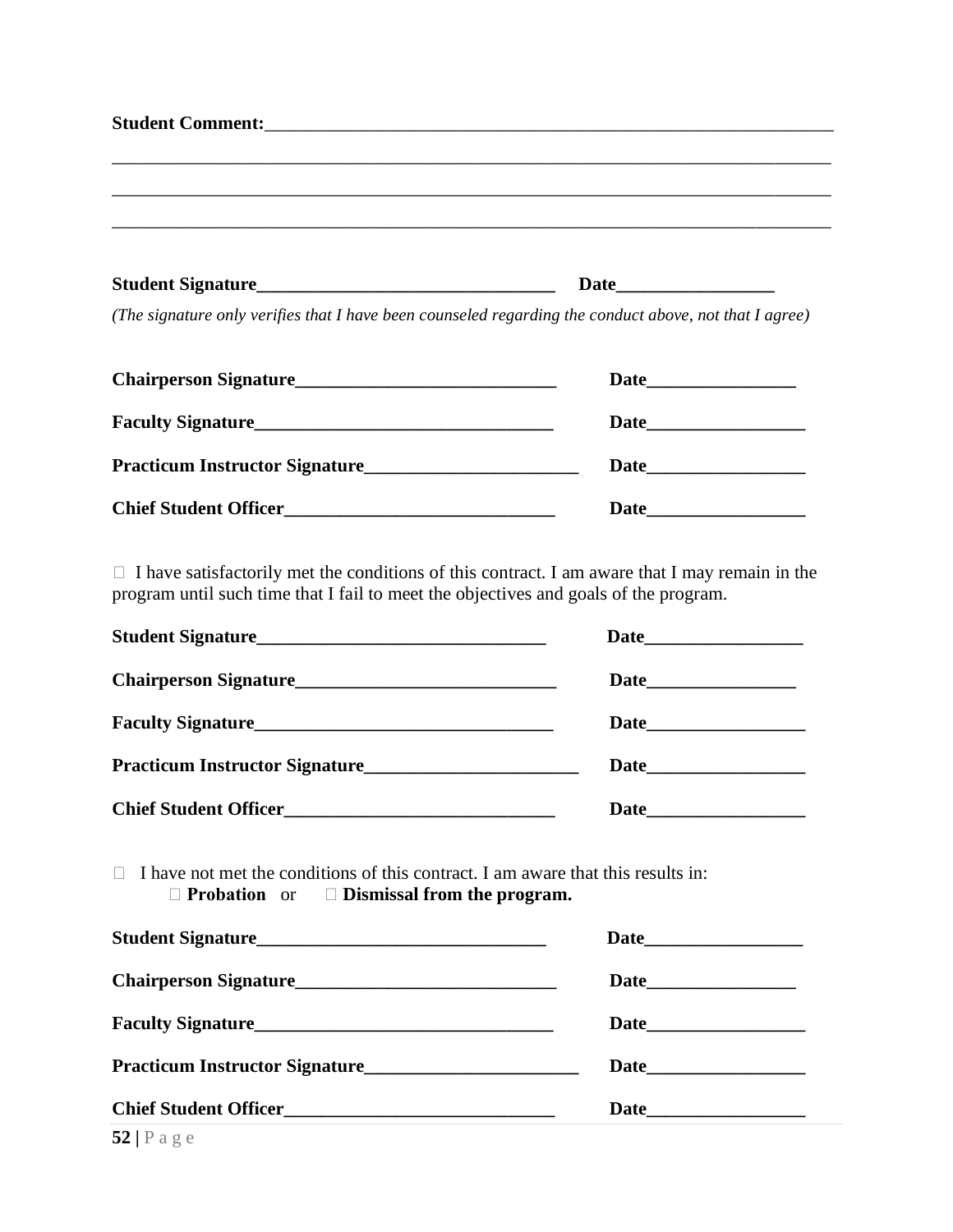# **APPENDIX: D**

# **INSTRUCTOR EVALUATION of PRACTICUM PERFORMANCE**

Student\_\_\_\_\_\_\_\_\_\_\_\_\_\_\_\_\_\_\_\_\_\_\_\_\_\_\_\_\_\_\_\_\_\_\_\_\_\_\_\_\_\_\_\_\_\_\_\_\_\_\_\_\_\_\_\_\_\_\_\_\_

Area/Agency\_\_\_\_\_\_\_\_\_\_\_\_\_\_\_\_\_\_\_\_\_\_\_\_\_\_\_\_\_\_\_\_\_\_\_\_\_\_\_\_\_\_\_\_\_\_\_\_\_\_\_\_\_\_\_\_

*Instructor will initial and date observations of practicum performance each grading period. Summary and comments can then be made and the performance record signed by both the instructor and student*.

| <b>AREAS OF EVALUATION</b>                    | Satisfactory | Marginal | Unsatisfactory |
|-----------------------------------------------|--------------|----------|----------------|
| PERSONAL CHARACTERISTICS                      |              |          |                |
| Attendance                                    |              |          |                |
| Flexibility                                   |              |          |                |
| Grooming                                      |              |          |                |
| Interpersonal relationships                   |              |          |                |
| Promptness                                    |              |          |                |
| Response to criticism                         |              |          |                |
|                                               |              |          |                |
| <b>EXECUTION OF NURSING CARE</b>              |              |          |                |
| Acceptance of responsibility                  |              |          |                |
| Accuracy; safety                              |              |          |                |
| Energy level; productivity                    |              |          |                |
| Knows limitations; seeks appropriate guidance |              |          |                |
| <b>Observational skills</b>                   |              |          |                |
| Organization; use of time                     |              |          |                |
| Theoretical knowledge                         |              |          |                |
|                                               |              |          |                |
| <b>COMMUNICATION</b>                          |              |          |                |
| Oral                                          |              |          |                |
| Written (documentation)                       |              |          |                |
| a. spelling                                   |              |          |                |
| b. grammar                                    |              |          |                |
| c. appropriate use of medical terminology     |              |          |                |

| Comments (Strengths and Weaknesses): | Practicum rating:     |  |
|--------------------------------------|-----------------------|--|
|                                      | Satisfactory          |  |
|                                      | Marginal              |  |
|                                      | <b>Unsatisfactory</b> |  |
| Instructor's Signature               | Date:                 |  |
| Student's                            |                       |  |
| Signature                            | Date:                 |  |
|                                      |                       |  |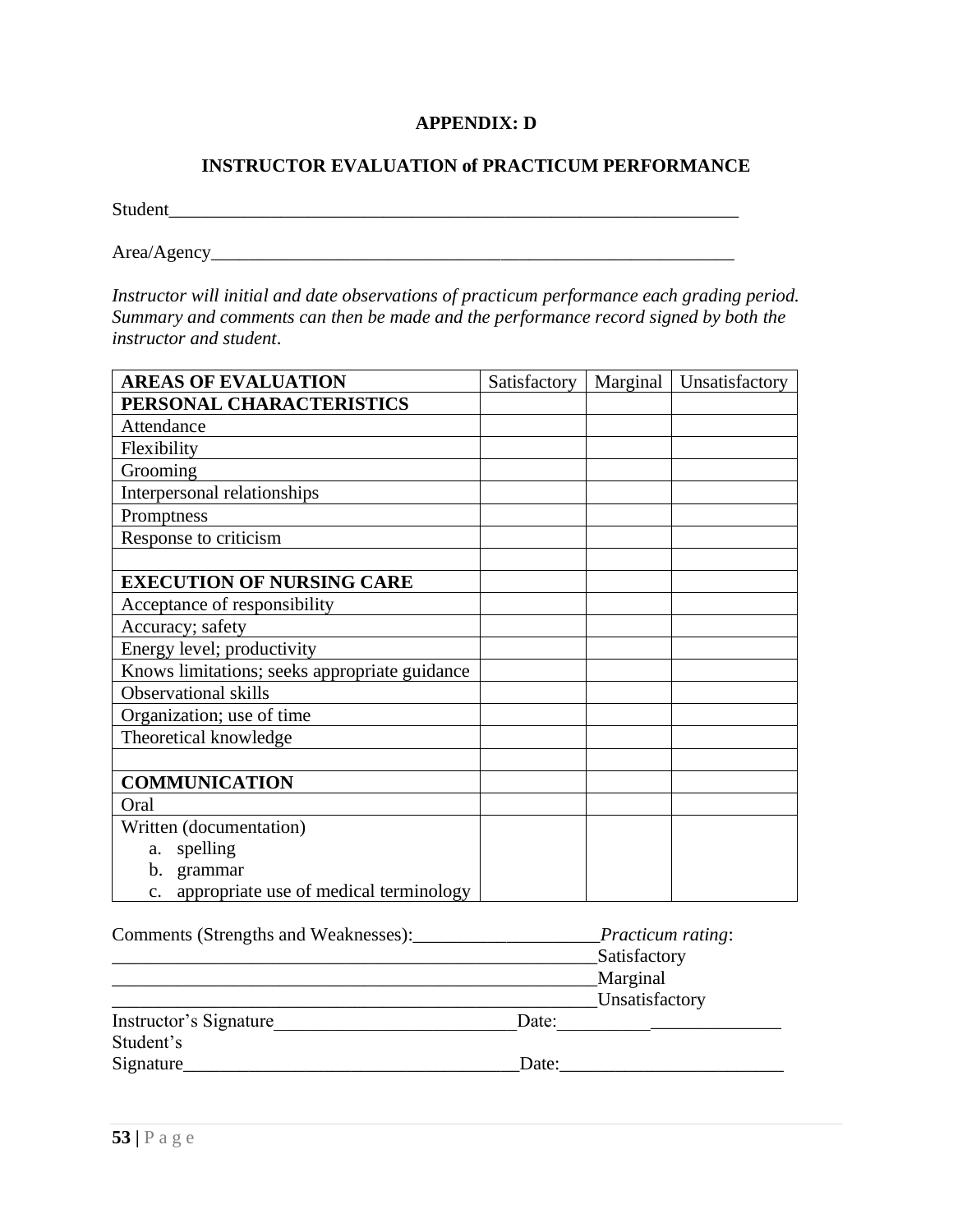#### **APPENDIX: E**

#### **Arkansas Tech University-Ozark Campus Department of Nursing Unsafe Behavior Report Form**

| Name of Instructor: |       |         |
|---------------------|-------|---------|
| Date:               | Time: | Office: |

Name and Title of Witness:\_\_\_\_\_\_\_\_\_\_\_\_\_\_\_\_\_\_\_\_\_\_\_\_\_\_\_\_\_\_\_\_\_\_\_\_\_\_\_\_\_\_\_\_\_\_\_\_\_

Please initial the behaviors(s) of the student identified above that you observed on the date indicated:

\_\_\_\_\_\_\_\_\_\_\_\_\_\_\_\_\_\_\_\_\_\_\_\_\_\_\_\_\_\_\_\_\_\_\_\_\_\_\_\_\_\_\_\_\_\_\_\_\_\_\_\_\_\_\_\_\_\_\_\_\_\_\_\_\_\_\_\_\_\_\_

| Disorientation             | <b>Extremely Nervous</b>   | Thick, Slurred Speech     |
|----------------------------|----------------------------|---------------------------|
| Belligerence               | Glassy-Eyed                | <b>Profuse Sweating</b>   |
| Poor Motor                 | Jerky Movement of          | Sleepiness & Drowsiness   |
| Coordination               | Eyes                       |                           |
| <b>Uncoordinated Gait</b>  | <b>Unusually Talkative</b> | <b>Staggering Gait</b>    |
| Odor of Burnt Rope         | <b>Mood Changes</b>        | <b>Dilated Pupils</b>     |
|                            |                            |                           |
| Odor of Glue, Paint        | Flushed Face, Head         | Poor Perception of Time   |
| Solvent, ETOH              | or Neck                    | & Distance                |
| Redness around             | Use of Sunglasses at       | Tremor of Fingers $\&$    |
| Nasal Area                 | <b>Inappropriate Times</b> | Hands                     |
| Unable to Perform          | <b>Unusual Body</b>        | <b>Blank Stare</b>        |
| <b>Usual Routine Tasks</b> | Position                   | Appearance                |
| <b>Muscle Rigidity</b>     | Difficulty in              | Hearing and/or Seeing     |
|                            | concentrating              | <b>Things</b>             |
| Rapid Respiration          | <b>Needle Marks</b>        | Restlessness              |
| Confused                   | Panic                      | Inability to Remember     |
| Poor hygiene               | Constricted pupils         | Apathetic                 |
| Difficulty                 | Improper student           | Inappropriate response to |
| grasping/holding           | performance                | questions                 |
| objects                    |                            |                           |

 $\mathcal{L}_\mathcal{L} = \{ \mathcal{L}_\mathcal{L} = \{ \mathcal{L}_\mathcal{L} = \{ \mathcal{L}_\mathcal{L} = \{ \mathcal{L}_\mathcal{L} = \{ \mathcal{L}_\mathcal{L} = \{ \mathcal{L}_\mathcal{L} = \{ \mathcal{L}_\mathcal{L} = \{ \mathcal{L}_\mathcal{L} = \{ \mathcal{L}_\mathcal{L} = \{ \mathcal{L}_\mathcal{L} = \{ \mathcal{L}_\mathcal{L} = \{ \mathcal{L}_\mathcal{L} = \{ \mathcal{L}_\mathcal{L} = \{ \mathcal{L}_\mathcal{$ 

\_\_\_\_\_\_\_\_\_\_\_\_\_\_\_\_\_\_\_\_\_\_\_\_\_\_\_\_\_\_\_\_\_\_\_\_\_\_\_\_\_\_\_\_\_\_\_\_\_\_\_\_\_\_\_\_\_\_\_\_\_\_\_\_\_\_\_\_\_\_\_\_\_\_\_\_\_

Other:\_\_\_\_\_\_\_\_\_\_\_\_\_\_\_\_\_\_\_\_\_\_\_\_\_\_\_\_\_\_\_\_\_\_\_\_\_\_\_\_\_\_\_\_\_\_\_\_\_\_\_\_\_\_\_\_\_\_\_\_\_\_\_\_\_\_\_\_\_\_\_\_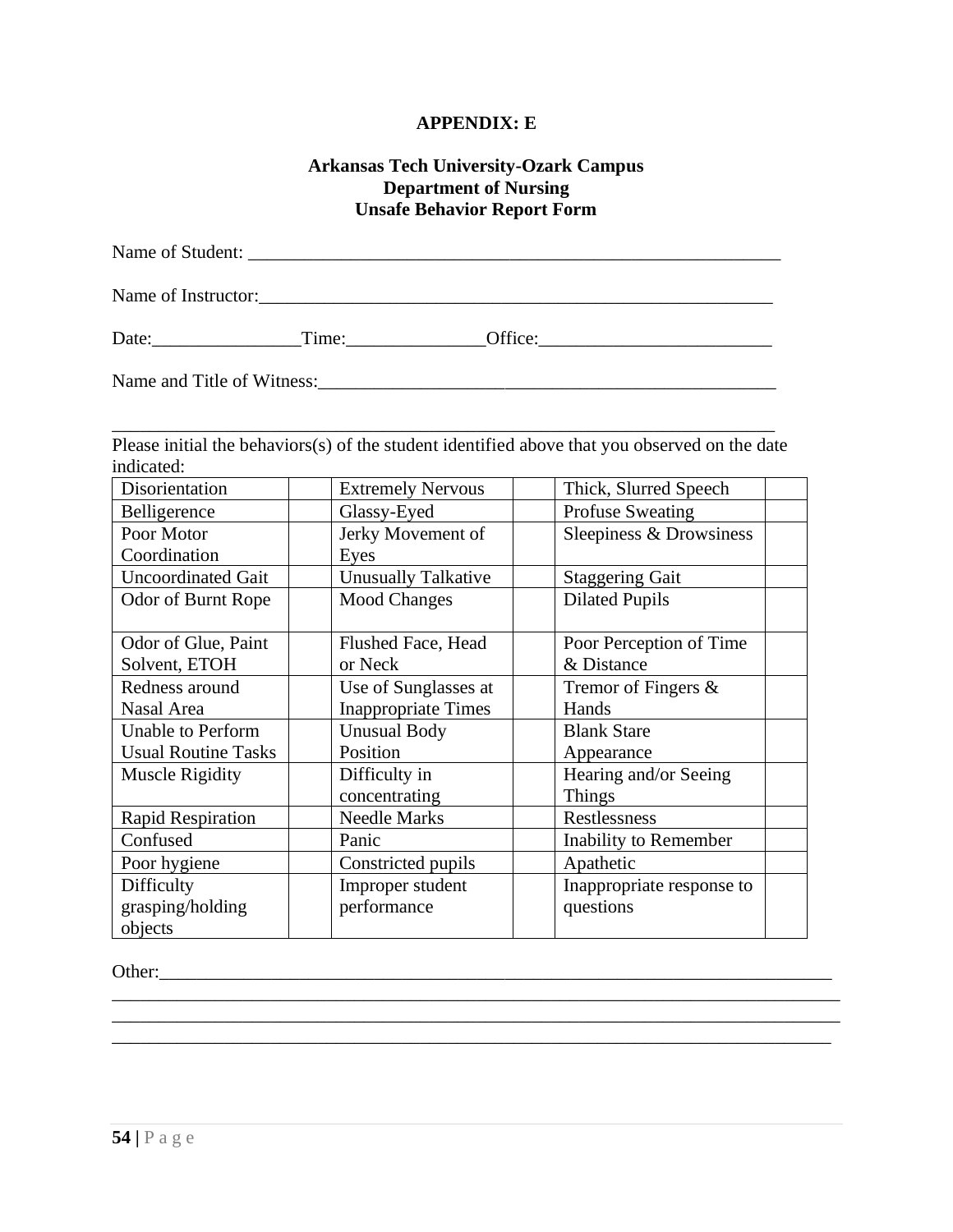Describe in detail the events that led to this report and explain your observations checked below. You may write on the back of this form.

Student Comment: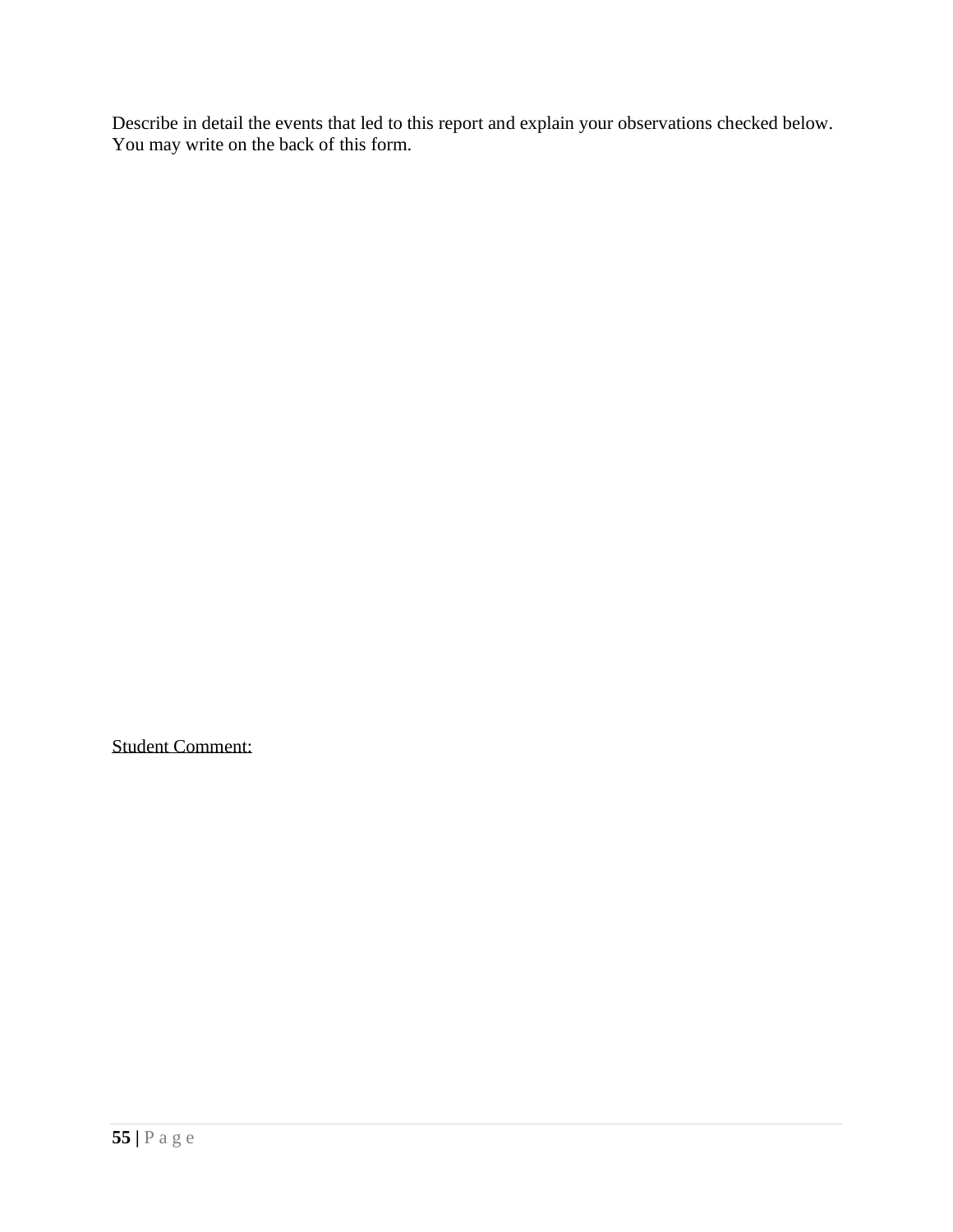# **APPENDIX: F CRITERIA FOR EVALUATING UNPROFESSIONAL CONDUCT**

Unprofessional conduct refers to legal and ethical violations and other acts which are not in compliance with the practical nurse program policies. The behaviors listed below, *(but not limited to*) have been identified by the nursing faculty are considered unprofessional for students in the nursing program and will be cause for disciplinary action, and may result in counseling, probation and/or dismissal for the nursing program.

| <b>Incident/Occurrence</b>                                                                                                                                                                                                                                                                                                                                                                                                                                                                                                                                                                                              | 1st Offense                                           | 2 <sub>nd</sub> Offense | 3rd Offense |
|-------------------------------------------------------------------------------------------------------------------------------------------------------------------------------------------------------------------------------------------------------------------------------------------------------------------------------------------------------------------------------------------------------------------------------------------------------------------------------------------------------------------------------------------------------------------------------------------------------------------------|-------------------------------------------------------|-------------------------|-------------|
| <b>Minor Incidents</b>                                                                                                                                                                                                                                                                                                                                                                                                                                                                                                                                                                                                  |                                                       |                         |             |
| Chewing gum or unprofessional behavior in<br>practicum<br>Exhibiting poor personal hygiene<br>٠<br>Poor quality or incomplete patient care, failure<br>to follow established procedures or<br>expectations -patient not put at risk<br>Infection control policies or procedures not<br>followed<br>Medications errors other than those listed<br>under major category – patient not at risk<br>Using profanity and/ or bullying or verbal<br>٠<br>abuse in the classroom or practicum area<br>Arguing with nursing faculty.<br>Failure to demonstrate adequate preparation<br>for practicum $-$ patient not put at risk | Counseling                                            | Probation               | Dismissal   |
| Violating the ATU-Ozark RN dress code:<br>Visible piercing, tattoos, out of uniform in<br>practicum<br>No name badge at practicum<br>Arguing with practicum faculty or site staff<br>Accepting or making personal phone calls while<br>in the practicum facility or otherwise using<br>cellphone in care area<br>Seeking medical advice when in the practicum<br>area                                                                                                                                                                                                                                                   | Counseled<br>$&$ sent<br>home for<br>practicum<br>day | Probation               | Dismissal   |
| <b>Major Incidents</b>                                                                                                                                                                                                                                                                                                                                                                                                                                                                                                                                                                                                  |                                                       |                         |             |
| Falsifying any Arkansas Tech University -<br>$\bullet$<br><b>Ozark Campus record</b><br>Cheating of any kind, in classroom or<br>practicum                                                                                                                                                                                                                                                                                                                                                                                                                                                                              | Probation                                             | Dismissal               |             |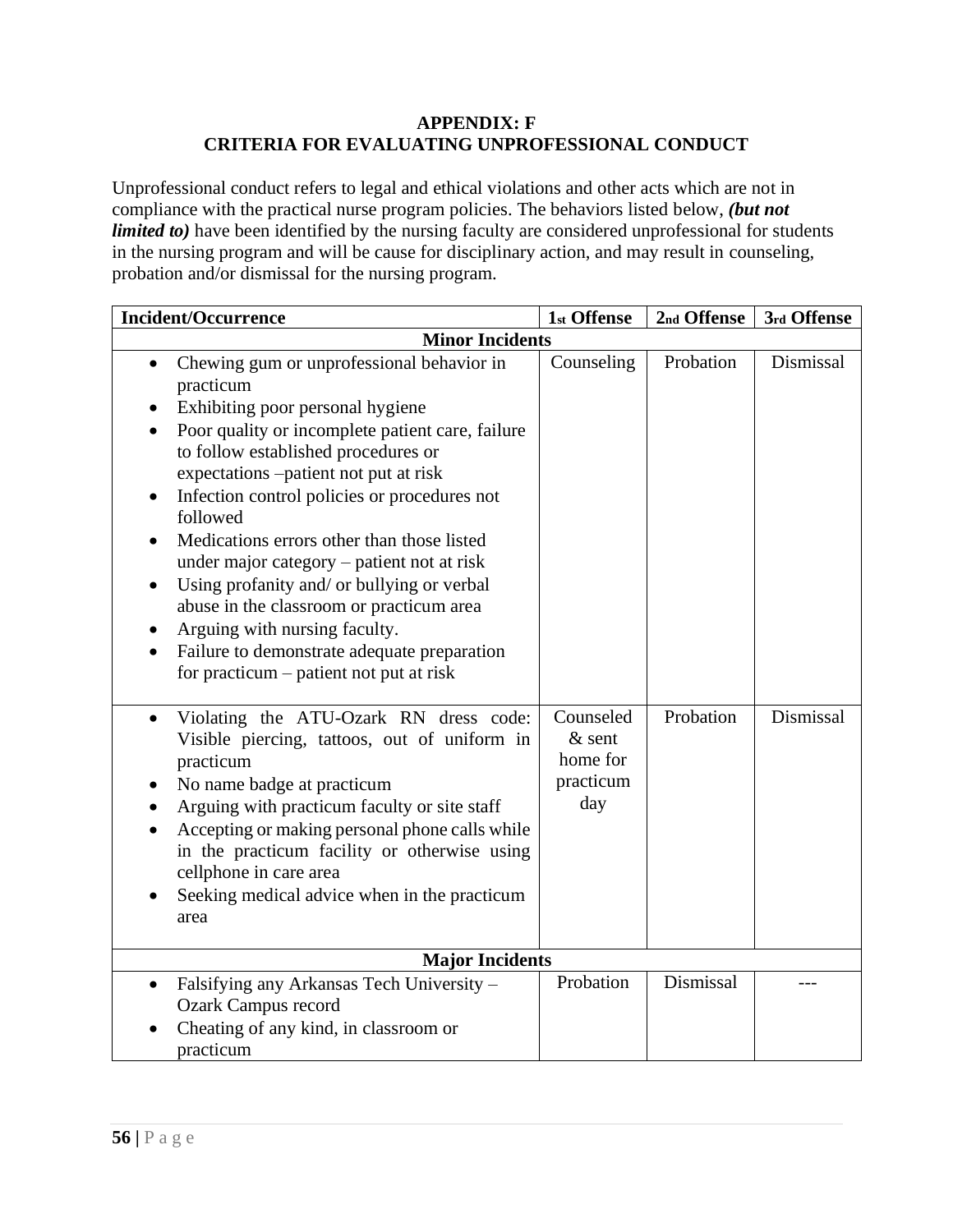| Inappropriate administration of medications<br>$\bullet$<br>(ex: cardiotonics, antihypertensives, insulins,<br>narcotics, or any critical drip)<br>Administering medication to wrong patient<br>Failing to report a practicum error to faculty or<br>agency<br>Leaving practicum facility at any time without<br>$\bullet$<br>notifying appropriate faculty and personnel<br>Failure to demonstrate adequate preparation<br>for practicum experience - risk for client, no                                                                                                                                                                                                                                                                                                                                                                                                                                                                                                                                                                                                                                                                                                                                                                                                                                          | Probation<br>$&$ sent<br>home from<br>practicum | Dismissal |  |
|---------------------------------------------------------------------------------------------------------------------------------------------------------------------------------------------------------------------------------------------------------------------------------------------------------------------------------------------------------------------------------------------------------------------------------------------------------------------------------------------------------------------------------------------------------------------------------------------------------------------------------------------------------------------------------------------------------------------------------------------------------------------------------------------------------------------------------------------------------------------------------------------------------------------------------------------------------------------------------------------------------------------------------------------------------------------------------------------------------------------------------------------------------------------------------------------------------------------------------------------------------------------------------------------------------------------|-------------------------------------------------|-----------|--|
| injury/harm<br>Making decisions or failing to make a decision<br>$\bullet$<br>that could endanger a client<br>Attempting to perform skills or assignments in<br>practicum without adequate preparation,<br>assistance or supervision                                                                                                                                                                                                                                                                                                                                                                                                                                                                                                                                                                                                                                                                                                                                                                                                                                                                                                                                                                                                                                                                                | day                                             |           |  |
| <b>Critical Incidents</b>                                                                                                                                                                                                                                                                                                                                                                                                                                                                                                                                                                                                                                                                                                                                                                                                                                                                                                                                                                                                                                                                                                                                                                                                                                                                                           |                                                 |           |  |
| Falsifying any information in a client record<br>Violating the ATU-Ozark RN Program<br>substance abuse policy<br>Abandonment of patient after being assigned<br>(ex: leaving facility without notifying faculty<br>& nurse in charge after being assigned patient)<br>Violating patient privacy rights or breach of<br>$\bullet$<br>confidentiality (HIPAA)<br>Engaging in behavior that is disrespectful to<br>client (ex: socioeconomic status, race, religion,<br>personal beliefs or health)<br>Taking part in any activity that jeopardizes the<br>health, safety and welfare of a client, staff,<br>faculty, other student or self (this includes but<br>is not limited to: possessing or using firearms,<br>dangerous chemicals, explosives or any type of<br>weapons in the practicum area or on campus)<br>Engaging in conduct with a client that is sexual<br>in nature, or may be reasonably interpreted as<br>sexual, any verbal behavior that is seductive or<br>sexually demeaning, or engaging in sexual<br>activities with a client<br>Violating the boundaries between the<br>healthcare professional and the client,<br>including but not limited to: giving the client<br>your phone number, your address, inviting the<br>client to your home or adding the client on<br>social media accounts. | Dismissal                                       |           |  |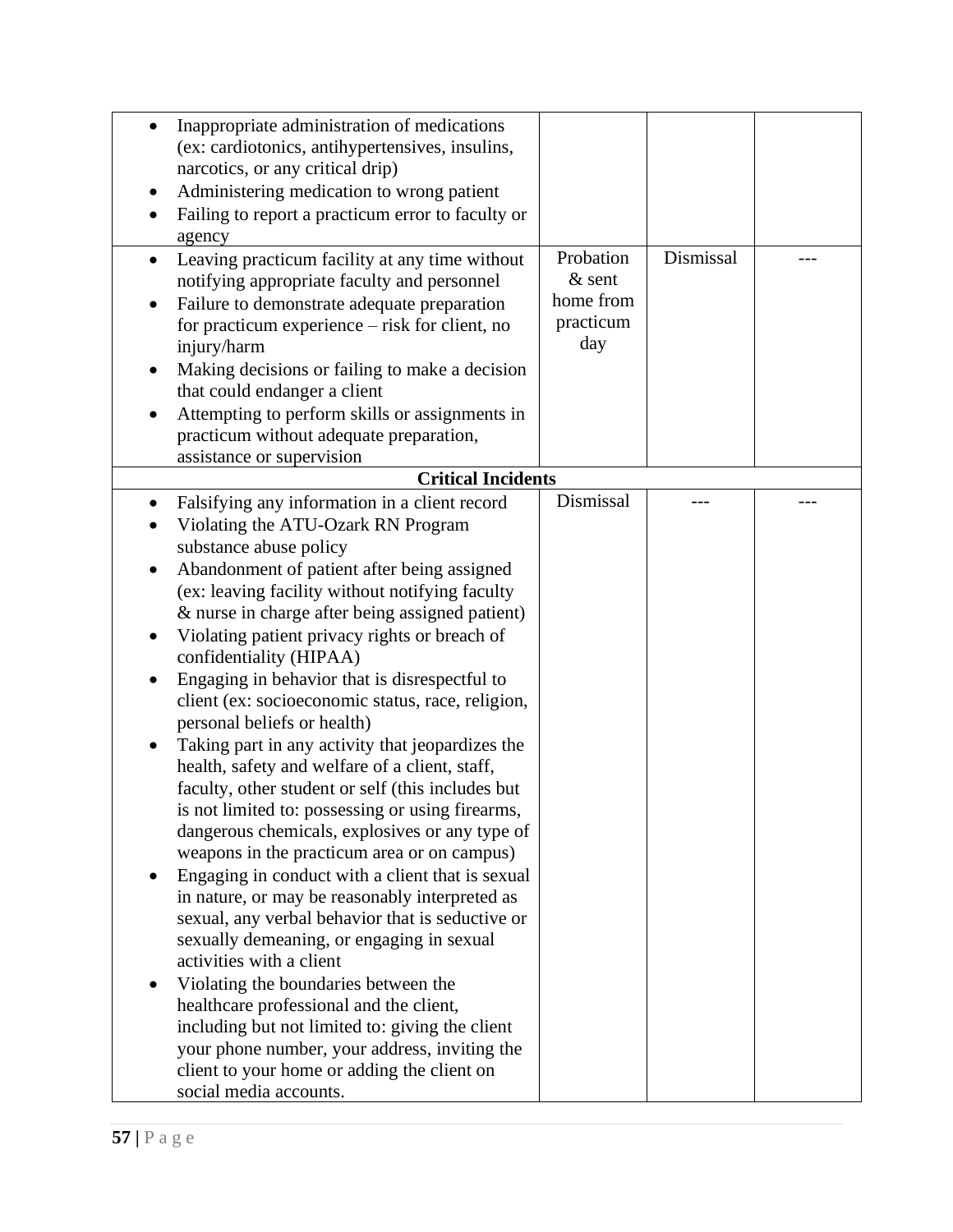#### **APPENDIX: G**

#### **ARKANSAS TECH UNIVERSITY-OZARK CAMPUS NURSING PROGRAM**

#### **Student Agreement**

I\_\_\_\_\_\_\_\_\_\_\_\_\_\_\_\_\_\_\_\_\_\_\_\_\_\_\_\_\_\_\_\_\_\_\_have received and read the Arkansas Tech University-Ozark-Campus Nursing Department Policy and Student Handbook.

I understand that Arkansas law requires applicants for licensure by examination to submit to FBI and State criminal background checks. If the applicant has ever been convicted of a crime, the State Board of Nursing will review the application and make a decision as to whether the applicant is eligible to take the NCLEX examination and to practice nursing in the State of Arkansas. Any student who has been convicted of a crime should notify his or her advisor (or instructor) prior to completion of enrollment in the program. This information will be kept strictly confidential. The student will be advised of the method of petitioning the Board and counseled regarding the process*. Note: see Crime Conviction Statementstudent handbook.*

I have been informed that some or all of the practicum sites may require a State background check for student using the facility. If this is necessary, I understand that I will be responsible for the fees associated with the background checks. **Outcome of background checks may determine practicum eligibility.**

The Nursing Department reserves the right to make changes, without prior notice, in the curriculum and program requirements. Changes are made when they are required by the State Board of Nursing and/or the changing needs of society or for the best interest of the students and the department to maintain a quality nursing education program.

The Nursing Department utilizes the practicum facilities and services of the Western and Eastern River Valley areas in order to meet the objectives of the program. The student should be prepared to travel to the practicum sites utilized. Students are required to provide their own transportation.

*My signature indicates that I understand the rule and regulations of the Department of Nursing and the school policies as stated in the schools catalog and student handbook*. I also understand that if given a verbal instruction by a Nursing Instructor at any time while I am a student at Arkansas Tech University-Ozark I will abide by that as well. I at any time I make the decision to disregard these rule, that this may be cause for dismissal from the Nursing Program.

| <b>Printed Name</b><br><u> 1980 - John Stone, Amerikaansk politiker (* 1980)</u> | Date |
|----------------------------------------------------------------------------------|------|
|                                                                                  |      |
| Student Signature                                                                |      |
| AAS Nursing Chairperson Signature                                                |      |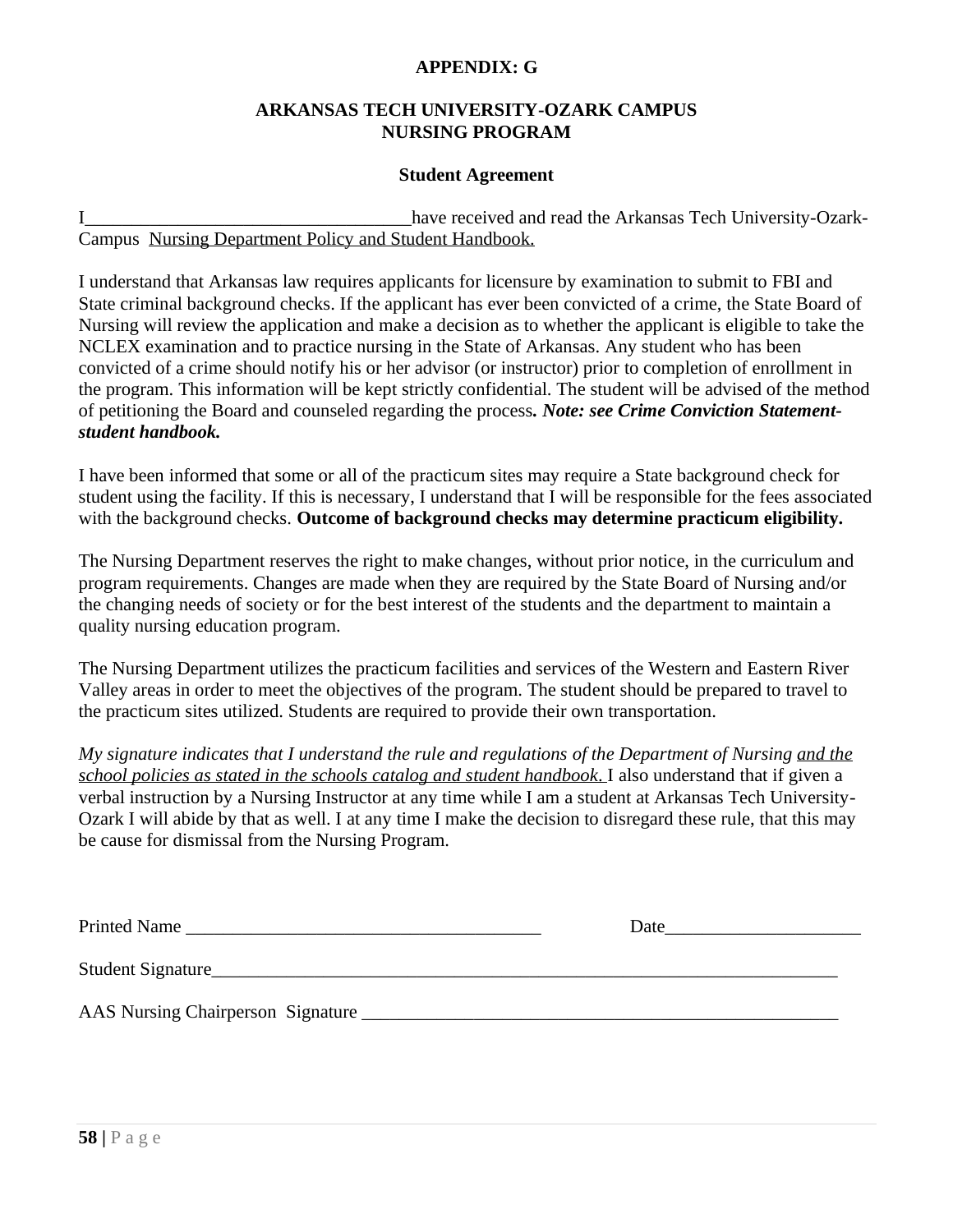# **APPENDIX: H**

## **Nursing Department Appeals committee**

## **Purpose:**

The **Appeals Committee** is formed for the purpose of reviewing student members of the Nursing department who have reason(s) which may be out of their control to appeal a departmental policy in regard to attendance, program requirements and practicum performance.

## **Committee Members:**

The Committee will consist of two (2) members of the nursing faculty, 1 member of each of the other Health Sciences program faculty; EMT/Paramedic, Physical Therapy, and Practical Nursing, one appointed member of the student services staff when possible.

# **Meetings:**

The committee will meet a *minimum* of once each semester, during the second eight weeks of the semester to review appeals that have been filed by the student(s). The date(s) for these meetings will be set to accommodate the committee member's schedules. The student(s) will be notified of the schedule meeting date(s).

The committee will review each appeal individually; the student will be notified of the findings in writing. **Attendance:** *Each student is allowed a total of 16 clock hours in each of their two semesters of training. Sixteen hours absence allows the student to meet the minimum required practicum hours and objectives of the program over the two semesters of attendance.* 

**Rationale:** Specific requirements and objectives for each practicum level will be stated in each of the syllabus. Practicum hours are kept by the practicum instructor's and totaled. Students will be given a copy of each of the practicum level syllabi.

# **Attendance Policy as stated in the Student Handbook**

The maximum number of practicum days/ hours missed cannot exceed sixteen **(16)** hours. The student will be given a warning after the first 8 hours missed. If the student misses greater than 16 hours he/she may be dropped from the practicum course.

#### **Appeal Committee Review Criteria**

# **The student filing an appeal for review of attendance will have met the following criteria in order to be considered for review:**

#### **Clinical**

- 1. The appeal must be in writing and submitted to the Nursing Chairperson to be filed within 48 hours of return to school or practicum after the occurrence; the written appeal should include an explanation of why they are seeking an appeal. The appeal form will be provided in the student handbook.
- 2. The student has satisfactorily met the practicum objectives for the level of practicum that is to be considered. If a student has been counseled, given a written warning , or placed on probation for practicum performance, failed to notify the practicum instructor or assigned facility of an absence as described in the student handbook, *i.e.;* **No Call, No Show** for clinical, the appeal **will not** be considered. *(This excludes the 8 hour absence warning notification by the practicum instructor)*
- 3. Has missed no more than a total of 24 hours of practicum in the semester.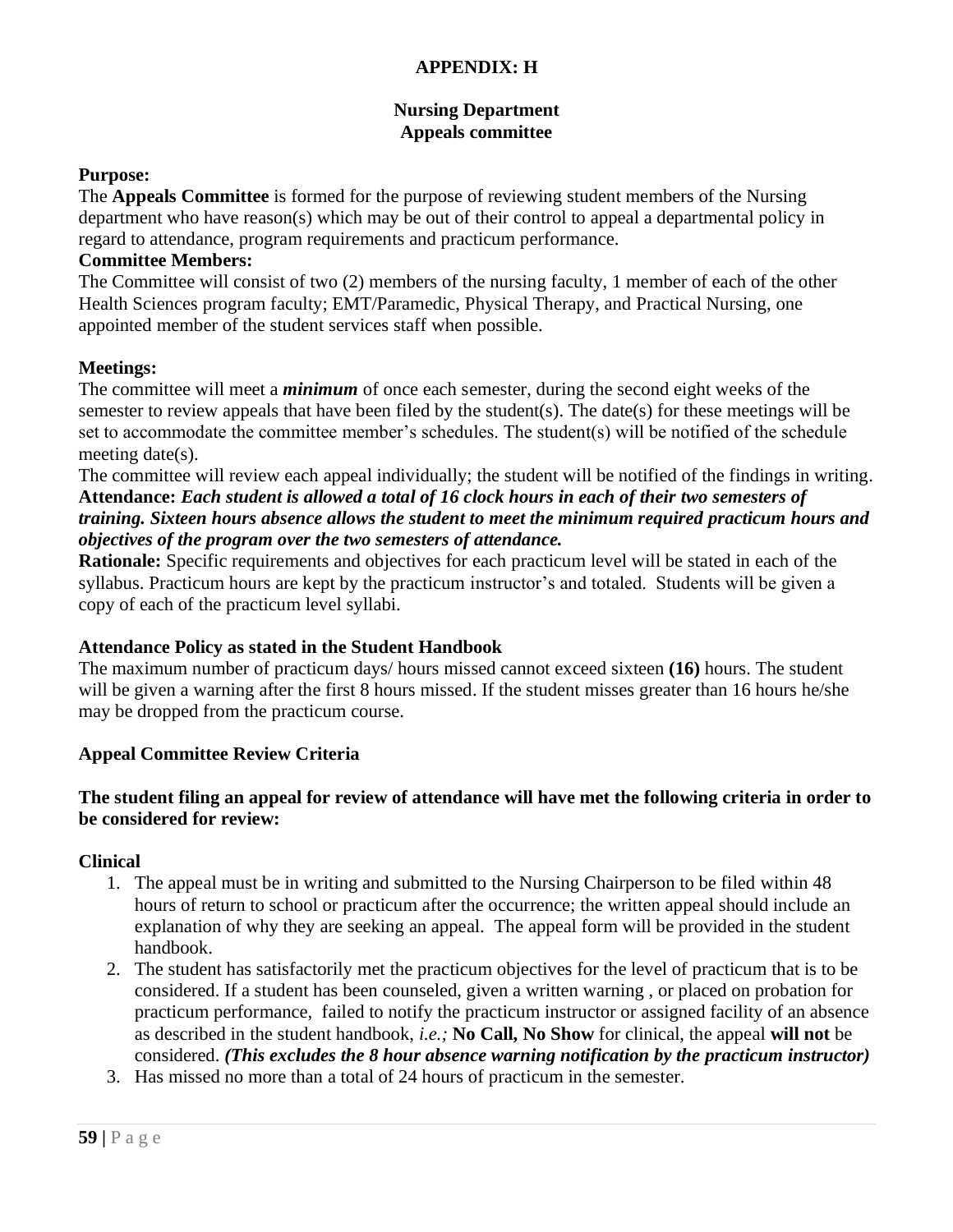- 4. Has maintained a minimum of 75% in the correlated course (theory). If the student has less than 75% in the related theory course the appeal will not be considered.
- *5.* Has missed no more than (two) meetings of the related theory course. *If the student has missed more than two class meetings the appeal will not be considered.*
- *6.* If the student has been readmitted as a result of previous practicum failure due to attendance, **the appeal will not be considered.**
- 7. The student requesting an appeal will be expected to continue participating in practicum rotations and theory classes until the appeal has been reviewed and a decision made.

# **Theory**

# **The student filing an appeal for Instructor Withdrawal due to class attendance must have met the following criteria in order to be considered for review:**

- 1. The appeal must be filed in writing, within **48** hours of return to school/clinical; the written appeal should include an explanation of why they are seeking an appeal. The form can be found in the student handbook.
- 2. Has been granted reinstatement status under the guideline listed above, *(see practicum section)* class attendance was affected for the same reason that the student missed clinical.
- 3. Has maintained satisfactory progress in the theory course, a grade of at least 75%.
- 4. Has no outstanding work due in the theory course.

If the above listed criteria are met, the student may file an appeal for consideration by the Appeals Committee. The student if granted an appeal will be placed on probation for the period specified by the committee. Failure to adhere to the standards or to meet practicum and /or theory objectives for the course(s) will result in permanent termination of the student from the Nursing Program. The Nursing Chairperson retains the right to consider other students for appeal for reasons not listed above.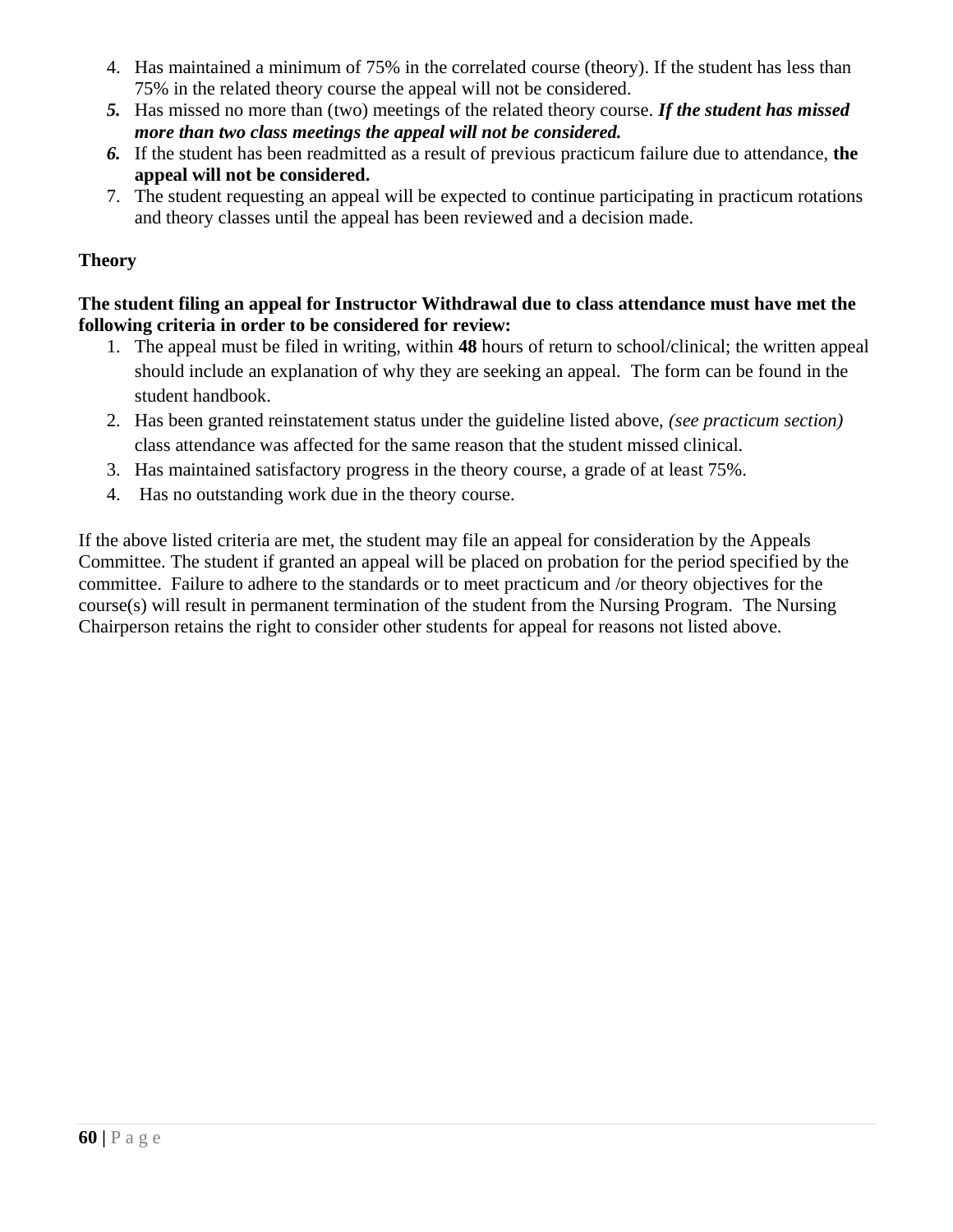#### **Arkansas Tech University-Ozark Campus Nurse Program**

# **Attendance Appeal Request**

|  |                                                         | Original Admission Date: |                         |
|--|---------------------------------------------------------|--------------------------|-------------------------|
|  | Level: Dates of Absences: 2008. [19] Dates of Absences: |                          |                         |
|  |                                                         |                          |                         |
|  | Granted $\Box$                                          | <b>Denied</b> $\Box$     | <b>Probation</b> $\Box$ |
|  |                                                         |                          |                         |
|  |                                                         |                          |                         |
|  |                                                         |                          |                         |
|  |                                                         |                          |                         |
|  |                                                         |                          |                         |

| Course $# (s)$ | <b>Title</b> | <b>Practicum Hours</b><br><b>Missed</b> | <b>Theory Hours</b><br><b>Missed</b> | Grade Avg.<br>(% at time of<br>request) |
|----------------|--------------|-----------------------------------------|--------------------------------------|-----------------------------------------|
|                |              |                                         |                                      |                                         |
|                |              |                                         |                                      |                                         |
|                |              |                                         |                                      |                                         |
|                |              |                                         |                                      |                                         |
|                |              |                                         |                                      |                                         |
|                |              |                                         |                                      |                                         |

**Student Signature: \_\_\_\_\_\_\_\_\_\_\_\_\_\_\_\_\_\_\_\_\_\_\_\_\_\_\_\_\_\_\_\_\_\_\_\_\_\_ Date:\_\_\_\_\_\_\_\_\_\_\_\_\_\_\_\_\_\_\_**

**Appeals Committee Signatures:**